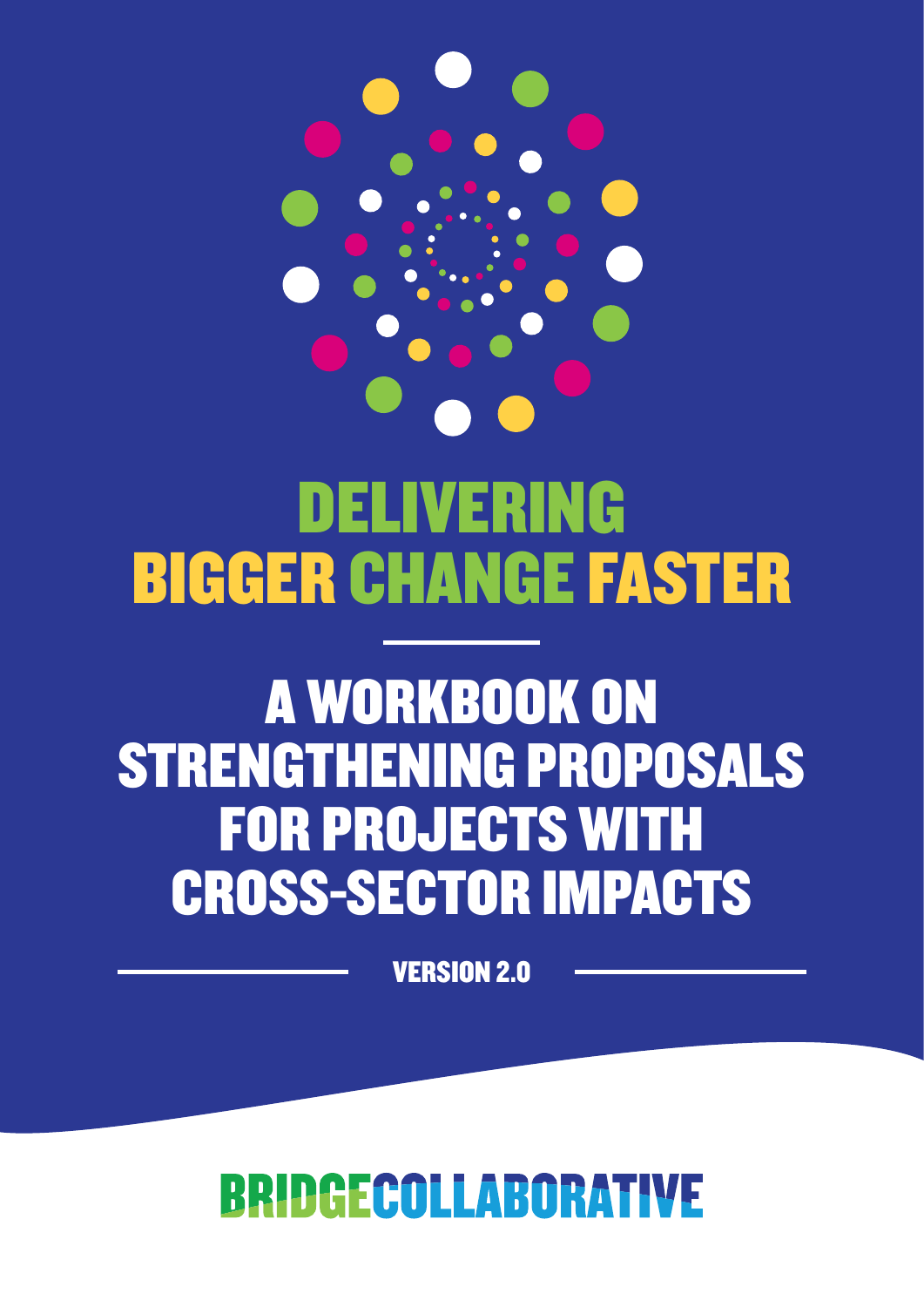## There's only one way to solve today's most critical problems: Together.

**The Bridge Collaborative** is a global change agent driving a fundamental shift in how we think, plan, fund, and work across sectors to make bigger change faster.

We unite people and organizations from across the health, development and environment sectors with the shared evidence and tools to make a greater impact at the speed the world needs now. Our growing global alliance of scientists, practitioners and organizations is moving beyond business as usual with the aim of creating a more equitable and sustainable world.

Founded in 2016, the Bridge Collaborative is a partnership led by The Nature Conservancy, Duke University, the International Food Policy Research Institute, and PATH.

## **BRIDGECOLLABORATIVE**



FOOD POLICY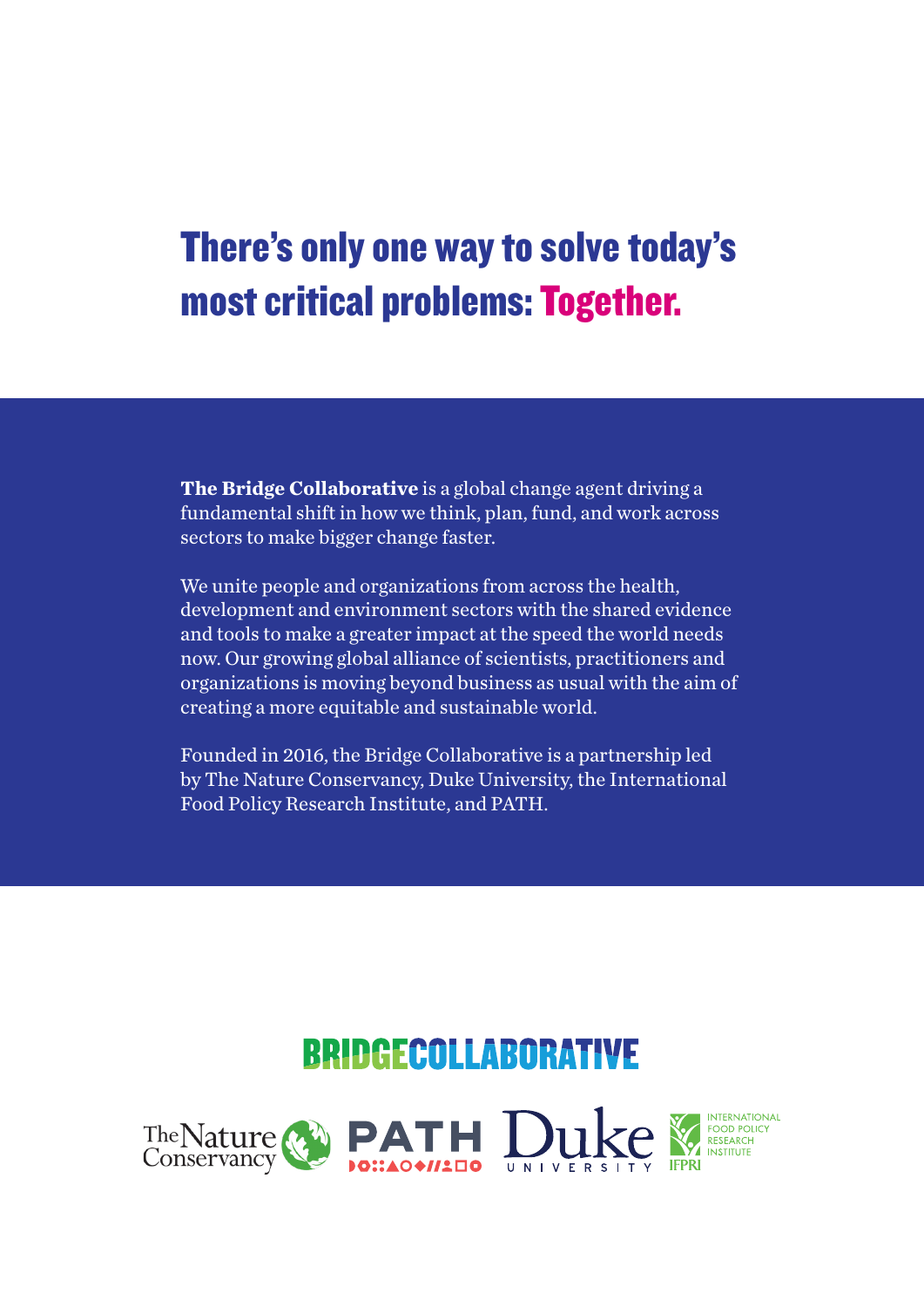### Table of Contents

| <b>Workbook Overview</b>                                 | ı                       |
|----------------------------------------------------------|-------------------------|
| <b>Key Definitions</b>                                   | $\overline{\mathbf{4}}$ |
| <b>Section 1. Expanding Beyond Single Sector Impacts</b> | $\overline{5}$          |
| <b>Foundations for Expanding Impacts</b>                 | $\overline{5}$          |
| <b>Expanding Impacts Worksheet</b>                       | <u>13</u>               |
| <b>Section 2. Strengthening Scaling</b>                  | <u>19</u>               |
| <b>Foundations of Scaling Impacts</b>                    | <u> 19</u>              |
| <b>Scaling Worksheet</b>                                 | $27\,$                  |
| <b>Appendix A. Network Expansion Guide</b>               | $35\phantom{.0}$        |
| Appendix B. Applying the Workbook to Example Projects    | <u>39</u>               |

**Citation**: Tallis H, Mason S, Olander L, Jacobs C, Goldstein J. 2021. Delivering Bigger Change Faster: A Workbook on Strengthening Proposals for Projects with Cross-sector Impacts, Version 2.0. Bridge Collaborative, Arlington, VA.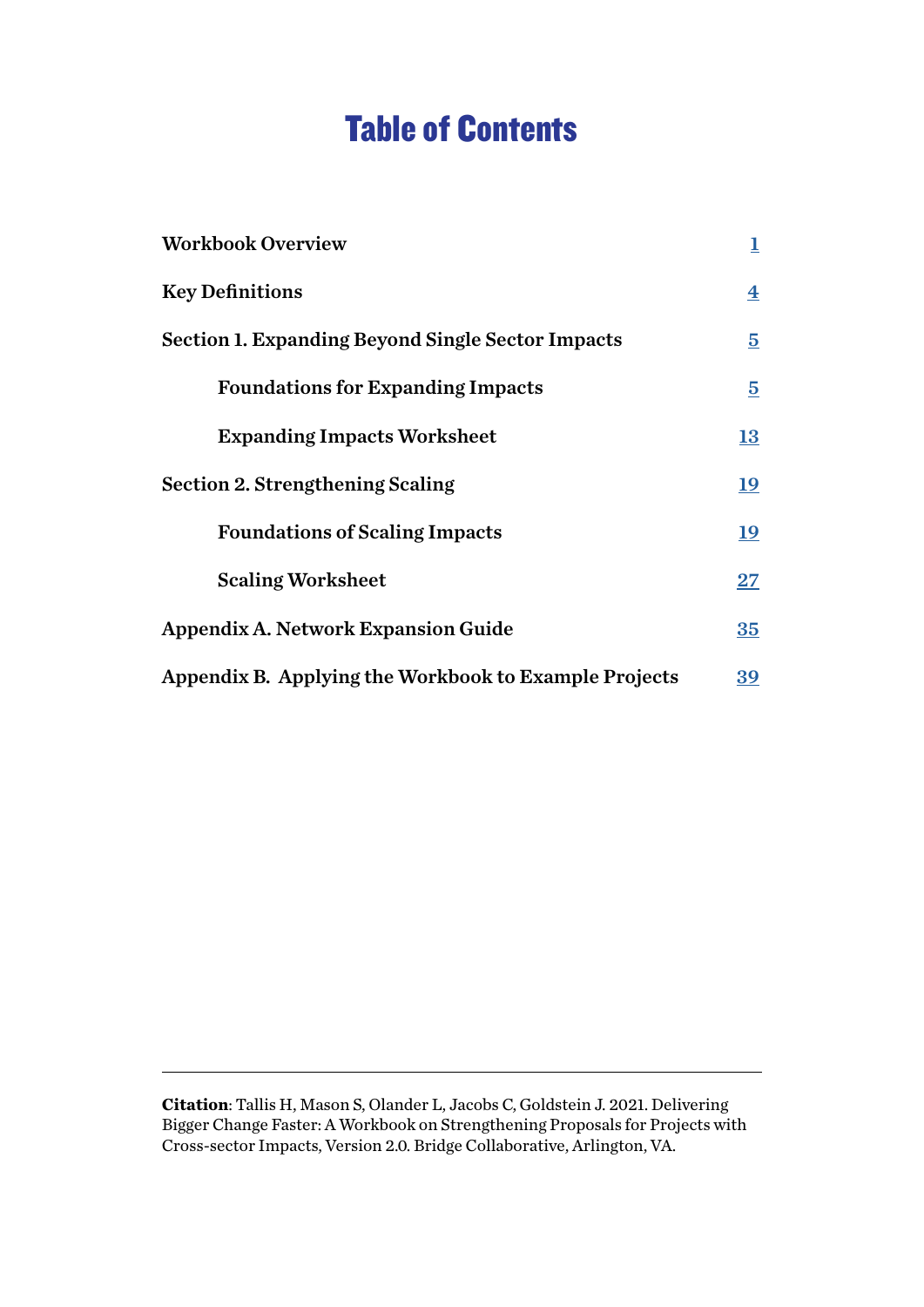## Workbook Overview

#### <span id="page-3-0"></span>**Purpose**

Many of today's greatest global challenges do not respect traditional sectoral boundaries. Issues like climate change, food insecurity, inequalities, poor nutrition, pollution, water insecurity, pandemics, poverty and many others are rooted in and impact multiple sectors. They demand holistic and integrated solutions that address multiple angles, engage diverse partners, and reach the people and places most in need. For too long, these multidimensional challenges have been addressed with sectoral interventions designed and implemented in isolation.

This approach has often led to inefficient use of scarce resources, and in many cases advanced results in some sectors at the expense of others. Many siloed responses have had tangible, detrimental impacts on the planet, as well as on people's lives, opportunities, and aspirations. The status quo will not suffice if we are to achieve the Sustainable Development Goals and the pledge to leave no one behind.

While we know that cross-sector thinking is essential, it is not commonplace. [Cross-sector funding is hard](http://bridgecollaborativeglobal.org/wp-content/uploads/2018/05/The-Philanthropic-Funding-Landscape-for-Integrating-Health-and-Environme....pdf) [to come by](http://bridgecollaborativeglobal.org/wp-content/uploads/2018/05/The-Philanthropic-Funding-Landscape-for-Integrating-Health-and-Environme....pdf), past proof of success is disjointed in disciplinary literature and sectoral reports, and truly cross-sectoral, diverse teams can be difficult to put together and coordinate. The Bridge Collaborative created this workbook to help teams moving from single-sector to multi-impact thinking. The workbook walks through some of the common stumbling blocks that prevent cross-sector projects from getting off the ground to create multiple impacts at scale.

This workbook is a resource for teams that are fairly new to cross-sector thinking but already have a proposal for creating multi-sector impacts. Examples might include WASH teams starting to incorporate watershed management approaches, forest management teams thinking about reducing health risks from wildfire, sustainable agriculture teams thinking about nutrition, community health teams thinking about climate impacts, clean energy teams thinking about racial equity or just transitions, humanitarian response teams thinking about climate adaptation or climate migration, infectious disease teams considering pandemic prevention at the source, and many more.

This workbook is not a comprehensive strategic planning guide, but rather is designed to help teams that already have an initial idea and draft proposal for a strategic plan or funding request. We assume a draft proposal exists, and the team wishes to strengthen the newer, cross-sector elements of the team's thinking. This is meant to serve as a complement to other traditional project design and planning frameworks. For example, teams earlier in the planning process may find the Bridge Collaborative [Practitioner's Guide](http://bridgecollaborativeglobal.org/wp-content/uploads/2018/02/Practitioners_Guide_Final_2.pdf) to be a useful resource.

Recommendations here draw from the Bridge Collaborative's engagements with practitioners and researchers in health, environment and development fields. We have focused this workbook on the following common knowledge gaps we have seen teams face as they move beyond single-sector approaches and attempt cross-sector systems change:

- the ability to identify, articulate and estimate **impacts** outside their usual sector (e.g. a health team including climate impacts; an environment team including racial equity impacts, etc.)
- the ability to plan for impacts at **scale**.
- the ability to **engage experts** outside their usual networks to fill new knowledge gaps.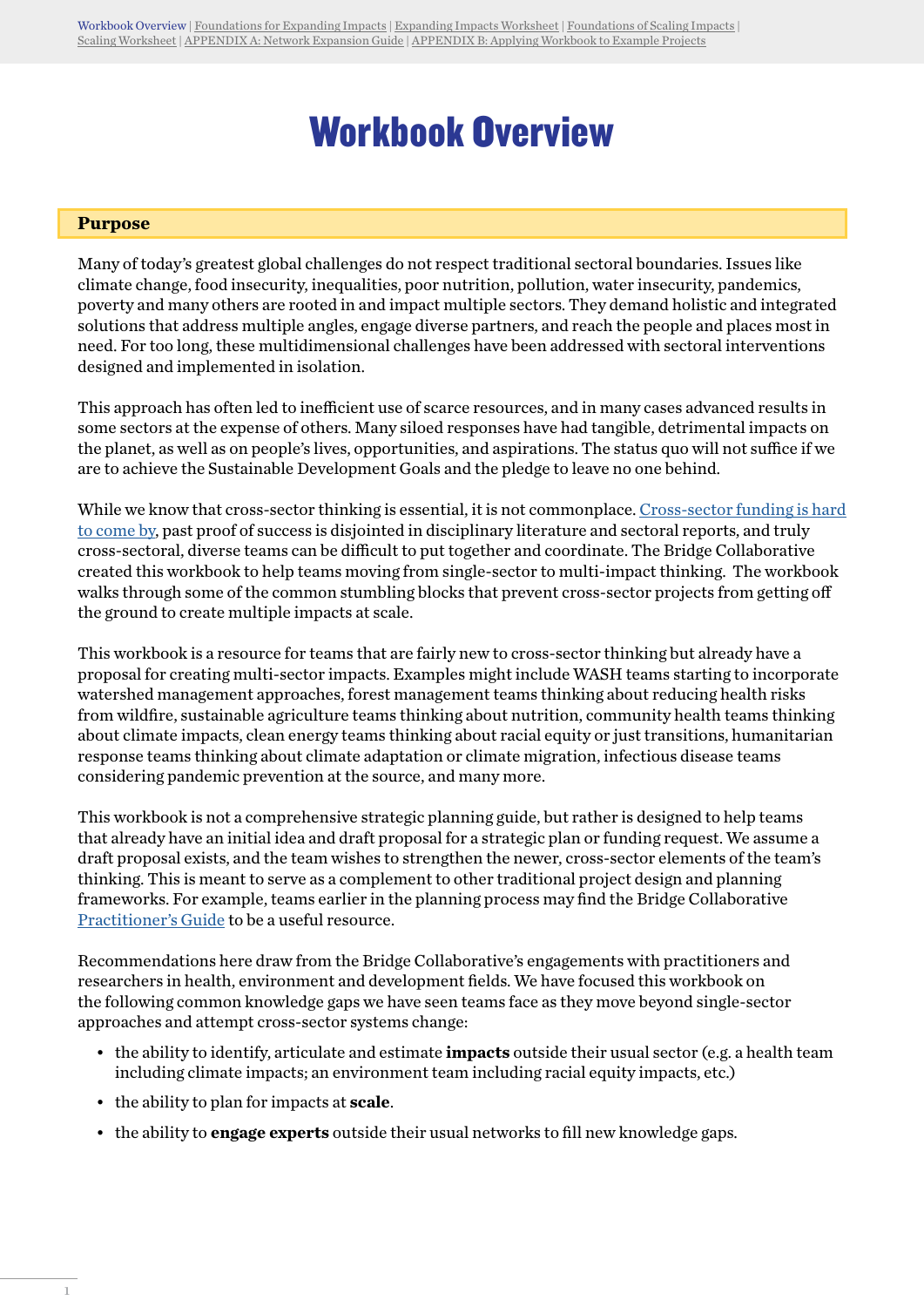This workbook was piloted with over 50 teams (semi-finalists in the Bridge Spark Fund program and additional rounds of user testing). We plan to continue to update this workbook based on user feedback and future learnings. We welcome your feedback, which you can share with us at [info@bridgecollaborativeglobal.org.](mailto:info%40bridgecollaborativeglobal.org?subject=)

#### **Workbook Structure**

The workbook is organized into two main sections:

- (1) Expanding Beyond Single Sector Impacts this section will help you articulate causal pathways that touch down in multiple sectors, identify assumptions, support logic with evidence, estimate impact, and ensure you have an adequately diverse team.
- (2) Strengthening Scale this section will help specify your scaling mechanism in terms of who will drive adoption, why they will drive adoption, and the magnitude of impacts you envision delivering.

For each section, we first summarize concepts from the literature, then provide a worksheet to assist your team in applying this content to your work. Additional background on [Expanding Impacts](https://youtu.be/slhbz11fSCE) and [Strengthening Scaling](https://youtu.be/UG39BGwAWeA) can be found in the linked online videos.

#### **How to Navigate the Workbook**

The workbook is presented in a modular format. This approach will allow your team to focus on aspects where you have the greatest interest or identified need to improve (within the focal topics of *impact* and *scaling*).

We recommend working through the workbook in at least two relatively rapid loops, incorporating input from new experts along the way. See the Workbook Navigation Graphic below for a visual of our suggested sequence.

We recommend working through this workbook in an iterative process. You can work through the workbook in its entirety, or you can use the graphic below to focus on the parts of the workbook that would be most productive for your team.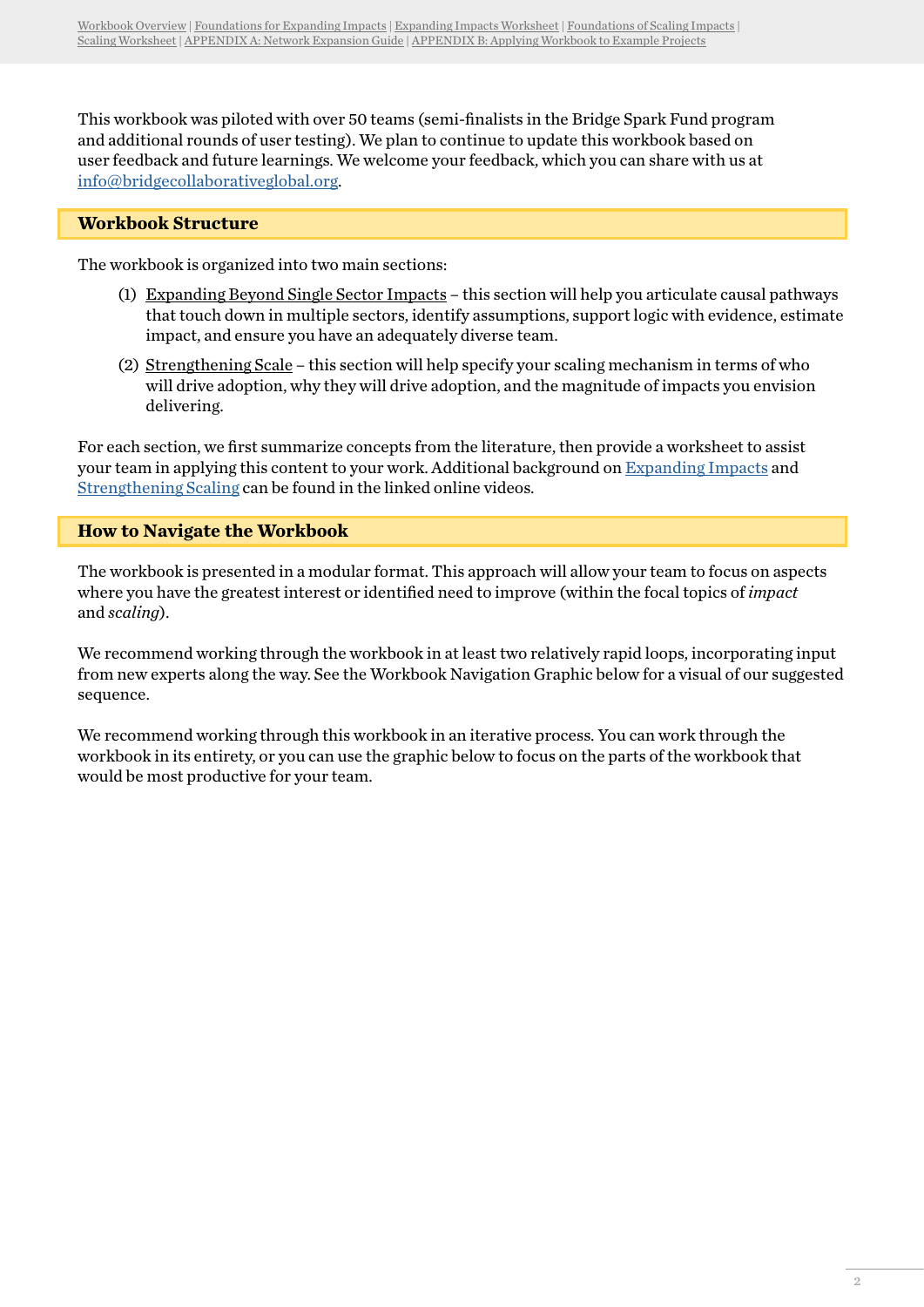### Workbook Navigation Graphic

### Foundations for Expanding Impacts (FEI)

| Do you understand the causal pathways<br>to all your expected impacts?                    | If no, explore FEI Content, Section 1<br>& FEI Worksheet, Impact Statement #1<br><b>Questions</b> |
|-------------------------------------------------------------------------------------------|---------------------------------------------------------------------------------------------------|
|                                                                                           |                                                                                                   |
| Do you have evidence to support your<br>intervention's connection to expected<br>impacts? | If no, explore FEI Content, Section 2<br>& FEI Worksheet, Impact Statement #2<br><b>Questions</b> |
|                                                                                           |                                                                                                   |
| Do you have quantitative estimates of all<br>expected impacts?                            | If no, explore FEI Content, Section 3<br>& FEI Worksheet, Impact Statement #3<br><b>Questions</b> |
|                                                                                           |                                                                                                   |
| Does your team have capacity to deliver on<br>all your expected impacts?                  | If no, explore FEI Content, Section 4<br>& FEI Worksheet, Impact Statement #4<br><b>Questions</b> |

### Stengthening Scaling (SS)

| Do you understand how broader adoption of<br>your approach will happen? | <u>If no, explore SS Content, Section 1</u><br>& SS Worksheet, Section #1 Questions |
|-------------------------------------------------------------------------|-------------------------------------------------------------------------------------|
|                                                                         |                                                                                     |
| Do you know who will enable scaling?                                    | <u>If no, explore SS Content, Section 2</u><br>& SS Worksheet, Section #2 Questions |
|                                                                         |                                                                                     |
| Do you know how later adoption of your<br>intervention will be driven?  | If no, explore SS Content, Section 3<br>& SS Worksheet, Section #3 Questions        |
|                                                                         |                                                                                     |
| Do you have an estimate for the magnitude<br>of your scaled impacts?    | <u>If no, explore SS Content, Section 4</u><br>& SS Worksheet, Section #4 Questions |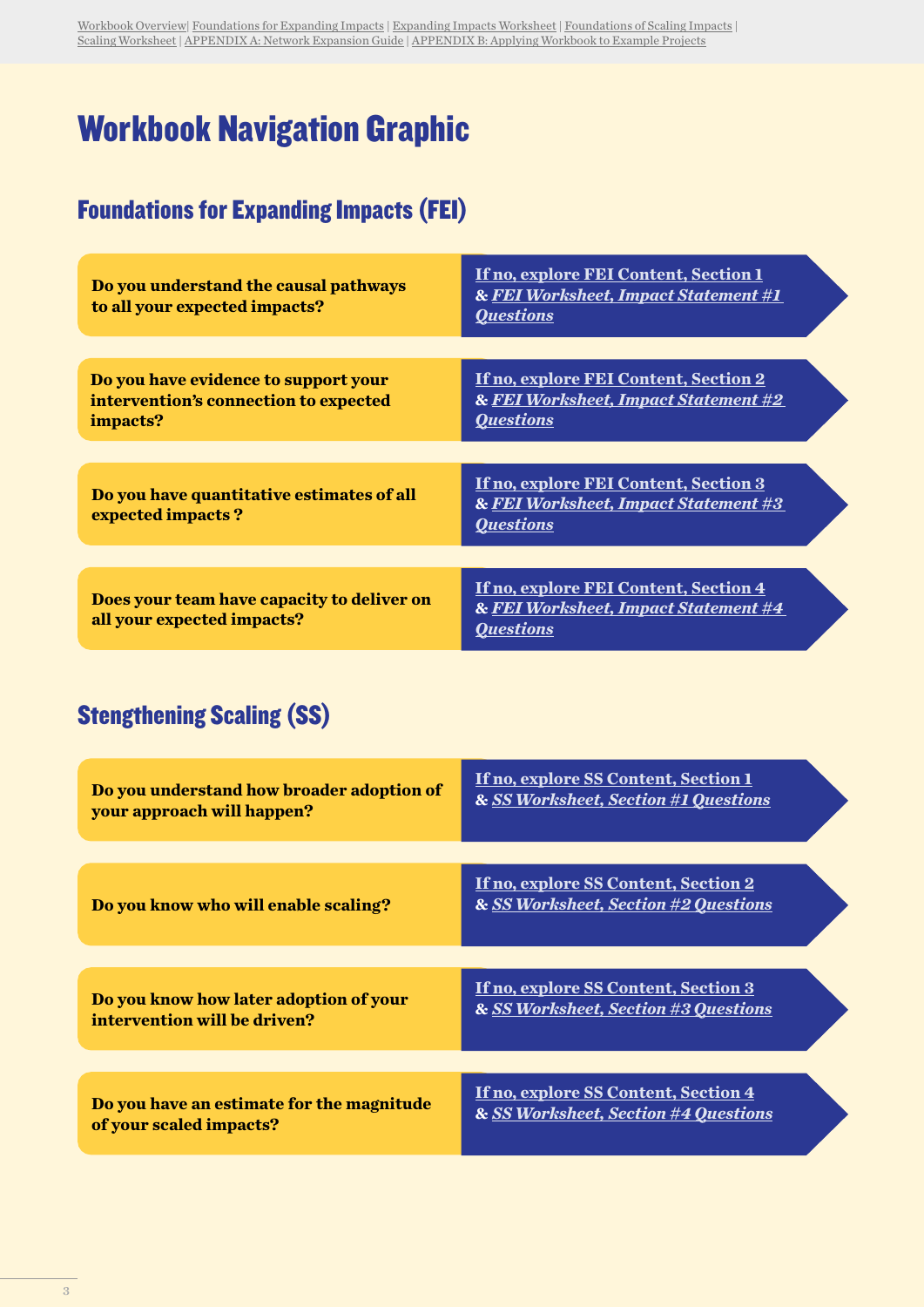## Key Definitions

<span id="page-6-0"></span>**Evidence:**<sup>1</sup> The available body of verifiable facts or verifiable, relevant information from any sector or discipline indicating that a hypothesis (or assumption) can be supported, considered valid, or refuted. We take a broad and inclusive definition of evidence and accept information from the following sources, which we define for use in this context:

- *• Expert knowledge:* The judgement of those with specialized knowledge obtained through training or experience. This includes local knowledge, traditional knowledge, and subject matter expertise.
- *• Measurement results:* Information gained from any measurement which may or may not be part of a study.
- *• Models:* A description or representation of an object or system. Models can be conceptual, mathematical, physical, mental, or computational. Models can be used in conjunction with quantitative or qualitative studies, theory, or expert knowledge.
- *• Qualitative studies:* Studies based on inference through a thorough understanding of a case(s) under study, but unable to characterize an absolute numerical relationship between parts of a system.
- *• Quantitative studies:* Studies based on inference through numerical data and analysis that describe the relationship between parts of a system. Quantitative studies may be experimental, quasiexperimental, or observational.
- *• Theory:* A scientifically accepted general principle or body of principles offered to explain phenomena.

**Impact**: 2 The intended, positive effect(s) of an intervention. We understand that some communities prefer the term outcome for this use, and that the environment community may associate this term with a negative change. For this exercise, 'impact' only refers to positive, intended effects.

Results chain:<sup>3</sup> A visual or written representation of the logic and theory by which an intervention leads to positive and negative consequences. When visually represented, results chains are typically constructed of notes (drivers and/or consequences) and links (lines or arrows representing hypotheses about how a change in one node causes a change in another node in the system). Other similar terms include: logic models, theory of change, influence diagram, means-ends diagram, causal chain, impact pathway, and results framework.

**Scaling:**<sup>4</sup> Expanding, adapting and sustaining successful policies, programs or projects in different places and over time to achieve a larger amount of impact(s).

<sup>1</sup> Tallis H, Kreis K, Olander L, Ringler C et al. 2017. Bridge Collaborative Practitioner's Guide: Principles and Guidance for Cross-sector Action Planning and Evidence Evaluation. Washington DC: The Nature Conservancy. Available at: [http://](http://bridgecollaborativeglobal.org/wp-content/uploads/2018/02/Practitioners_Guide_Final_2.pdf) [bridgecollaborativeglobal.org/wp-content/uploads/2018/02/Practitioners\\_Guide\\_Final\\_2.pdf](http://bridgecollaborativeglobal.org/wp-content/uploads/2018/02/Practitioners_Guide_Final_2.pdf). <sup>1</sup> Ibid.

<sup>&</sup>lt;sup>1</sup> Ibid.

<sup>4</sup> Adapted from Hartmann and Linn (2008), who note that this definition was developed in connection with the 2004 Shanghai conference on scaling up. Hartman A, Linn JF. 2008. Scaling Up: A framework and lessons for development effectiveness from literature and practice. Working paper 5: Wolfensohn Center for Development. Brookings Institution, Washington, DC.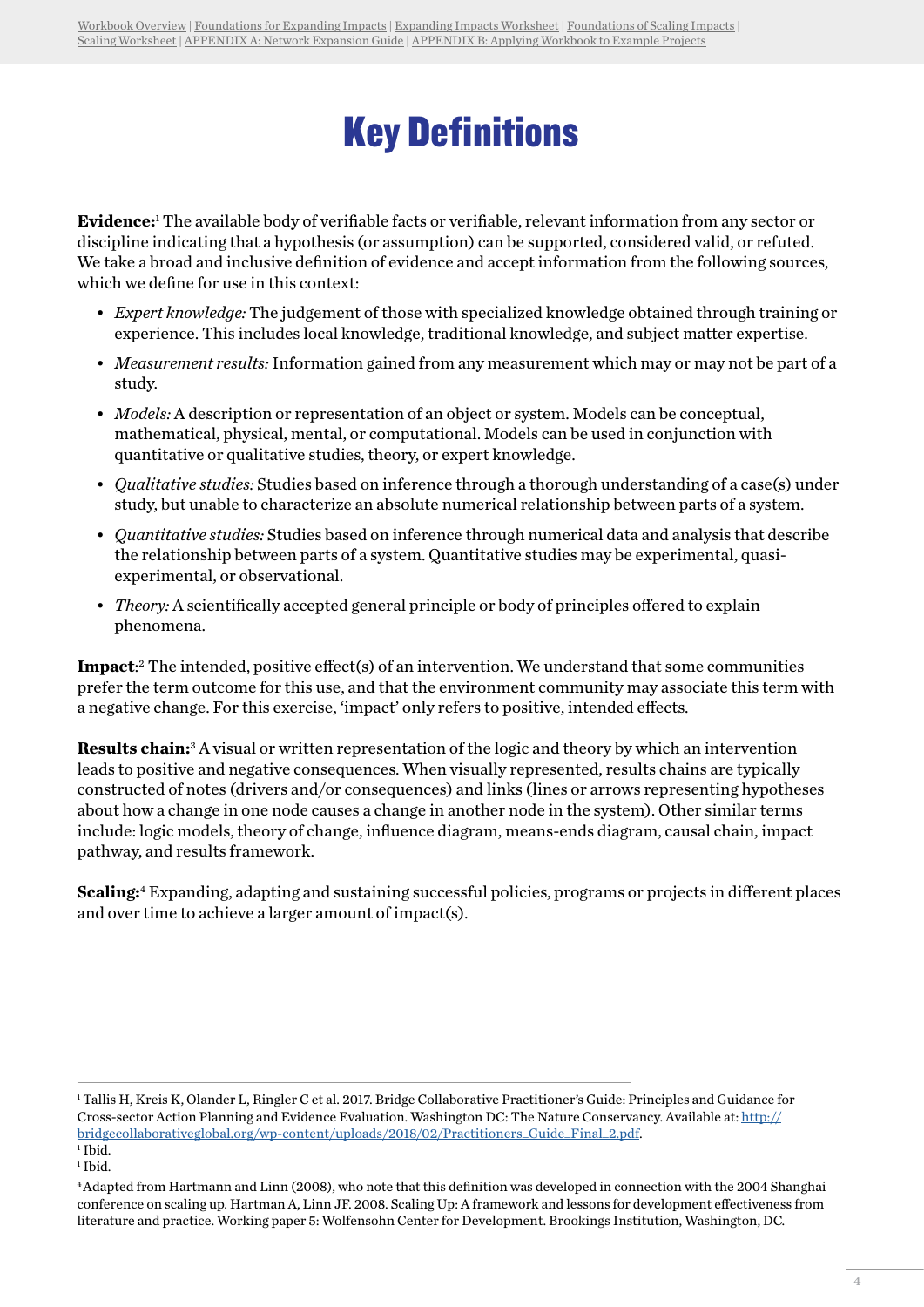## <span id="page-7-0"></span>Section 1: Expanding Beyond Single Sector Impacts

**Purpose:** This section covers basic components to help your team identify and estimate cross-sector impacts, and introduces illustrative examples, a stock-taking tool, and probing questions to help more thoroughly think through your concept. These materials will help clarify the logic supporting each expected impact in your project, and identify any knowledge or capacity gaps you may have.

As teams move from thinking with a single sector lens to a broader systems lens, their treatment of impacts can be inconsistent. For example, a team adept at designing poverty alleviation strategies may start to understand the relevance of climate change to livelihood outcomes. Their initial attempts to build climate considerations into their livelihood strategies may give more robust treatment to the logic and measurement of livelihood outcomes than to climate's role in the program. Similarly, an environment team focused on urban greening may realize that their efforts could benefit human health. Initial proposals to capture these benefits might remain vague on which aspects of health will be improved, and how.

We have seen teams face these challenges in practice, and funders have reflected to us that unequal treatment of different impacts in a proposal is a clear sign that the team does not have sufficient expertise to carry out the proposed cross-sector approach. In this section, we review how teams can improve their understanding of causal pathways to impacts outside their usual areas of expertise, and how they can improve quantitative estimates of these impacts when doing so is required or useful.

### <span id="page-7-1"></span>Foundations for Expanding Impacts

#### <span id="page-7-2"></span>**1. Understanding Causal Pathways to Impacts**

When teams start thinking beyond single-sector impacts, the logic for cross-sector impacts can be fuzzy. This may be reflected as vague statements of impact or leaps of faith in otherwise logical thinking. Logic models can be a useful tool for further clarifying cross-sector impacts and ensuring that all intended impacts are treated with equal rigor.

The use of some kind of logical model is common in strategic planning processes used by the health, development and environmental communities. Such logic models are referred to as results chains, theories of change, means-ends diagrams, causal pathways, impact models, results frameworks or other terms by various disciplines. We use the term 'results chain' in this workbook.

Results chains are conceptual models or written statements that represent the logic and theory by which an intervention leads to positive and negative consequences. They often include assumptions that will enable this chain of events to occur, and identify knowledge gaps about the focal system. If you have not yet developed some kind of logic model, we strongly recommend that you do so. The Bridge Collaborative [Practitioner's Guide](http://bridgecollaborativeglobal.org/wp-content/uploads/2018/02/Practitioners_Guide_Final_2.pdf) (especially pages 9-20) contains guidance for developing cross-sector results chains.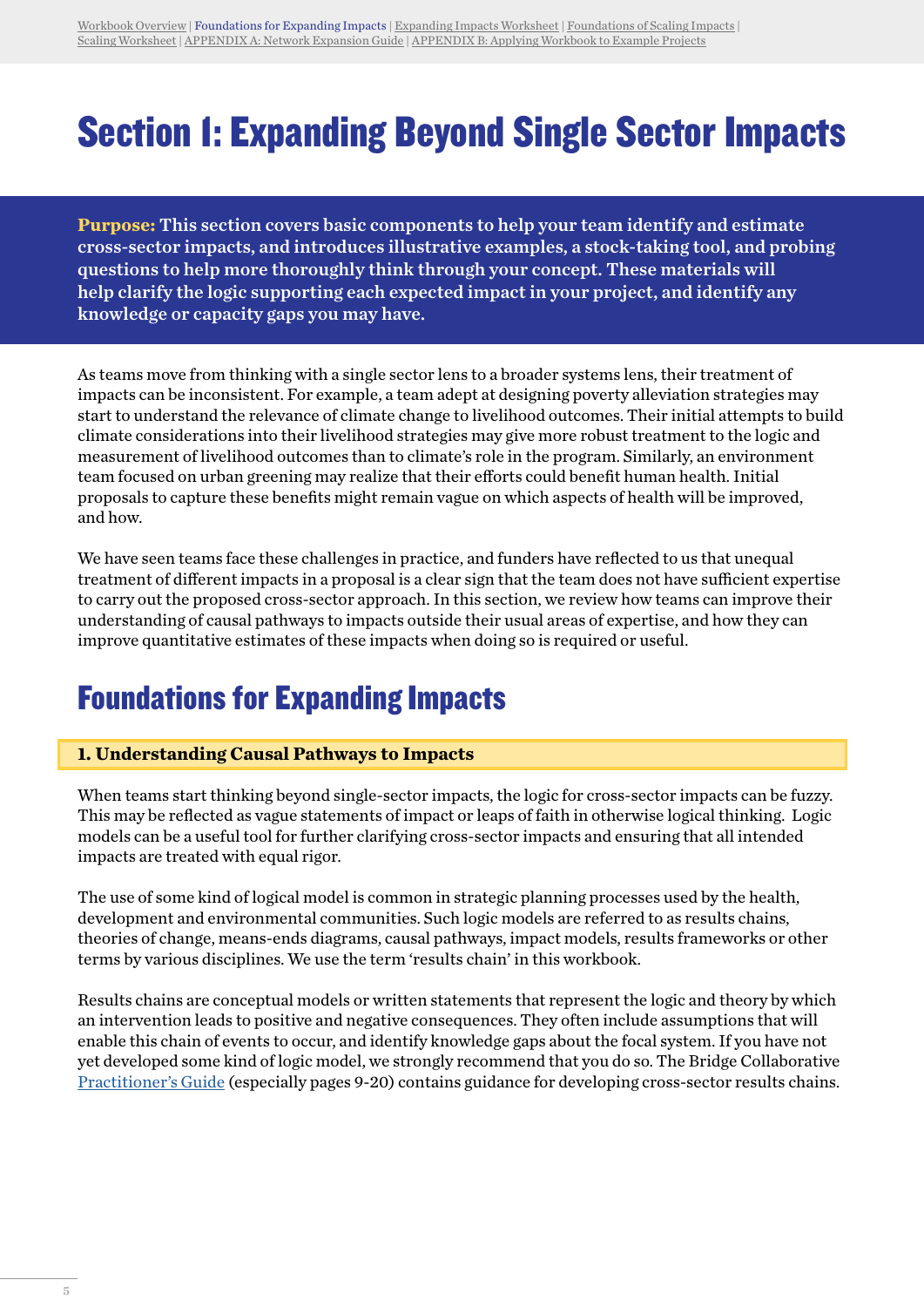**Figure 1.1 | A generic results chain**, as expressed in the Bridge Collaborative Practitioner's guide, a resource for creating cross-sector results chains.



Below are some tips to help overcome common pitfalls in creating cross-sector results chains:

#### **Make impacts specific: Strong results chains include impacts that are specific and measurable.**

Teams expanding their thinking from single sector work may start with specific terms describing impacts for their traditional sector and more vague terms for expected impacts in newer sectors. Table 1.1 provides some examples of vague ideas of impacts, and more specific corollaries.

A good test of an impact's specificity is to ask whether the impact as stated would be measurable. Even if the program does not intend to measure the impact, thinking through the metric and measurement process that might be used will reveal whether the impact is identified specifically enough. The rest of the considerations in this section can help more clearly specify expected impacts.

**Table 1.1 |** Examples of vague and specific impacts.

| <b>Vague Examples</b>               | <b>Specific Examples</b>            |
|-------------------------------------|-------------------------------------|
| Terms that are too general and need | Corollary examples of one possible, |
| further specification               | specific impact                     |
| • human health                      | · micronutrient deficiency          |
| • climate stability                 | • greenhouse gas emissions          |
| $\bullet$ gender equity             | • women's time poverty              |
| • healthy environment               | • deforestation rate                |
| • improved livelihoods              | • household income                  |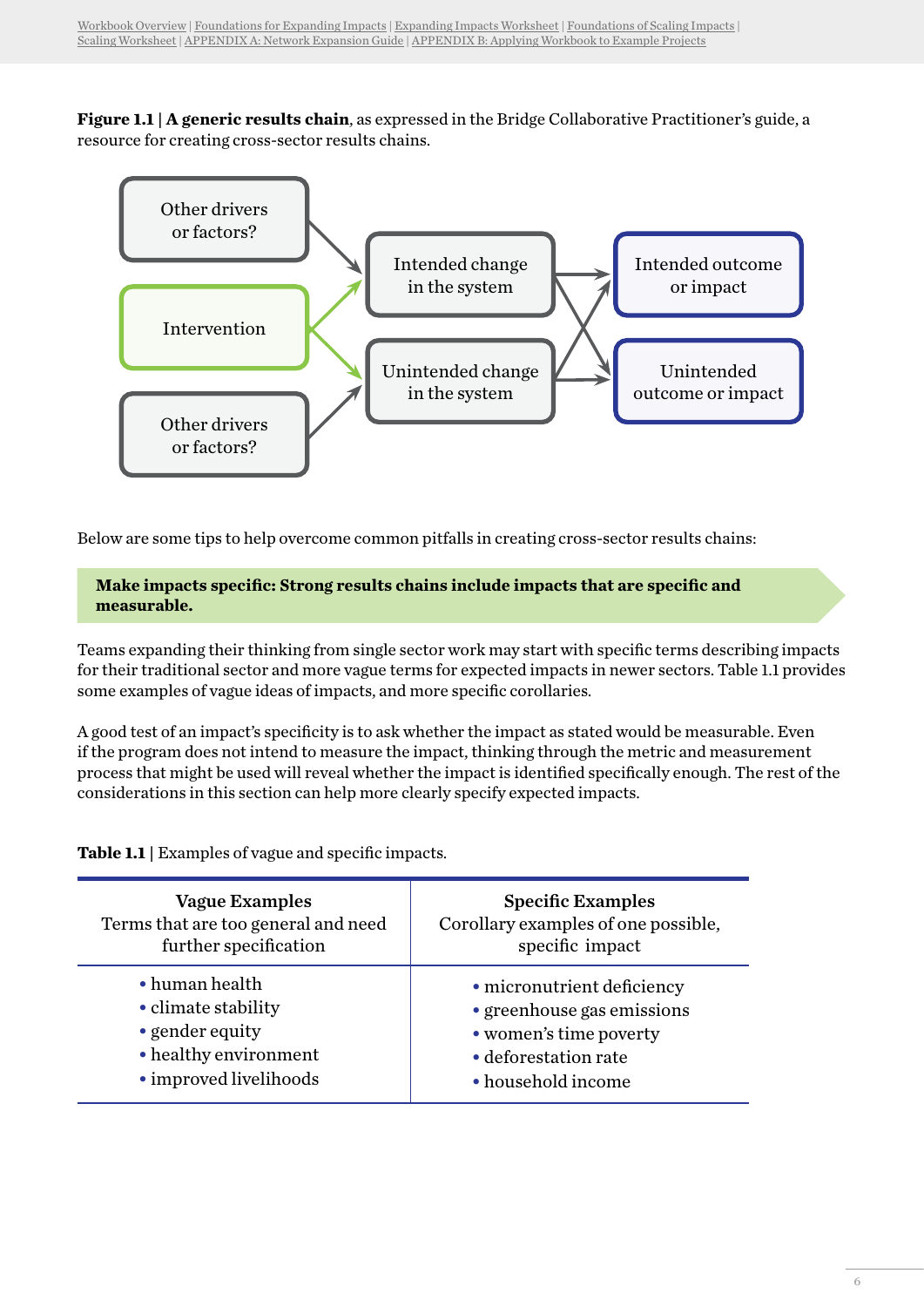#### **Use clear logic: Strong results chains have links that reflect only one hypothesized and testable causal relationship.**

It is common for cross-sector results chains to have clear, specified logic for impacts the team is most familiar with and fuzzier logic and leaps of faith for impacts the team is less familiar with. Figure 1.2a is an example of a weak partial results chain. Each link captures several expected changes within the system. Figure 1.2b provides a stronger example, as it has specified these changes further. Both of these examples only show the causal pathway to one impact and a strong cross-sector results chain would capture all of the expected impacts.

**Figure 1.2 | Example results chains** for a program aiming to increase renewable energy production, reduce greenhouse gas emissions and reduce health risks from fossil fuel-driven air pollution. The figures show a weak (a) and stronger (b) example of a partial results chain focused on the potential health impact. A full results chain would also include causal pathways to energy production and greenhouse gas emissions, as well as any unintended consequences. Green boxes show interventions, grey boxes show intermediate changes, and blue boxes show impacts.

#### *(a) Weak example of partial results chain:*



*( b) Stronger example of partial results chain:*



**Articulate assumptions: Articulating the assumptions in a results chain can help clarify thinking and create a useful structure for evaluating evidence (the next step).** 

When a results chain is well-specified, each link captures one hypothesis about a relationship in the system that will be affected by the proposed interventions. It can be helpful to write out the assumptions supporting each hypothesis to ensure that all team members are in agreement. Assumptions that are obvious to some members of a cross-sector team may be new, or seen differently by other members with different backgrounds. Stating assumptions can also reveal where the results chain needs to be specified further. If one link seems to be capturing many assumptions, expanding the results chain in that area can improve clarity.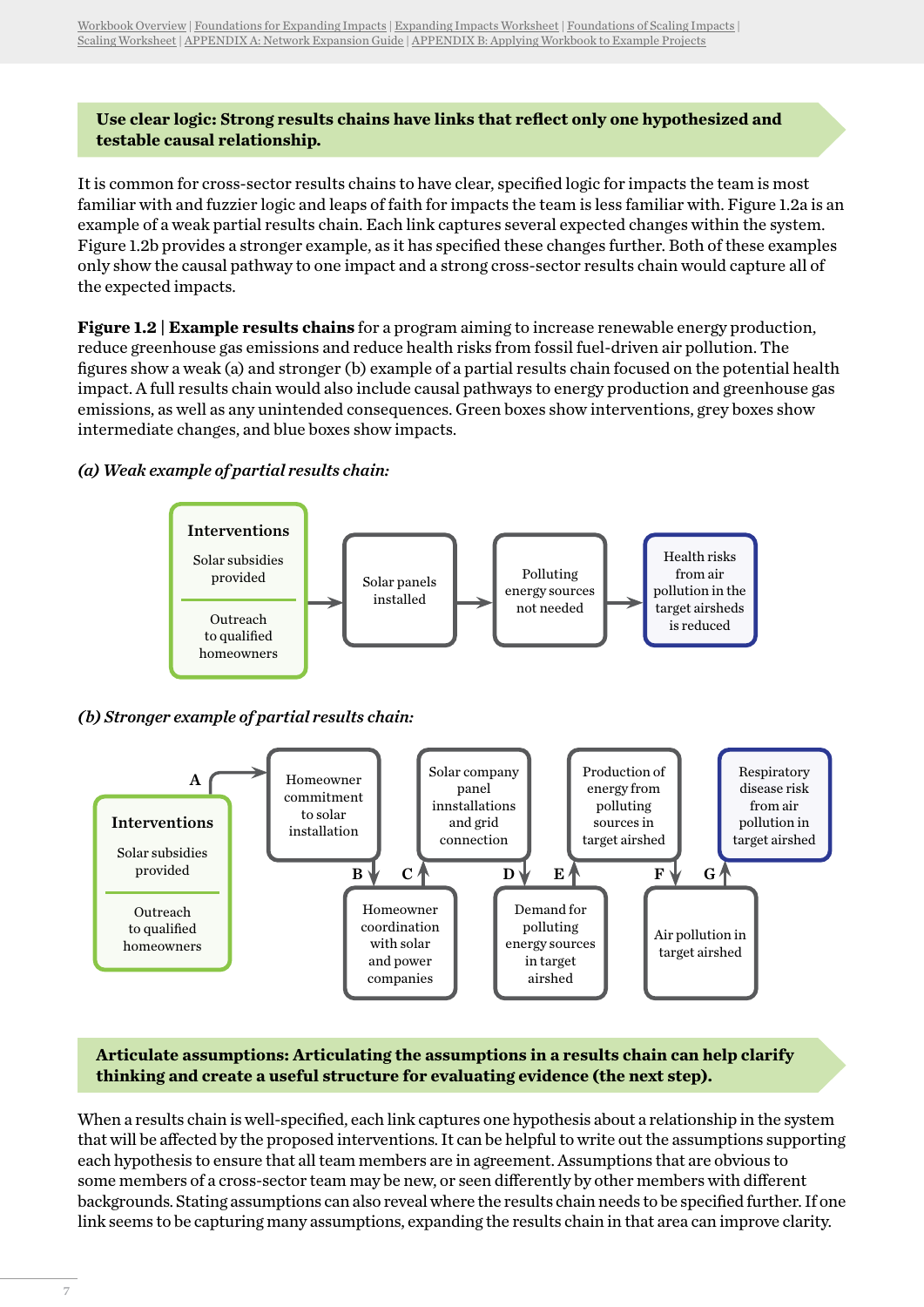Assumptions can be captured in list form (as in Table 1.2) or added to conceptual diagrams (as in Fig. 1.3).

| <b>Results</b><br><b>Chain</b><br><b>Element</b> | <b>Hypothesis</b>                                                                                                      | <b>Assumptions</b>                                                                                                                                                      | <b>Evidence Related to Assumptions</b>                                                                                                                                                                                                                                                                                                                                                                                                                                                                                                                                                                                                                                                          |
|--------------------------------------------------|------------------------------------------------------------------------------------------------------------------------|-------------------------------------------------------------------------------------------------------------------------------------------------------------------------|-------------------------------------------------------------------------------------------------------------------------------------------------------------------------------------------------------------------------------------------------------------------------------------------------------------------------------------------------------------------------------------------------------------------------------------------------------------------------------------------------------------------------------------------------------------------------------------------------------------------------------------------------------------------------------------------------|
| <b>Arrow A</b>                                   | Solar subsidies<br>and outreach will<br>cause homeowners<br>to commit to solar<br>cell installation.                   | The subsidy being<br>provided is large<br>enough and culturally<br>appropriate to attract<br>targeted homeowners to<br>the program.                                     | No evidence for target community.<br>Relevant evidence from pilot community<br>of Austin, Texas, where the same incentive<br>design resulted in recruitment of 200<br>households in one year.                                                                                                                                                                                                                                                                                                                                                                                                                                                                                                   |
| Arrow C                                          | Homeowner<br>outreach to the<br>solar company<br>will result in<br>solar panel<br>installation and<br>grid connection. | The solar company has<br>capacity to meet demand<br>created by the program.                                                                                             | Verbal commitment from the CEO of<br>partner company that they have capacity<br>to meet generated demand. Based on past<br>partnership with same company, we are<br>confident in this commitment. In addition,<br>company has shown 5% growth in last fiscal<br>year.                                                                                                                                                                                                                                                                                                                                                                                                                           |
| <b>Arrow E</b>                                   | Reduced demand<br>for polluting<br>energy sources will<br>lead to reduced use<br>of polluting energy<br>sources.       | New installed solar<br>capacity will be large<br>enough for producers<br>to decrease energy<br>production from<br>polluting sources.                                    | Newly installed solar did displace fossil<br>fuel demand in a pilot location. This was<br>confirmed by market analysis and an<br>impact evaluation of the pilot. The energy<br>system in target community is different and<br>has a higher proportion of energy generated<br>by fossil fuels.                                                                                                                                                                                                                                                                                                                                                                                                   |
|                                                  |                                                                                                                        | Polluting sources will<br>be reduced in the same<br>airshed where solar<br>production is increased<br>(rather than in other<br>airsheds connected<br>through the grid). | No evidence.                                                                                                                                                                                                                                                                                                                                                                                                                                                                                                                                                                                                                                                                                    |
| <b>Arrow G</b>                                   | Lower air pollution<br>from energy<br>sources will result<br>in lower health<br>risks for residents<br>in the airshed. | The decrease in air<br>pollution in participating<br>homeowners' airshed<br>will be big enough to<br>meaningfully reduce<br>human health risk.                          | Several modeling studies show conflicting<br>estimates of how much fossil fuel energy<br>generation contributes to air pollution in<br>the target homeowner airshed (40-80%<br>of particulate air pollution). In addition,<br>the target population (2,500 households)<br>makes up a much smaller proportion of the<br>energy demand in the region than the target<br>population did in the pilot, so shifting<br>the primary energy source for the target<br>population may not be sufficient to drive<br>airshed-level changes in pollution. It is<br>possible that first-year implementation will<br>not cause large reductions in particulate air<br>pollution and associated health risks. |

**Table 1.2 |** Select hypotheses and assumptions for results chain in Figure 1.2. This table is not comprehensive, but provides examples of how hypotheses and assumptions can be specified and relevant evidence considered.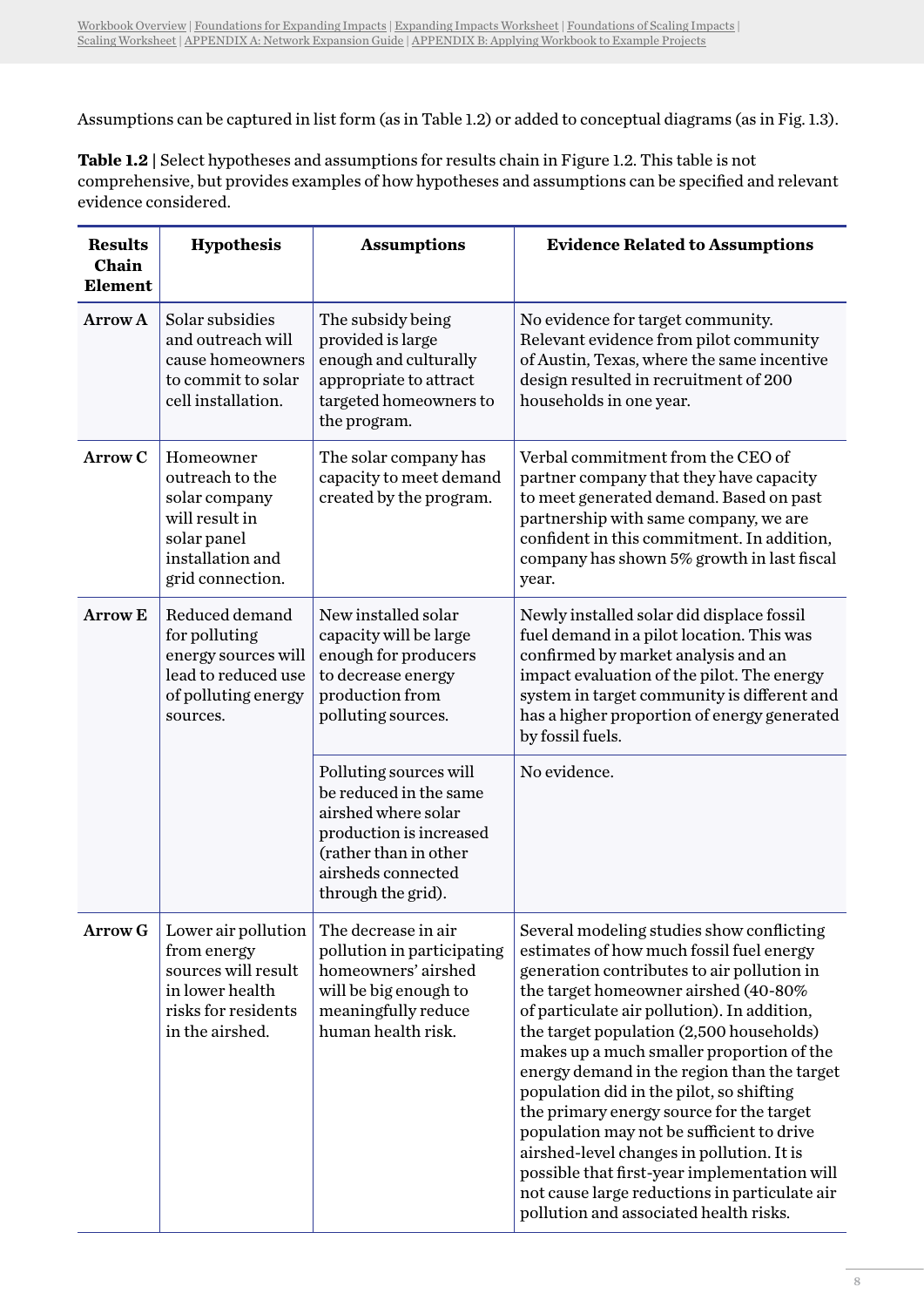**Figure 1.3 | Example results chain including key assumptions.** A hypothetical program proposes two interventions (sanitation technology and a communications campaign) to create improved safe sanitation and water access, decreased extinction risk for sensitive freshwater species and decreased undernutrition from diarrheal disease. Yellow boxes capture sample assumptions expressed by the program team. Green boxes show interventions, grey boxes show intermediate changes, and blue boxes show impacts.



#### **Identify relevant cross-sector impacts: Existing resources can help determine which cross-sector impacts are most relevant to your program or policy.**

The interlinkages in today's world are many, and it can be difficult to know which impacts are most important to consider. Some resources have been developed to help identify which connections are strongest and most common, to help teams prioritize their cross-sector work. For example, FHI 360 developed a Development Sector [Adjacency Map](https://www.fhi360.org/resource/development-sector-adjacency-map-planning-tool-integrated-development) to help with the very initial phases of exploring beyond a single sector. The Bridge Collaborative and UNDP released a [report](http://bridgecollaborativeglobal.org/wp-content/uploads/2019/09/Bigger-Change-Faster_FINAL_Web.pdf) showing what the strongest interlinked Sustainable Development Goals are related to a low-carbon, clean air energy future; transforming the global food system; and improving sanitation and wastewater treatment.

A short list of impacts related to these challenges (Fig. 1.4) may be a helpful starting point for expanding impacts targeted by some kinds of programs. Results chain libraries (e.g. [GEMS,](https://nicholasinstitute.duke.edu/sites/default/files/gems/GEMS-Evidence-Library.pdf) [Outcomes and Evidence](http://oef.rescue.org/)  [Framework\)](http://oef.rescue.org/) are also being expanded to include multi-sector impacts, and may help teams identify possible cross-sector impacts.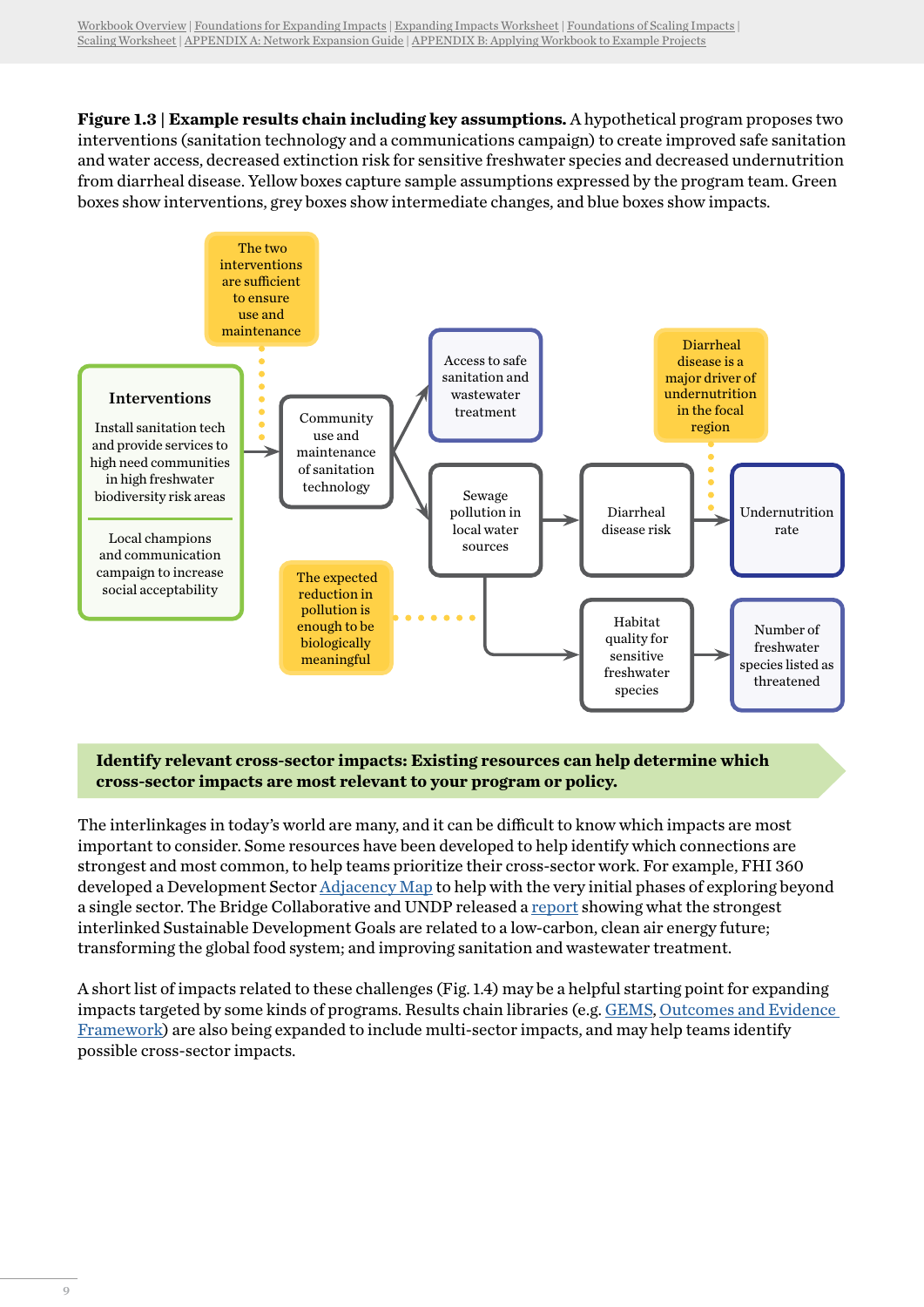**Figure 1.4 |** Examples of impacts to consider for projects relating to clean energy transition, food system transformation and water security.

For a clean energy transition project, have you considered impacts like changes in...

- Greenhouse gas emissions
- Renewable energy access
- Health risks from air pollution
- Energy infrastructure risks for rivers, lands and oceans

For sustainable and healthy food system projects, have you considered impacts like changes in...

- Malnutrition from over or underconsumption and/or poor dietary diversity
- Agriculture productivity (yields of crops, forage, livestock, fish etc.)
- Greenhouse gas emissions
- Health risks from air pollution
- Habitat conversion
- Freshwater biodiversity risks from water use (e.g. irrigation) and water pollution (e.g. agrochemical and sediment pollution)

For water security and WASH projects, have you considered impacts like changes in...

- Access to safely managed sanitation services
- Adequate wastewater treatment
- Health risks from unsafe water (especially water borne infectious diseases, antimicrobial resistance)
- Undernutrition from diarrheal disease
- Freshwater and/or marine biodiversity risks from sewage & untreated wastewater

#### <span id="page-12-0"></span>**[2: Understanding Evidence for All Impacts](#page-18-0)**

It can be useful to check your major hypotheses and assumptions against existing evidence. As results chains are expanded to include multiple impacts, new types of evidence from new disciplines are likely to become relevant.<sup>5</sup> Examples of the broad types of information that can be considered as evidence are shown in Table 1.2.

#### **Matching an evidence review to the risk of 'getting it wrong' can help make efficient use of a team's time and resources.**

Evidence review can be done quickly through a survey of several relevant experts, or a larger investment of time and resources can be used to support cursory to extensive reviews of all available evidence. We recommend matching the investment in evidence review to the risk associated with the hypothesis being tested. Within a given results chains, there is likely to be a diversity of relationships with varying levels of associated risk. Higher risk relationships are:

- Highly uncertain (low confidence) AND
- Associated with high financial risk OR
- Associated with high reputational risk OR
- Associated with irreversible, extreme changes (such as mortality or extinction) OR
- Linked to many subsequent outcomes

If a cursory review of evidence shows that a link may have low confidence, but the link does not meet any of the other criteria here, a deeper evidence evaluation may not be warranted. If, however, a link

<sup>5</sup> Tallis H, Kreis K, Olander L, Ringler C et al. 2017. Bridge Collaborative Practitioner's Guide: Principles and Guidance for Cross-sector Action Planning and Evidence Evaluation. Washington DC: The Nature Conservancy. Available at: [http://](http://bridgecollaborativeglobal.org/wp-content/uploads/2018/02/Practitioners_Guide_Final_2.pdf) [bridgecollaborativeglobal.org/wp-content/uploads/2018/02/Practitioners\\_Guide\\_Final\\_2.pdf](http://bridgecollaborativeglobal.org/wp-content/uploads/2018/02/Practitioners_Guide_Final_2.pdf).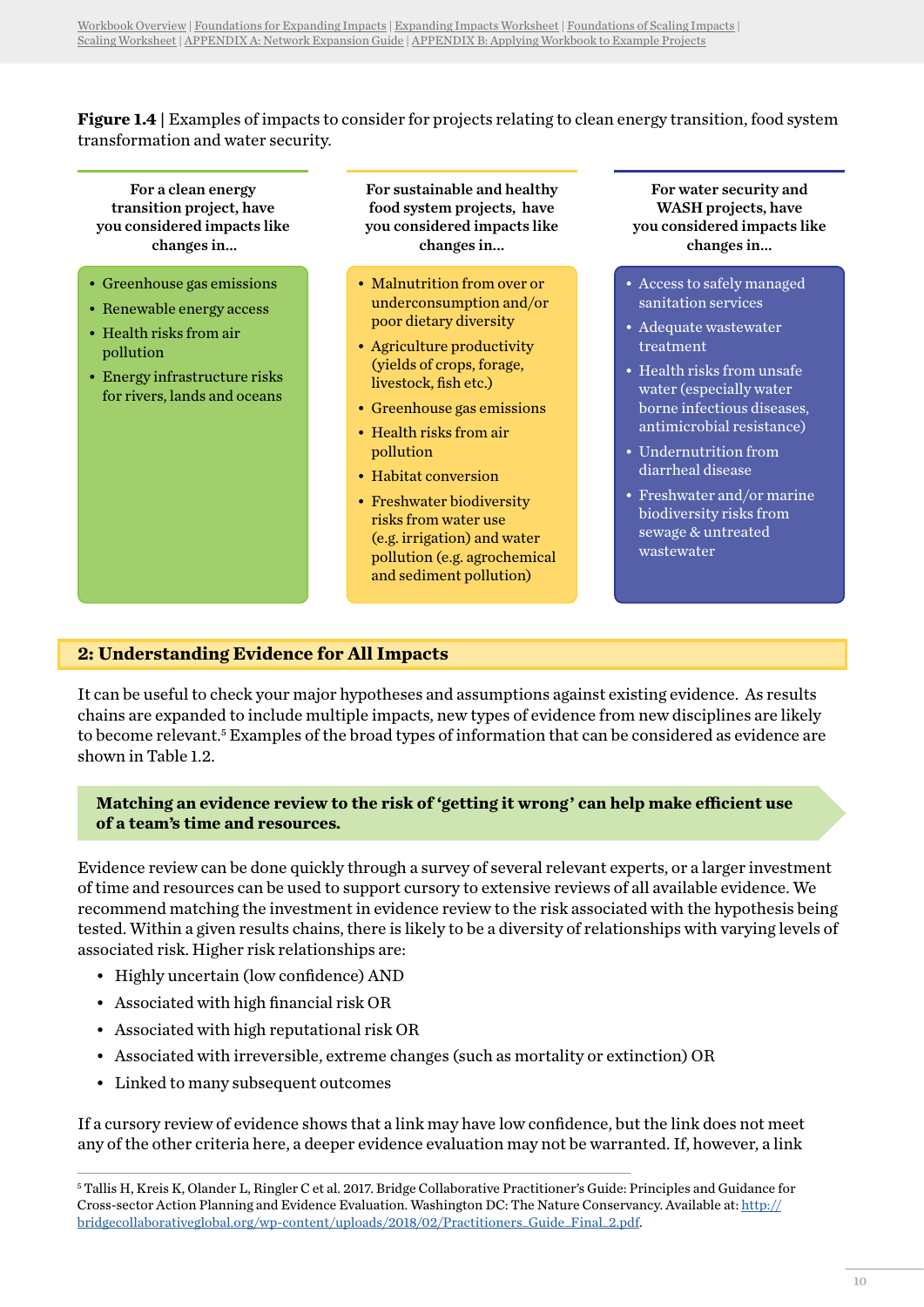does represent a relationship of high financial consequence, high reputational risk, irreversible effect or is a key node central to many subsequent links, a more extensive evidence evaluation is warranted to establish the level of confidence. If your team is interested in rating the quality of cross-sector evidence for a given hypothesis or assumption, you may find the Bridge Collaborative [evidence matrix](http://bridgecollaborativeglobal.org/wp-content/uploads/2019/08/Evidence-Rubric.Interactive.D6.pdf) useful.

As with single-sector proposals, teams have a range of options for addressing a high-risk, low confidence aspect of a program. The design can be changed to use an approach that is more proven, or aspects can be added to reduce the risk that has been identified. Alternatively, pilot implementation can be used to experimentally test and learn about the relationship, if such testing can be done without risk of harm to people or environments. Teams also have the option to abandon the approach until additional evidence emerges through the work of others.

#### <span id="page-13-0"></span>**3: Quantitative Estimates of All Impacts**

Managers and funders often want to know how much impact a program or policy is likely to create. When teams are first adding new cross-sector impacts to their plans, they may not treat them as robustly as other impacts they are more familiar with.

#### **Ensure that all expected impacts can be estimated quantitatively.**

Weaker proposals discuss the scale of the challenge or report on levels of expected activities, rather than providing estimates of impacts (Fig. 1.4). Reviewing the previous elements in this section can be helpful in making quantitative estimates of all impacts. For example, a proposal reporting on activities could be strengthened by using a results chain to follow causal pathways through to expected impacts, and the types of evidence that would be gathered to test the final hypothesis in a results chain may be useful for estimating impacts.

When quantitative impacts are not a required or desired element of a proposal, it can still be useful for a team to think through how such estimates would be made. This activity can serve as a gut check on whether all impacts are specific and measurable, the logic for all impacts is clearly described, and the relevant evidence has been considered. Estimating impacts is also a useful way to check the scale of expected impact against the scale of the challenge being addressed.

| Challenge                                                                                                                                                                                                                                                                                  | <b>Activities</b>                                                                                                                                                | <b>Impacts</b>                                                                                                                                                                                                                                            |
|--------------------------------------------------------------------------------------------------------------------------------------------------------------------------------------------------------------------------------------------------------------------------------------------|------------------------------------------------------------------------------------------------------------------------------------------------------------------|-----------------------------------------------------------------------------------------------------------------------------------------------------------------------------------------------------------------------------------------------------------|
| • 4 billion people lack safely<br>managed sanitation services<br>• 20% freshwater species are<br>threatened globally due to<br>poor water quality<br>• The majority of fish stocks<br>are overfished. Fishing all<br>sustainably would increase<br>yields 30% and help 5 million<br>people | • Composting toilets installed<br>in 50 villages<br>• Train 50 fishery managers<br>in Kenya<br>• Use a decision support<br>tool with 2 energy decision<br>makers | • Secure access for safely<br>managed sanitation for 500<br>people.<br>• Nutrients (and associated<br>harmful algae blooms) are<br>reduced in 10 watersheds<br>containing 35 threatened<br>aquatic species<br>• Increase fishery productivity<br>by $1\%$ |
| $\bullet$ Forgil fund use is the                                                                                                                                                                                                                                                           |                                                                                                                                                                  | . .                                                                                                                                                                                                                                                       |

**Figure 1.5** | Quantitative estimates of challenges, activities and impacts for different types of hypothetical programs.

#### • Fossil fuel use is the primary driver of climate change, contributing 73% of greenhouse gas emissions

• Increase renewable energy access in Brazil by 25%, reduce greenhouse gas emissions by 150 M metric tons annually by 2025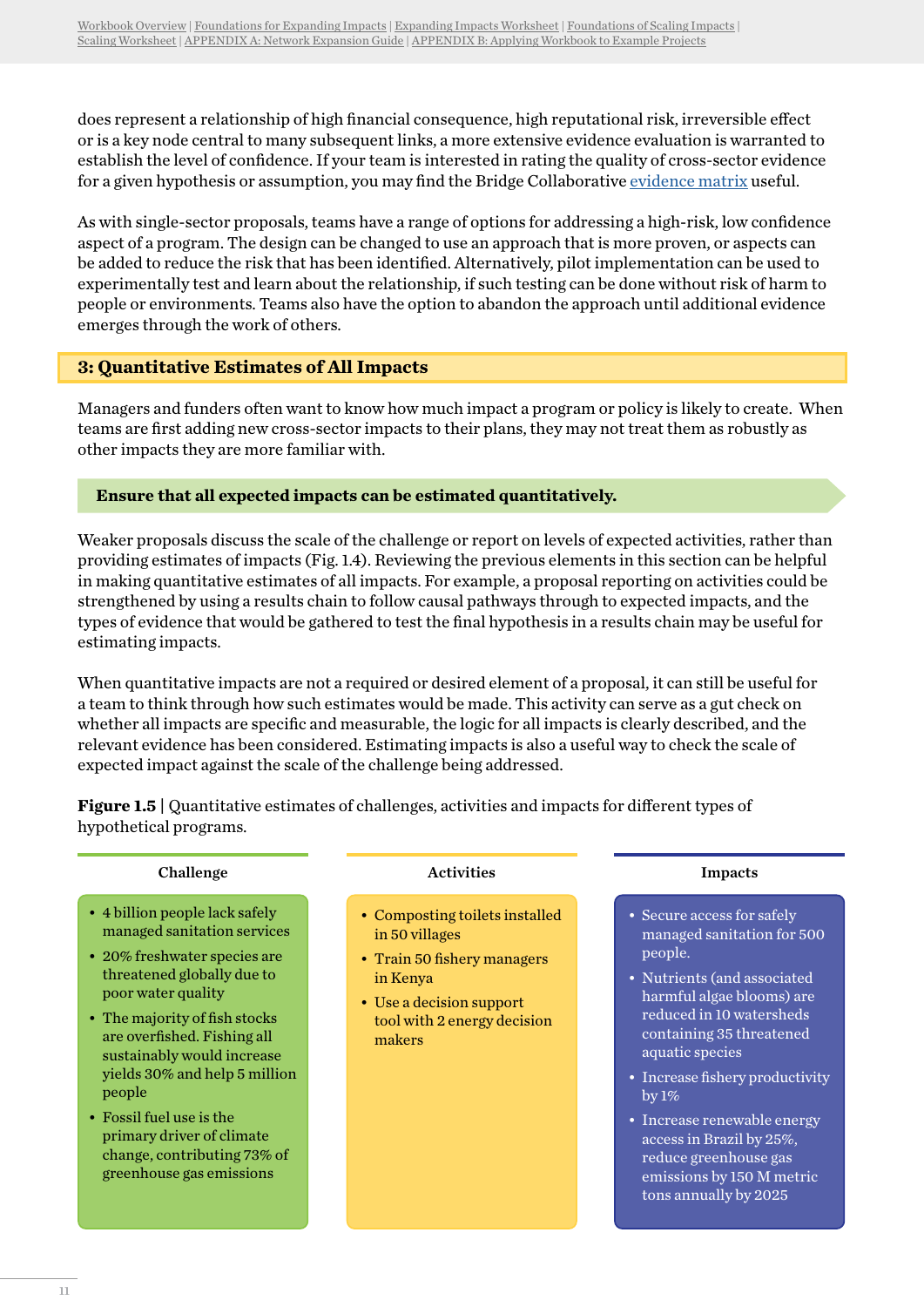#### <span id="page-14-0"></span>**4: Team Capacity to Deliver on All Impacts**

A team may be able to estimate how an intervention will drive an impact of interest, but still lack the full set of knowledge and skills needed to deliver that impact.

**Anticipating risks, and how your team would respond to them, can strengthen proposals and ensure the team has capacity to deliver on all impacts.** 

One way to test the robustness of your team is to specify the risks the proposed work is likely to face, and how your team is equipped to respond if those risks emerge. If your team is not confident that they are aware of all major risks, or that they could manage those risks, consider expanding the team's capacity through new partnerships, advisors, consultants, or team members, as appropriate for the scope and resources at hand.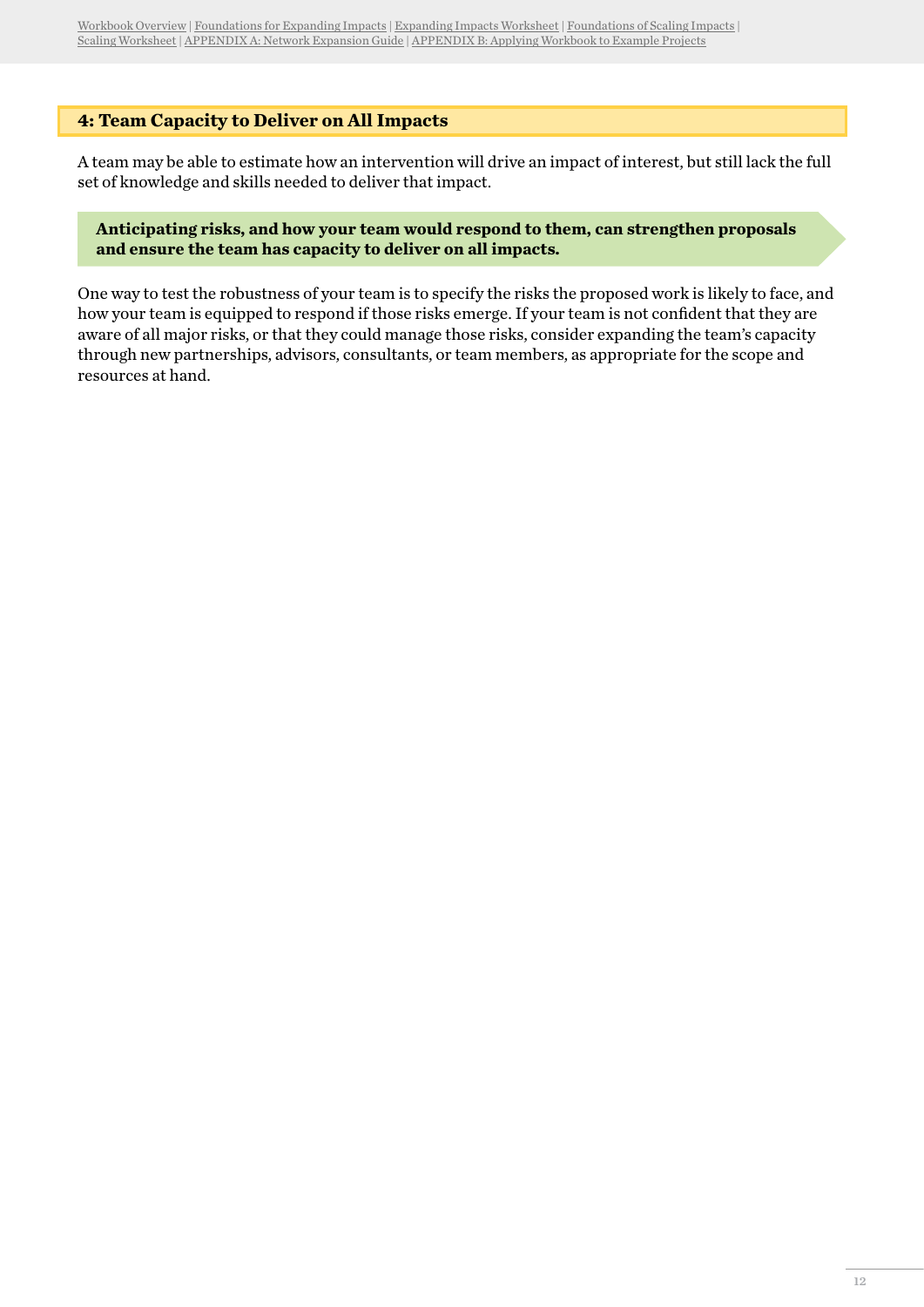### <span id="page-15-1"></span><span id="page-15-0"></span>Expanding Impacts Worksheet

This worksheet will help prioritize which proposed impact(s) need most improvement, and which aspect of their specification most needs to be advanced. Questions will then guide you through making improvements.

#### **Instructions:**

- (1) List all of the impacts your project expects to create in the Impact Assessment table below.
- (2) For each impact, answer 'yes' or 'no' to the statements in columns numbered 1-4. If you are not sure, then the answer is probably 'no' and worth exploring further.
- (3) If you answered **'No' in any column** *for more than one impact*, prioritize the impacts in order of most-to-least critical to improve. We suggest prioritizing based on impacts that:
	- (a) Are critical to the overall success of the project (considering stakeholder preferences, scaling mechanisms, funder requirements, legal or reputational risks, etc.);
	- (b) You have low confidence in.
- (4) For the highest ranked impact, work through the Expanding Impact Questions with your team. If you can answer them all yourselves, use the answers to improve the clarity of the impacts in your proposal. If there are questions you cannot answer, seek out external experts who may be able to help (see [Appendix A: Network Outreach Guide\)](#page-37-1).
- (5) Move to the next-highest ranked impact and work through the questions. Continue to work through questions for as many impacts as time and resources allow.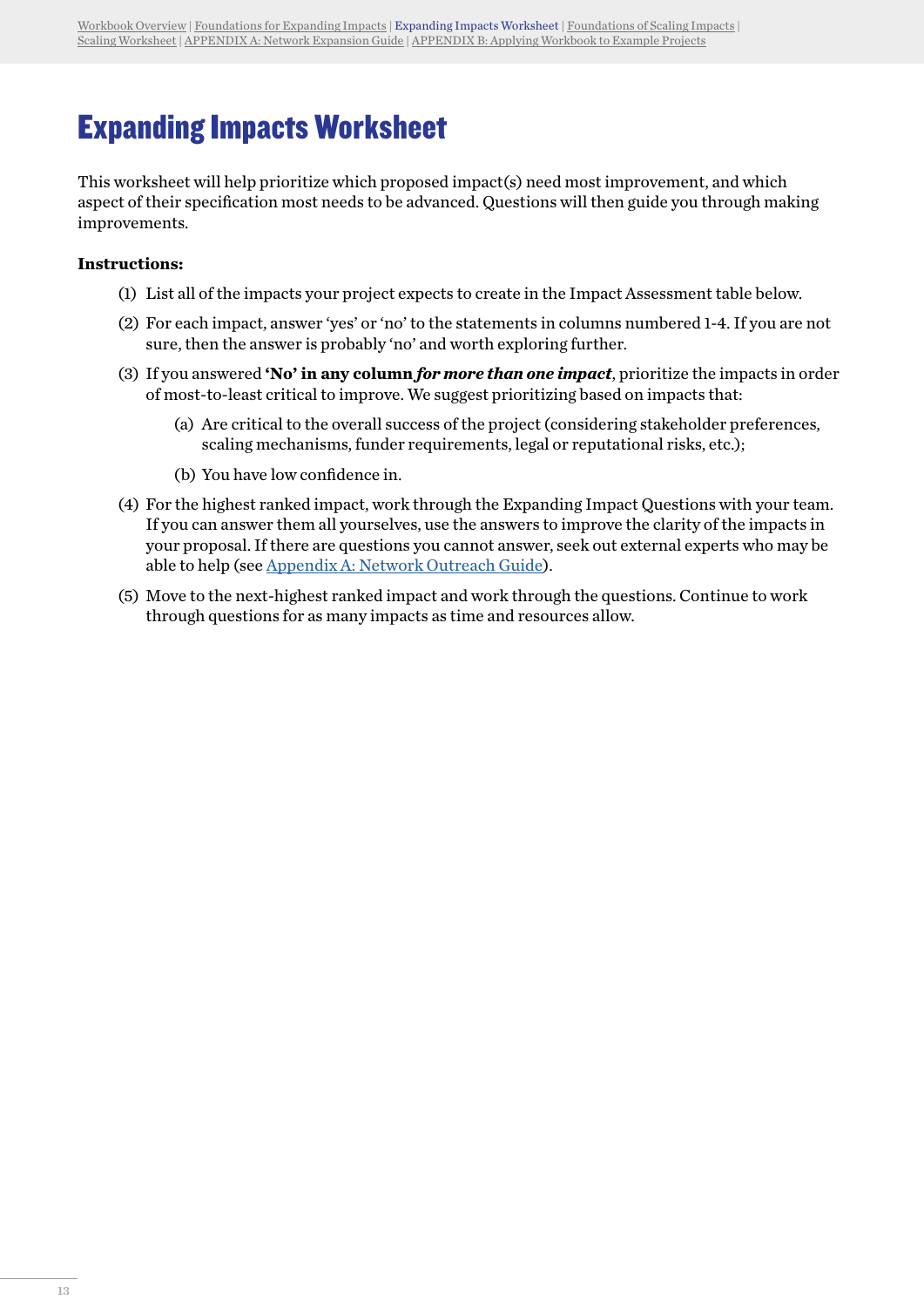### Impact Assessment

| Impact                                                                                     | 1.<br>We understand<br>well the causal<br>pathway to<br>impact | 2.<br>We know the<br>evidence for this<br>impact well (even<br>if the evidence is<br>limited)* | 3.<br>We are confident<br>about the amount<br>of impact we<br>expect during our<br>project timeline | 4.<br>We have the right<br>team to deliver<br>this impact | <b>Priority Ranking</b><br>$(1 =$ highest) |
|--------------------------------------------------------------------------------------------|----------------------------------------------------------------|------------------------------------------------------------------------------------------------|-----------------------------------------------------------------------------------------------------|-----------------------------------------------------------|--------------------------------------------|
| Example: Health<br>risks from air<br>pollution for<br>target populations<br>in Los Angeles | Yes                                                            | Yes                                                                                            | $N_O$                                                                                               | $N_O$                                                     | $\ensuremath{\mathnormal{1}}$              |
|                                                                                            |                                                                |                                                                                                |                                                                                                     |                                                           |                                            |
|                                                                                            |                                                                |                                                                                                |                                                                                                     |                                                           |                                            |
|                                                                                            |                                                                |                                                                                                |                                                                                                     |                                                           |                                            |
|                                                                                            |                                                                |                                                                                                |                                                                                                     |                                                           |                                            |

\* If you know the evidence well, but it is mixed or under-developed, then the answer is 'Yes'. You can explain in your proposal the state of evidence and why you may have low confidence in a given impact.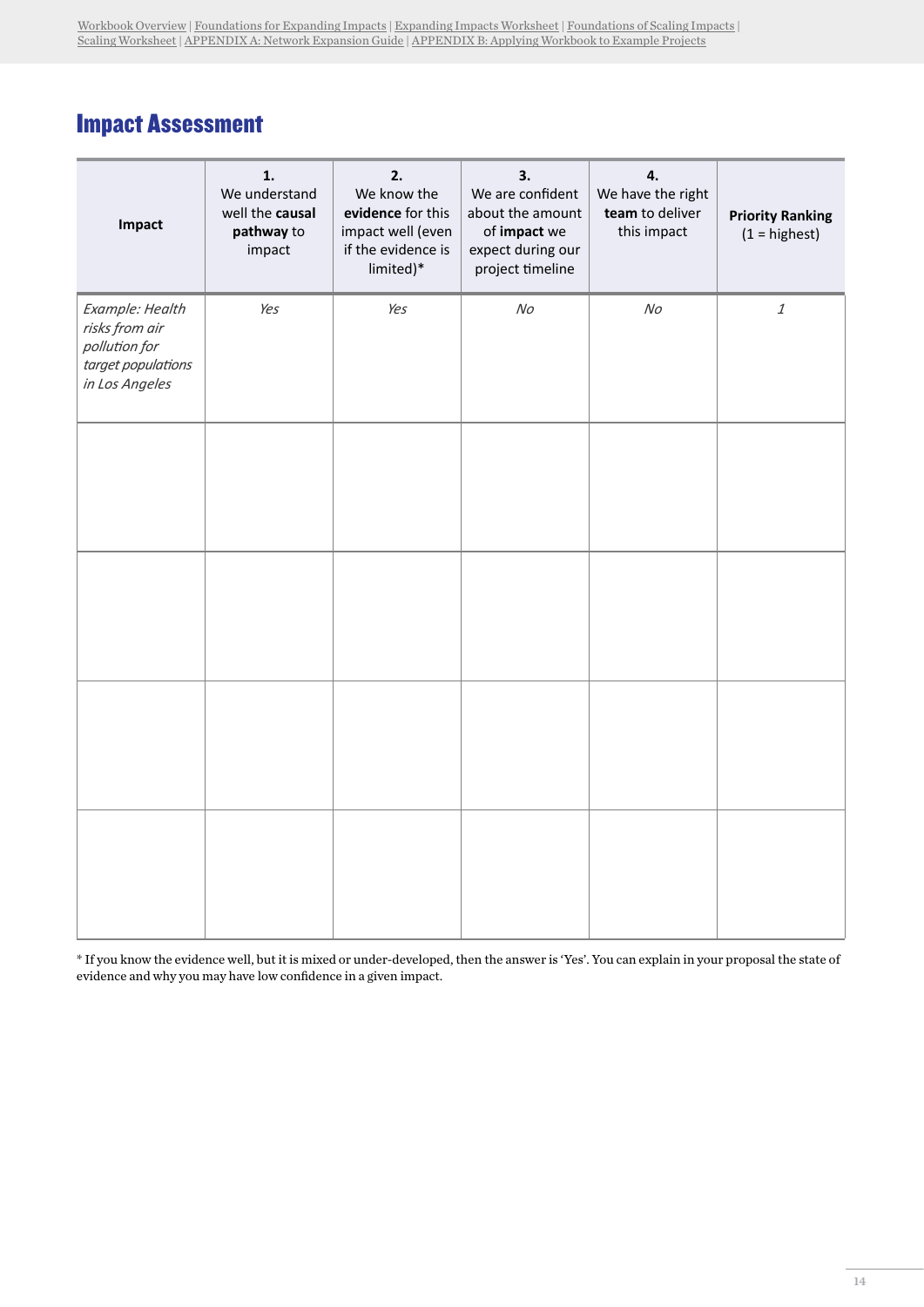### Expanding Impact Questions

<span id="page-17-0"></span>**Impact Statement #1: We understand well the causal pathway to impact.**  *Fill in the answers to these questions for EACH IMPACT you would like to improve.*

1.1 Write the impact here. Is it specific and measurable? *If you are not sure, check Table 1.1 for examples.*

Ask an Expert

If your impact of interest is not measurable, and your team is challenged to specify it further, you may want to ask an expert:

• I believe our intervention will cause this kind of impact, but I don't fully understand the details. Can you describe what specific measurable changes are likely to happen?

1.2 What series of changes in the system will make your intervention(s) lead to this specific impact? *Describe these changes in a conceptual diagram or written statements. If you want to see examples, check Figures 1.2 and 1.3.*

#### Ask an Expert

If you have trouble answering this question, or some parts of your logic seem less detailed than others, you may want to ask an expert:

- I believe our intervention will lead to this impact, but I don't fully understand the mechanism. Can you describe how this happens and what specific measurable changes are likely to result?
- How has this intervention led to the specific impact in other places?
- Are you familiar with others who have done this intervention in the place we want to use it? If so, how did it change the system?
- Are there other positive or negative impacts likely to happen from this intervention that we have not captured?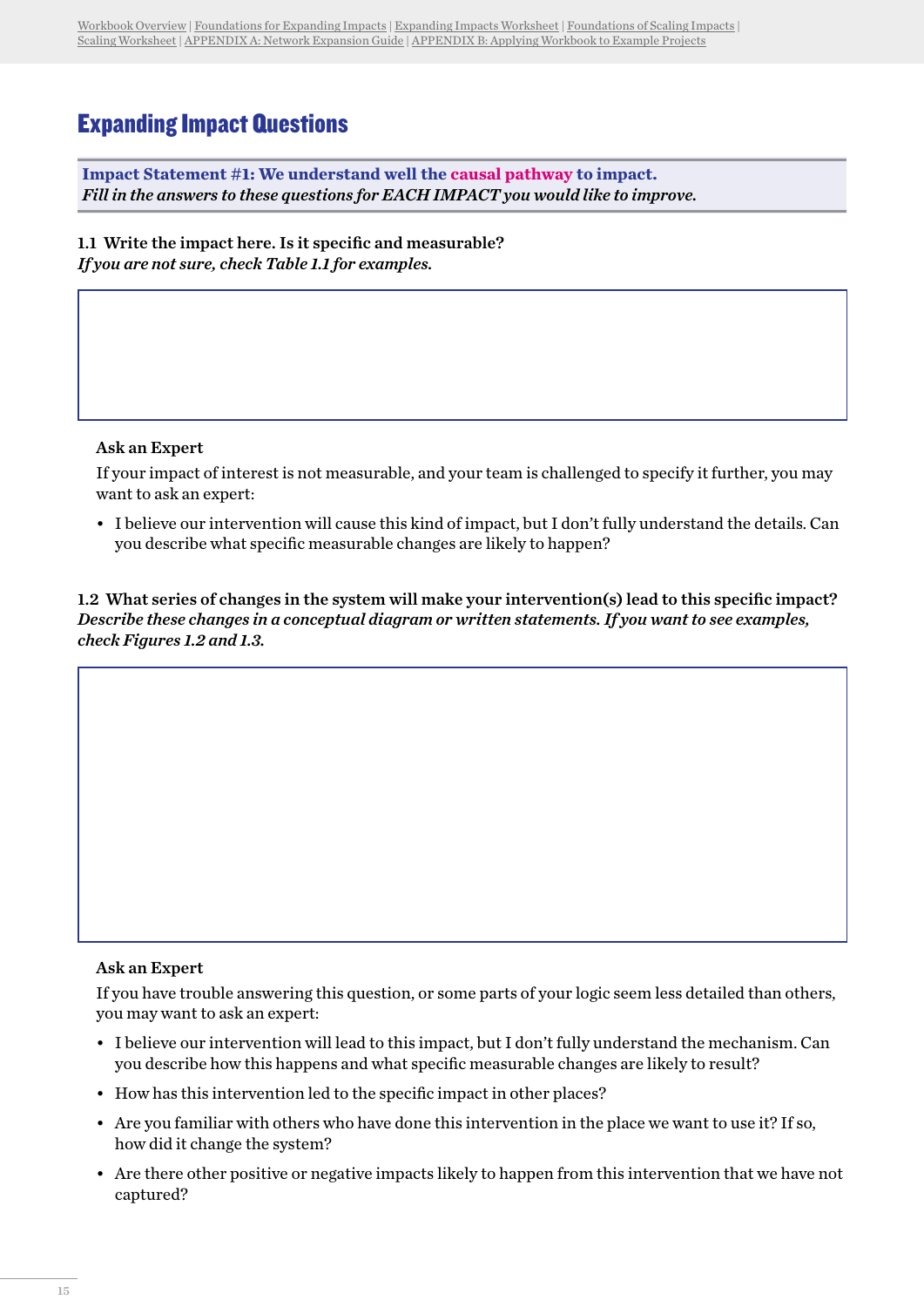#### 1.3 What are the key assumptions in your logic?

*Write out the assumptions you think must be true in order for your intervention to cause this impact. See Table 1.2 for examples of assumptions.*

#### Ask an Expert

At this stage, don't worry about how confident you are in your assumptions (that's addressed in Impact Statement #2 below), just be sure you can state the assumptions clearly. If this is difficult, you may want to ask an expert:

- What are the largest or riskiest assumptions in our logic for this impact?
- Are there common unintended negative effects from this intervention we have not captured?
- Are there cases of our intervention failing to produce this impact? If so, what went wrong, and how might we mitigate for that in our project?

<span id="page-18-0"></span>**Impact Statement #2: We know the evidence for this impact well.**  *Fill in the answers to these questions for EACH IMPACT you would like to improve.*

2.1 What is the evidence for each of the key assumptions about how your intervention will cause this impact? *If you are not sure what your key assumptions are, see Impact Statement #1 above. Table 1.2 has examples of evidence used to evaluate assumptions, and you may find the Bridge Collaborative's evidence evaluation rubric useful if you have time/need to do a systematic evidence review.*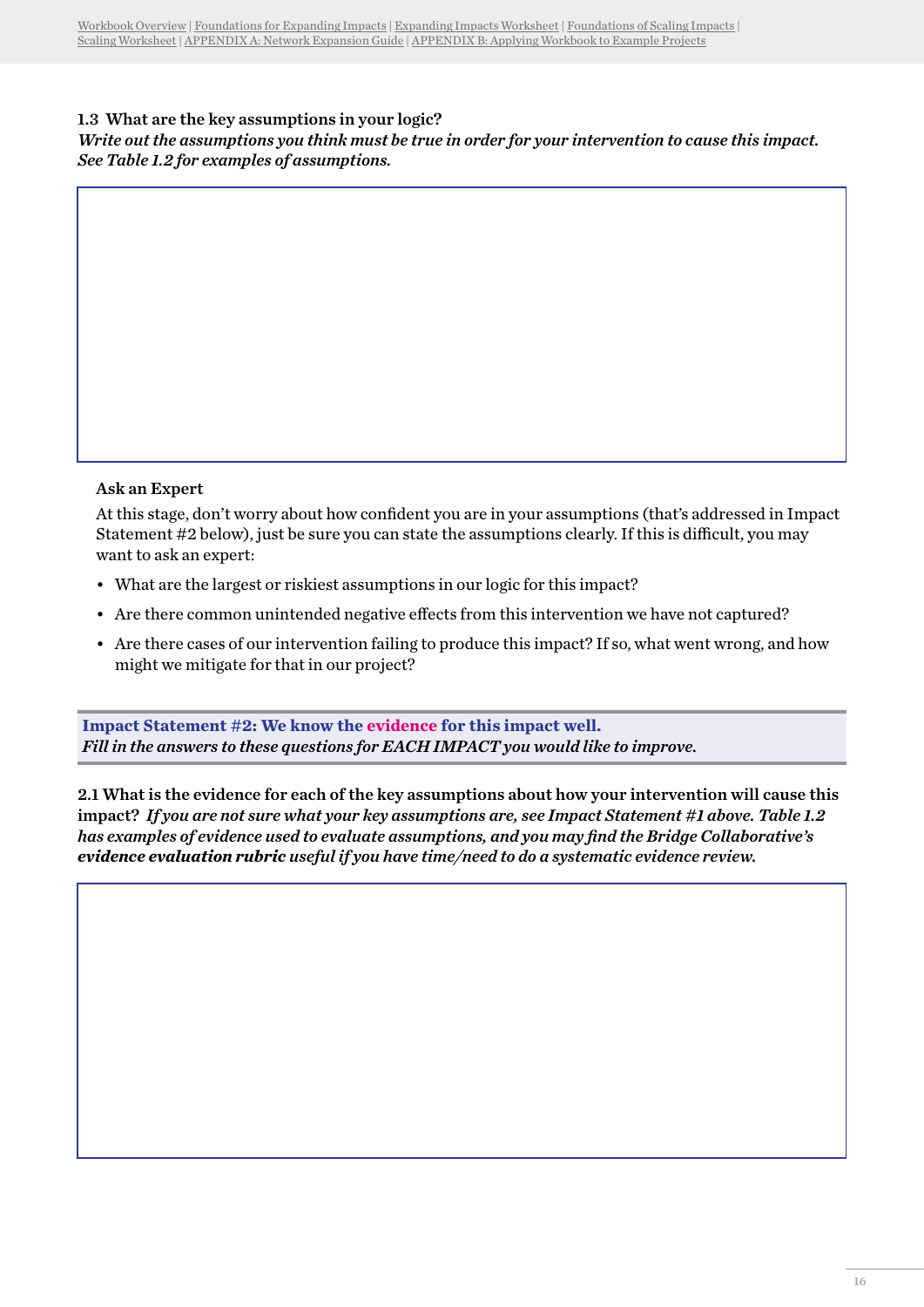#### Ask an Expert

If you have only one type of evidence for a key assumption, or have difficulty answering the above questions, consider asking an expert:

- What are the most relevant sources of evidence you are aware of with respect to this assumption?
- Are there published or unpublished reports you are aware of that are relevant to our assumptions?
- Are there key stakeholders, community members or researchers who might know more about this assumption?

<span id="page-19-0"></span>**Impact Statement #3: We are confident about the amount of impact we expect during our project timeline.** *Fill in the answers to these questions for EACH IMPACT you would like to improve.*

3.1 How much of this impact do you expect your intervention(s) to deliver during your project implementation timeline? What evidence have you used to make this estimate? *Be sure to express your estimates in terms of impact, not activities (see Figure 1.4 for examples). If you are stuck on activities, answer the questions for Impact Statement #1.*

Do external experts and stakeholders understand and generally agree with your impact estimates? If you are not sure, consider vetting your estimates with key individuals and groups.

#### Ask an Expert

If you have difficulty estimating the impact of interest for the timeframe of the grant, consider asking an expert:

- Has anyone shown how much of the impact of interest our proposed intervention will have in our proposed context?
- What causes the amount of this impact to vary?
- Who else could review our estimate of impact to help improve it?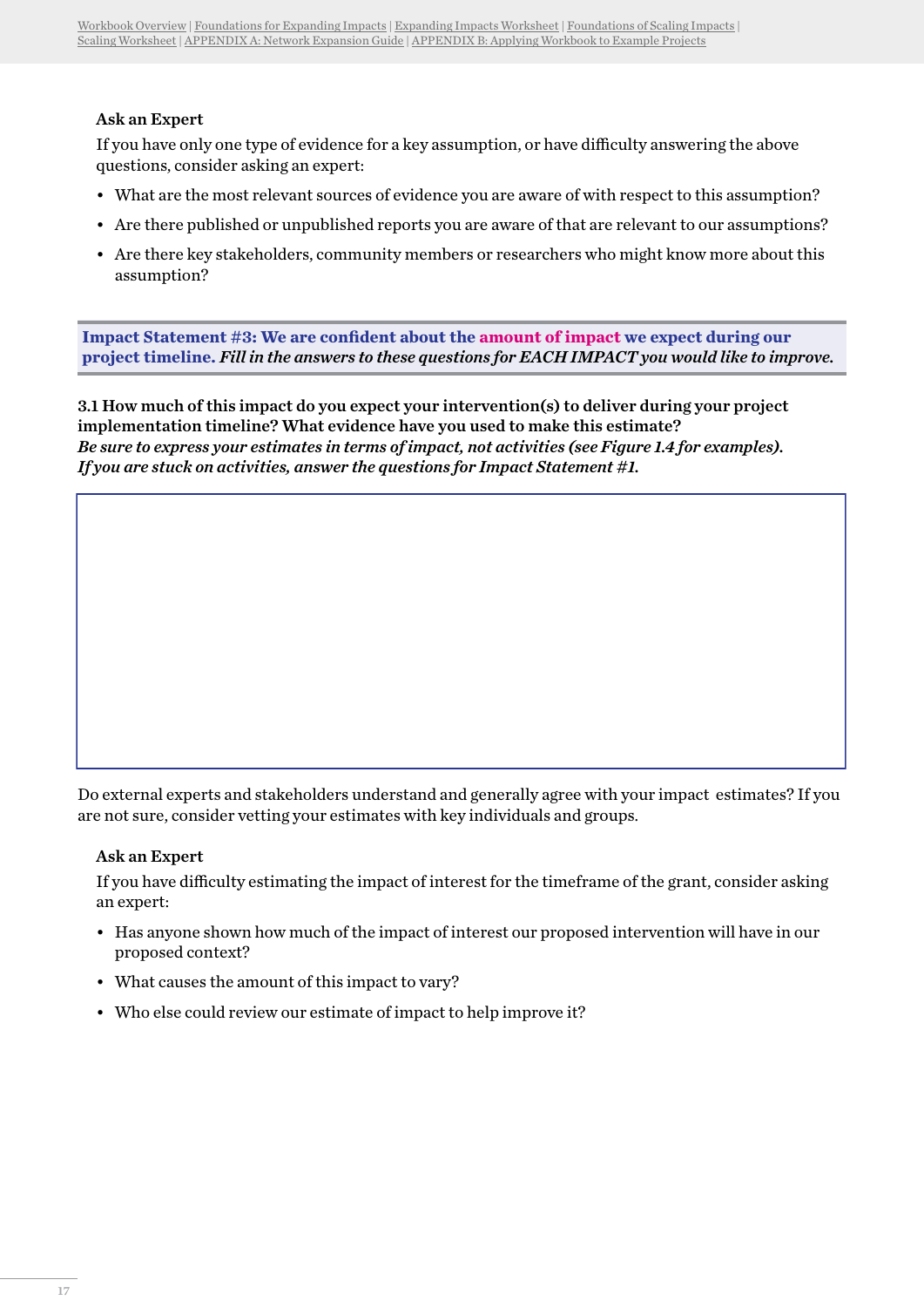<span id="page-20-0"></span>**Impact Statement #4: We have the right team to deliver this impact.**

4.1 What are the skill sets and expertise needed to conduct the activities to deliver this impact? Who will be responsible for providing these skill sets and delivering this impact?

4.2 How is the project most likely to fail in delivering this impact, and who on the team is well equipped to help avoid this failure?

#### Ask an Expert

If you have difficulty answering the questions above, consider asking an expert:

- Is our intervention likely to deliver the impact of interest, or does it take particular expertise to ensure we deliver the impact of interest? What expertise?
- Who are the leading companies or organizations in our project context for delivering the impact of interest?
- Can you direct us to a landscape analysis or competitive analysis for organizations that deliver this impact in our project context? (this may give you a more objective view of possible partners or experts than one person's knowledge).

After completing one iteration of this worksheet, we recommend one iteration of Section 2, and then returning back to Section 1 for a second iteration.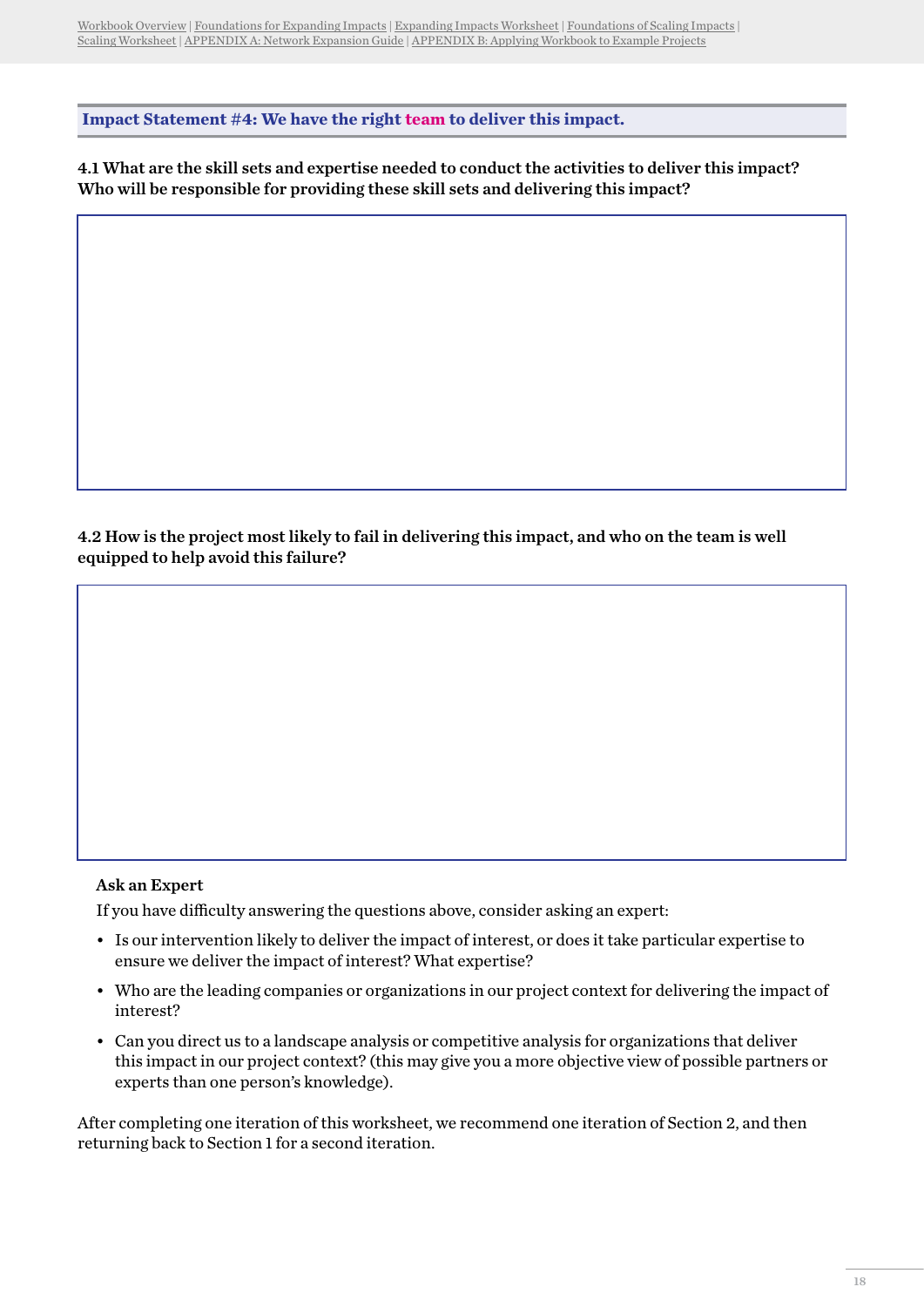## Section 2: Strengthening Scaling

<span id="page-21-0"></span>**Purpose:** This section is intended to help strengthen your ability to design concepts that achieve impacts at scale. It introduces frameworks for creating a strong vision for scaling and provides probing questions to help clarify your scaling vision. These materials will help ensure you have thought through the various options for who will scale your approach and why they will do so, positioning your work to achieve larger impacts more quickly.

Many accelerators and innovation platforms focus on scaling through private sector approaches. Our focus is broader and draws heavily on the findings of ExpandNet, $^6$  an extensive review of the human development literature,<sup>7</sup> and experience with both private sector and non-profit driven scaling. The frameworks we include are not designed specifically for cross-sector impacts, but their general principles are relevant. We complement with cross-sector considerations as needed.

Two of the primary drivers of scaling are having an idea that is proven to provide impacts, and having a clear vision for scaling.<sup>8</sup> We addressed how to create an idea with proven impacts in the first section of the workbook. This section addresses how to create a clear vision for scaling multiple impacts. **A strong vision for scaling specifies how broader adoption of an intervention will happen, who drives that adoption, why they are motivated to do so, and how much impact is expected through scaling.**

### <span id="page-21-1"></span>Foundations of Scaling Impacts

#### <span id="page-21-2"></span>**1: Dimensions of Scaling**

Dimensions of Scaling refer to how broader adoption of your approach will happen, driving scaling of impacts. These dimensions do not relate to what the planned intervention(s) itself will change you answered that in the impact worksheets above), but rather what will change to enable scaling of the intervention over time.

One framework suggests four possible **Dimensions of Scaling**<sup>9</sup> to consider (Figure 2.1). Quantitative scaling up causes spread of an intervention by expanding the geography or population where it is applied. Functional scaling up grows impact by expanding the scope of an intervention. Many teams adding crosssector impacts to single sector programs are applying functional scaling up by expanding the scope of the impacts they aim to deliver.

Political scaling up relies on expanded political influence to grow impacts. Concepts that deliver crosssector impacts may be able to leverage political scaling up by creating coalitions of supporters that value different impacts, or value the impacts for different reasons. Finally, organizational scaling up builds impact by growing the size of the implementing organization, or adding new implementing organizations. Cross-sector concepts that use multiple organizations to deliver multiple impacts are applying this dimension of scaling. However, collaboration across multiple organizations is not a requirement

<sup>6</sup> Simmons R, Fajans P, Ghiron L. 2011. Beginning with the end in mind: Planning pilot projects and other programmatic research for successful scaling up. World Health Organization, Geneva, Switzerland.

<sup>7</sup> Hartman A, Linn JF. 2008. Scaling Up: A framework and lessons for development effectiveness from literature and practice. Working paper 5: Wolfensohn Center for Development. Brookings Institution, Washington, DC.

<sup>8</sup> Simmons R, Fajans P, Ghiron L. 2011. Beginning with the end in mind: Planning pilot projects and other programmatic research for successful scaling up. World Health Organization, Geneva, Switzerland.

<sup>9</sup> Hartman A, Linn JF. 2008. Scaling Up: A framework and lessons for development effectiveness from literature and practice. Working paper 5: Wolfensohn Center for Development. Brookings Institution, Washington, DC.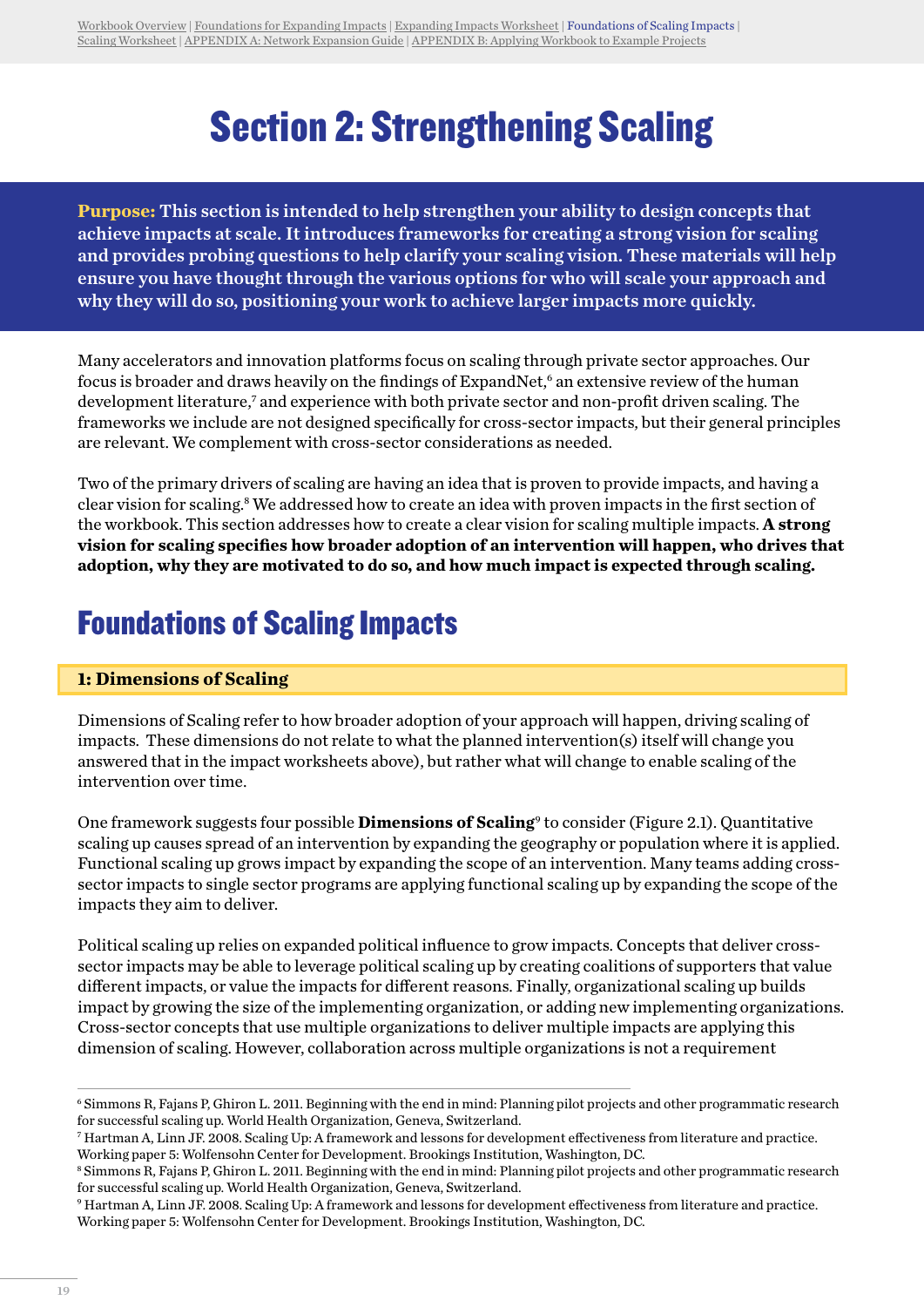for creating cross-sector impact, as some cross-sector approaches can be delivered by individual organizations.

Not all dimensions will be relevant to all concepts, but it is worth exploring them to be sure opportunities have not been overlooked. As these dimensions are often inter-related, scaling may rely on more than one dimension.

**Figure 2.1 | Dimensions of Scaling**<sup>10</sup> that capture a diverse set of changes that can cause scaling to happen.

#### **Quantitative Scaling Up** Expanding geography or population

- Also called 'horizontal scaling up' or 'scaling out'
- More people, communities, or places added within the same sector or functional area
- *• Example: Intervention replicated with new demographic group (e.g. different age group) or in new city or ecosystem.*

#### **Functional Scaling Up** Expanding scope

- More impacts added
- *• Example: An intervention initially designed to deliver sustainable agricultural productivity gains is altered to also improve nutritional content of agricultural products.*

#### **Political Scaling Up** Expanding political influence

- More adoption achieved through greater political influence that shields efforts from countervailing political interests and/or sustains the intervention(s)
- *• Example: A new regulation is passed that makes an intervention mandatory. Or, community leaders are cultivated as champions to drive further adoption.*

#### **Organizational Scaling Up** Growing or adding implementing organization(s)

- Also called institutional scaling up
- More adoption achieved through horizontal (growing more or similar institutions) or functional (adding more institutions with different functions such as regional, national or super-national organizations, or organizations from other sectors) organizational expansion
- *• Example: A corporate roundtable adds ten adopting organizations*

#### <span id="page-22-0"></span>**2: Scaling Path**

The scaling path refers to who will enable scaling by driving future adoption of the intervention. There are three basic options for who can drive scaling:<sup>11</sup>

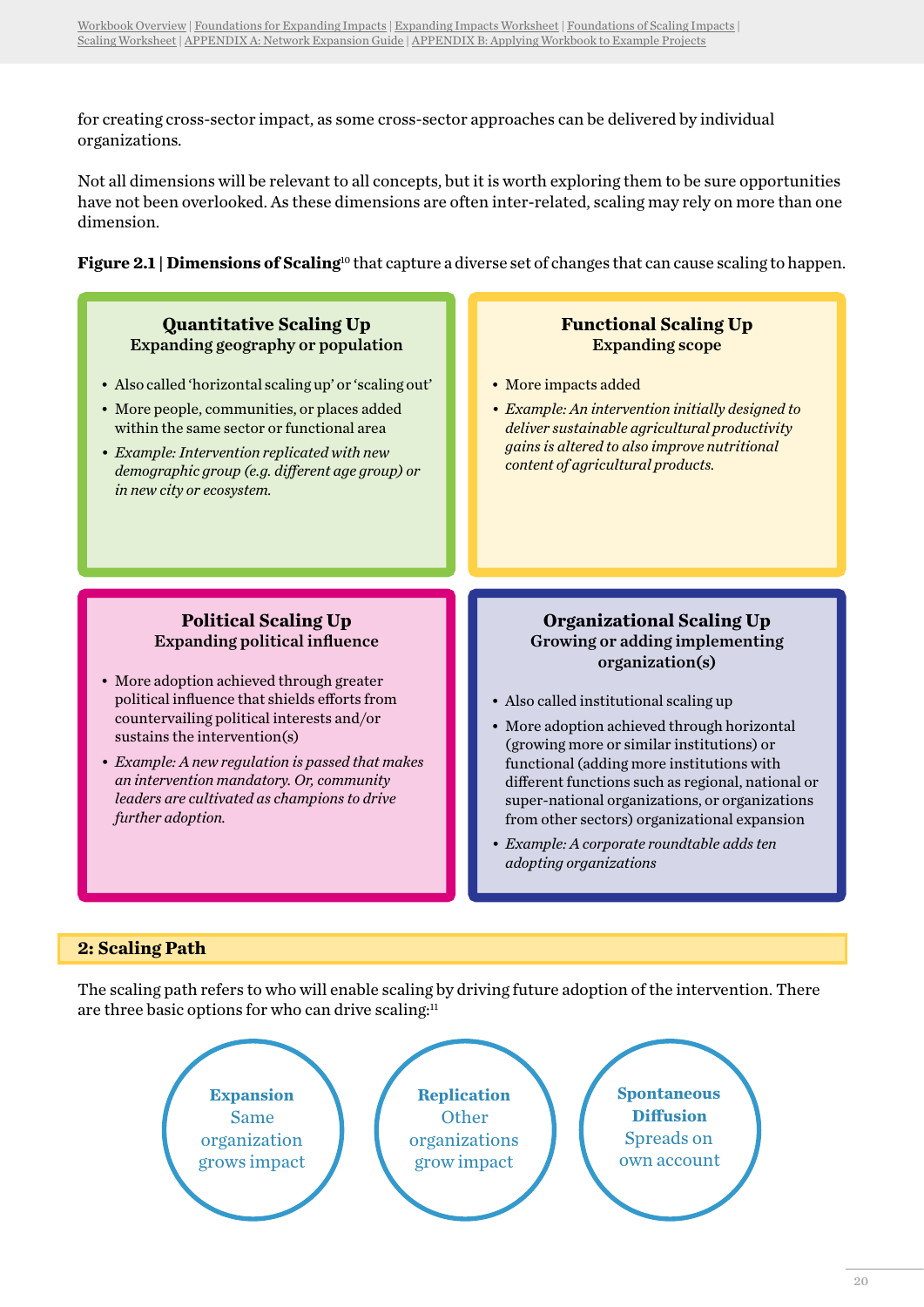**Expansion** happens when the same organization(s) involved in the initial application of the concept create more impact over time (Fig. 2.2). Increase in impact can be driven by growth in the size of the organization, or by more parts of the existing organization promoting the concept. An advantage of this path is that it allows for more uniformity of the deployment of the intervention (since the same organization(s) will be doing the work). In some cases, however, this approach can present a disadvantage, such as when an intervention needs to be modified to account for place-based or cultural differences. One organization may not provide enough flexibility or the most relevant skills to adapt the intervention to new contexts.

**Figure 2.2 | Scaling through expansion.** In this scaling path, the same organization that does initial implementation of an intervention ('thing': can be a policy, program, activity, etc) is encouraged by the impacts that are created and grows the amount of implementation it undertakes.



**Replication** happens when additional organizations beyond those involved in initial implementation create more impact over time. These other organizations may be other levels of government, private sector actors, nonprofit organizations, community organizations or any other organized group of people. One example of this path to scaling is the creation of a standard, methodology or policy that ensures desired impacts, with the use of campaigns or incentives to encourage other organizations to adopt those standards. This path also includes franchise models (such as World Wide Fund for Nature or BRAC in the nonprofit world). An advantage of this path is that it enables more flexibility to adapt the intervention to new contexts and allows flexible matching of roles to organizational strengths. A potential drawback is that each organization may implement the intervention differently, introducing possible variation in results.

<sup>10</sup> Simmons R, Fajans P, Ghiron L. 2011. Beginning with the end in mind: Planning pilot projects and other programmatic research for successful scaling up. World Health Organization, Geneva, Switzerland.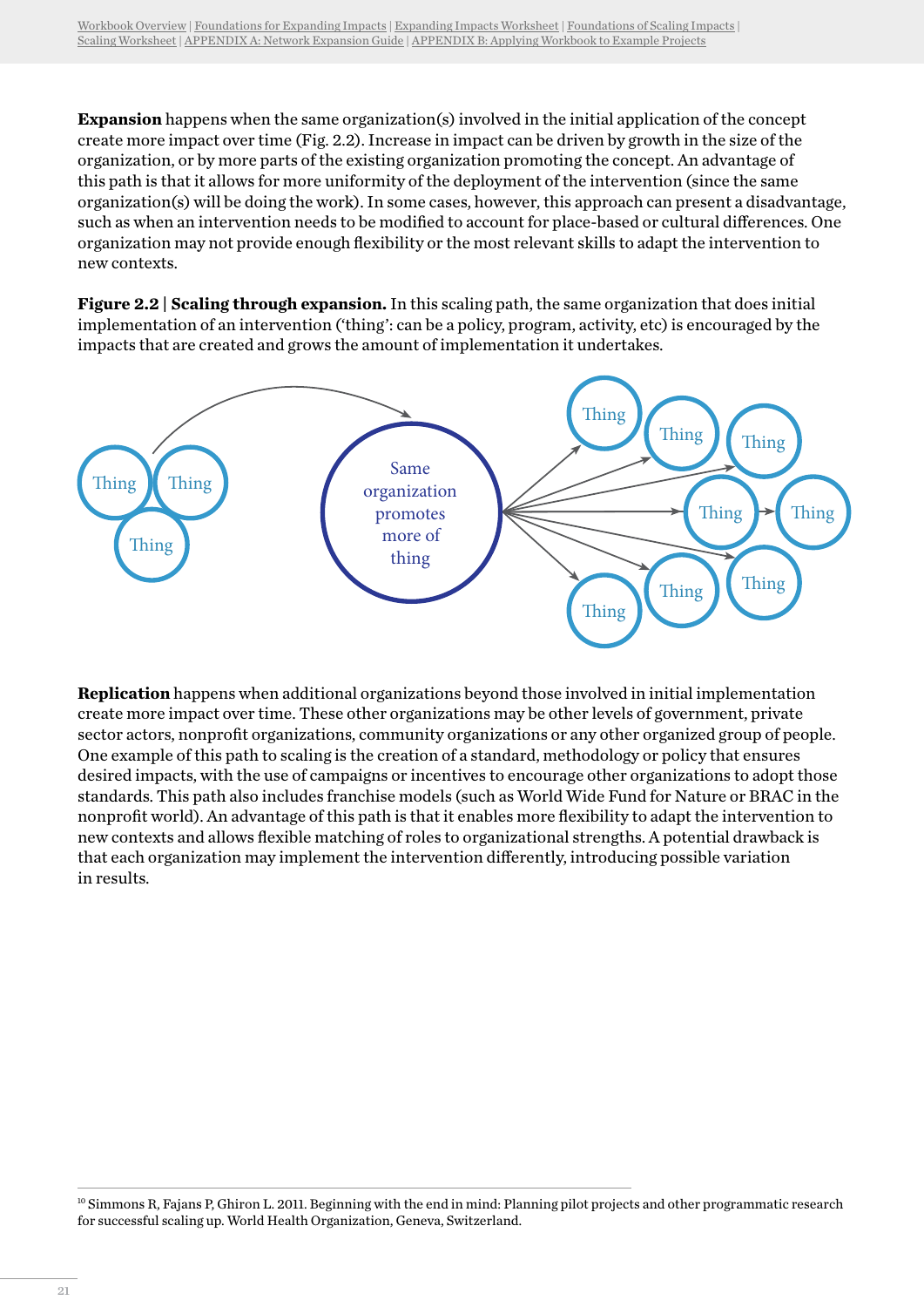**Figure 2.3 | Scaling through replication.** In this scaling path, new organizations take up application of the intervention ('thing'), growing impact over time.



**Spontaneous diffusion** happens when no particular organization is needed to facilitate further adoption of an intervention (Fig. 2.4). While hopes for success through this path are extremely common, cases of successful scaling through this path are extremely rare. The tenets of diffusion of innovation theory apply to scaling through this path . Spontaneous diffusion is most likely when information necessary for adoption of the intervention is easily spread, necessary institutional infrastructure for spread of the intervention already exists, and institutional actors have some incentive to propel the intervention (e.g. a profit motive). Examples of ideas spread through this path include cellular phones and the agricultural advances commonly referred to as the Green Revolution (which worked because an agricultural extension system already existed).

**Figure 2.4 | Scaling through spontaneous diffusion.** In this scaling path, an intervention is replicated without the assistance of any organization. This path to scaling is highly coveted because of its low resource and investment requirements, but its success is extremely rare.



#### <sup>11</sup> Rogers E. 1983. Diffusion of Innovations, 3rd ed. Free Press, New York, NY.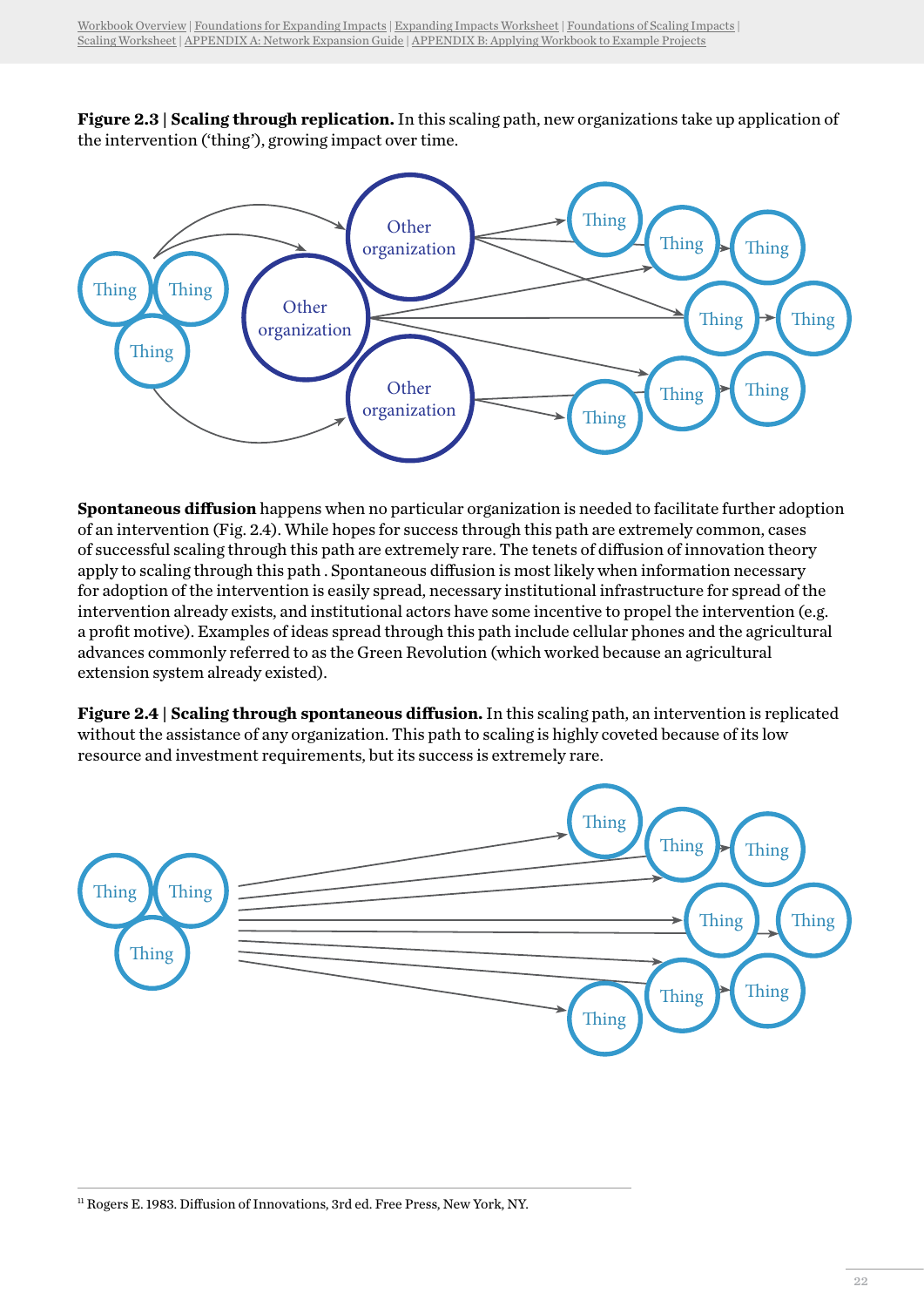#### <span id="page-25-0"></span>**3. Scaling Approach**

The **scaling approach**12 refers to *how* later adoption of the intervention will be driven. In all of the scaling paths except spontaneous diffusion, later adopters of the intervention need to be motivated in some way. In these cases, there are three options for how later adoption will be motivated:



A **hierarchical approach** promotes change by informing well-positioned decision makers (Fig. 2.5). The basic assumption of this approach is that once influential decision makers have information about the impacts caused by the intervention, they will make decisions that drive further adoption of the intervention. This approach usually includes top down, planned programs that do not require bottomup participatory processes. Examples of interventions that may be scaled well through this approach are macroeconomic policy changes or immunizations.

**Figure 2.5 | Hierarchical scaling approach.** In this scaling approach, information about the crosssector intervention is shared with influential decision makers, who then drive further use of the intervention.



An **individualistic approach** promotes change through incentives and individual accountability, using standardized rules or processes (Fig. 2.6). Examples of interventions that may be scaled well through this approach include microfinance programs, corporate pension programs, or sustainability certification or standards programs. In this approach, the core assumption is that the incentive (social pressure, rule, subsidy, etc) will motivate additional actors to adopt or apply the intervention.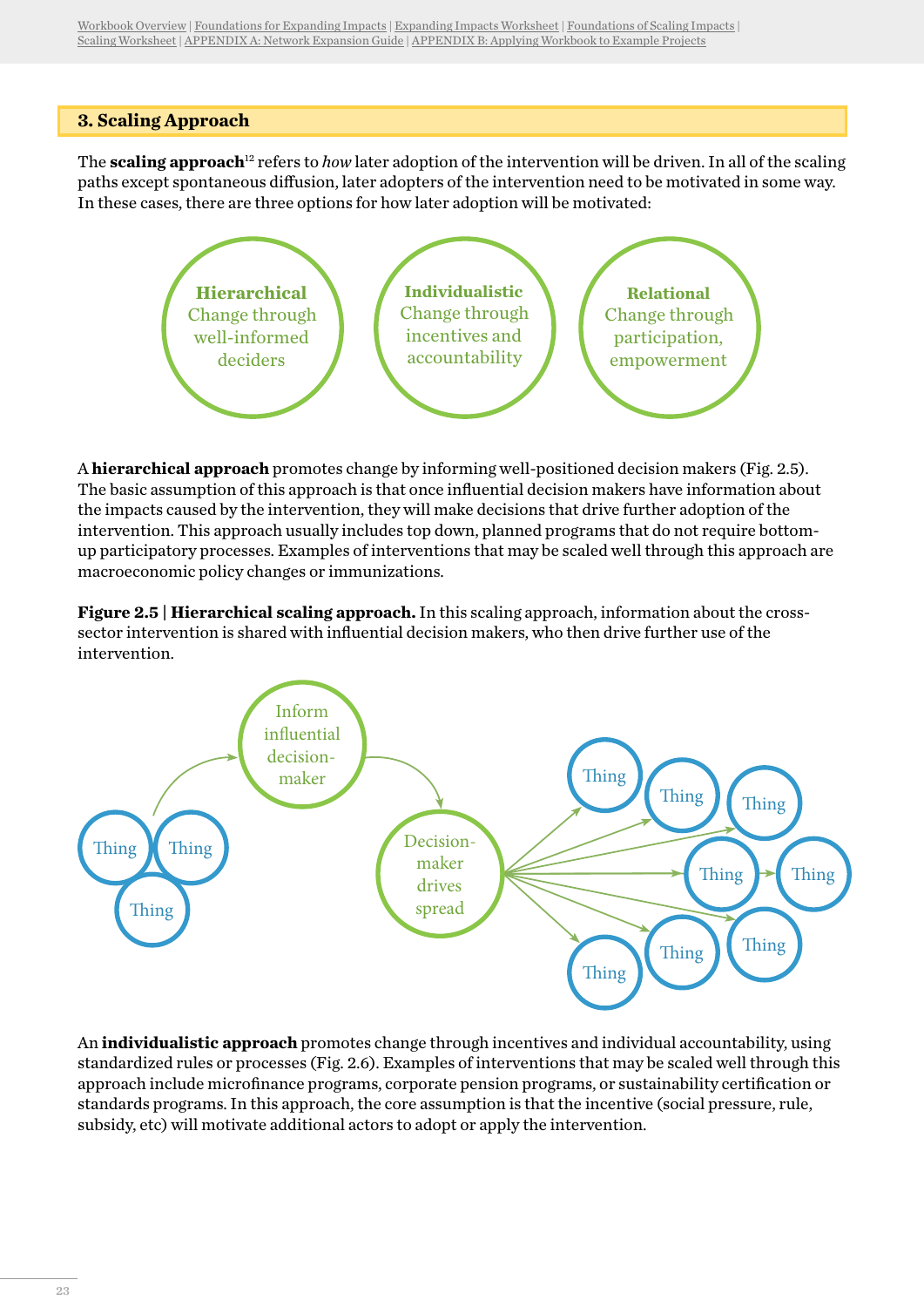**Figure 2.6 | Individualistic scaling approach.** In this scaling approach, an incentive is used to motivate new adopters to spread the intervention.



A **relational approach** promotes change through decentralization of power or processes, participatory methods and empowerment techniques (Fig. 2.7). Interventions that may be scaled well through this approach include community development, community-based natural resource management, or community health worker programs.

**Figure 2.7 | Relational scaling approach.** In this scaling approach, power is decentralized to those who can then drive adoption, and they are provided with methods to enable adoption.



<sup>&</sup>lt;sup>12</sup> Hartman A, Linn JF. 2008. Scaling Up: A framework and lessons for development effectiveness from literature and practice. Working paper 5: Wolfensohn Center for Development. Brookings Institution, Washington, DC.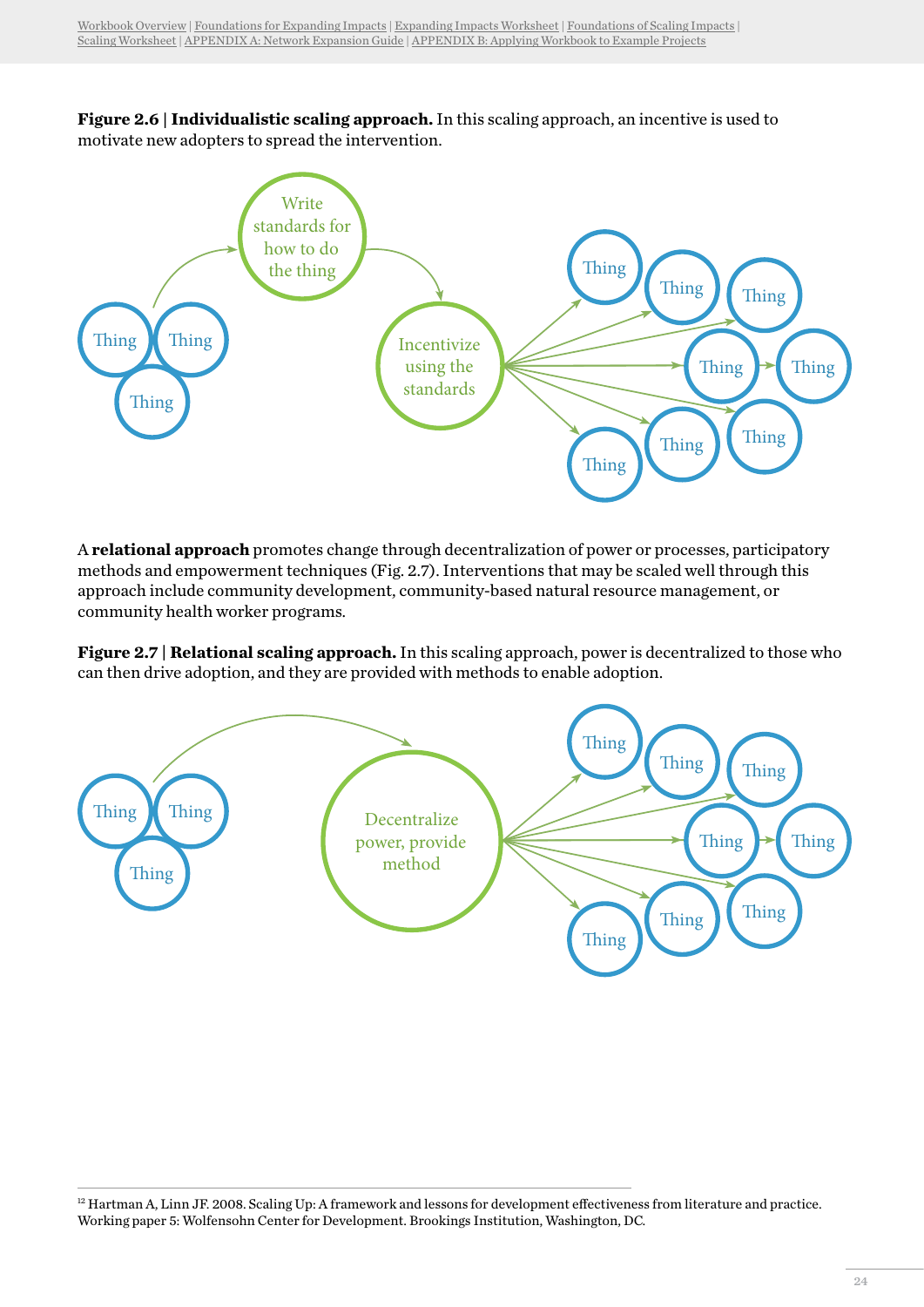#### <span id="page-27-0"></span>**4. Decision Tree for Scaling Path and Approach**

Development researchers<sup>13</sup> have suggested a framework for choosing a scaling path and approach based on an understanding of how much adjustment an intervention needs to be applied in distinct contexts (discretion), and how much capacity and resourcing are needed to adopt the intervention (transaction intensity). We have turned that framework into a decision tree. Many interventions will rely on multiple approaches and paths to scaling, so there is no single right answer. We provide the decision tree (below) as a way to test your thinking and help explore options for paths and approaches to scaling.





#### **5: Magnitude of Impact**

It can be useful to estimate how much impact is expected through the scaling process. If your concept is at a stage where the focus is entirely on scaling, you may have already done this calculation in Section 1. If you are piloting a new intervention or at the initiation of replication and scaling, then a new calculation may be useful.

Scaling often involves a separate set of interventions meant to drive further adoption of something (policy, program, action, message, etc). The only time that scaling does not require additional interventions is when spread happens through spontaneous diffusion. Evidence of effectiveness of scaling interventions will be needed to make a robust estimate of future expected impacts through scaling. This is very likely to be different evidence than you used to estimate expected direct impacts (Section 1).

<sup>&</sup>lt;sup>13</sup> Pritchett L, Woolcock M. 2004. Solutions when the solution is the problem: arraying the disarray in development. *World Development* 32(2): 191-212.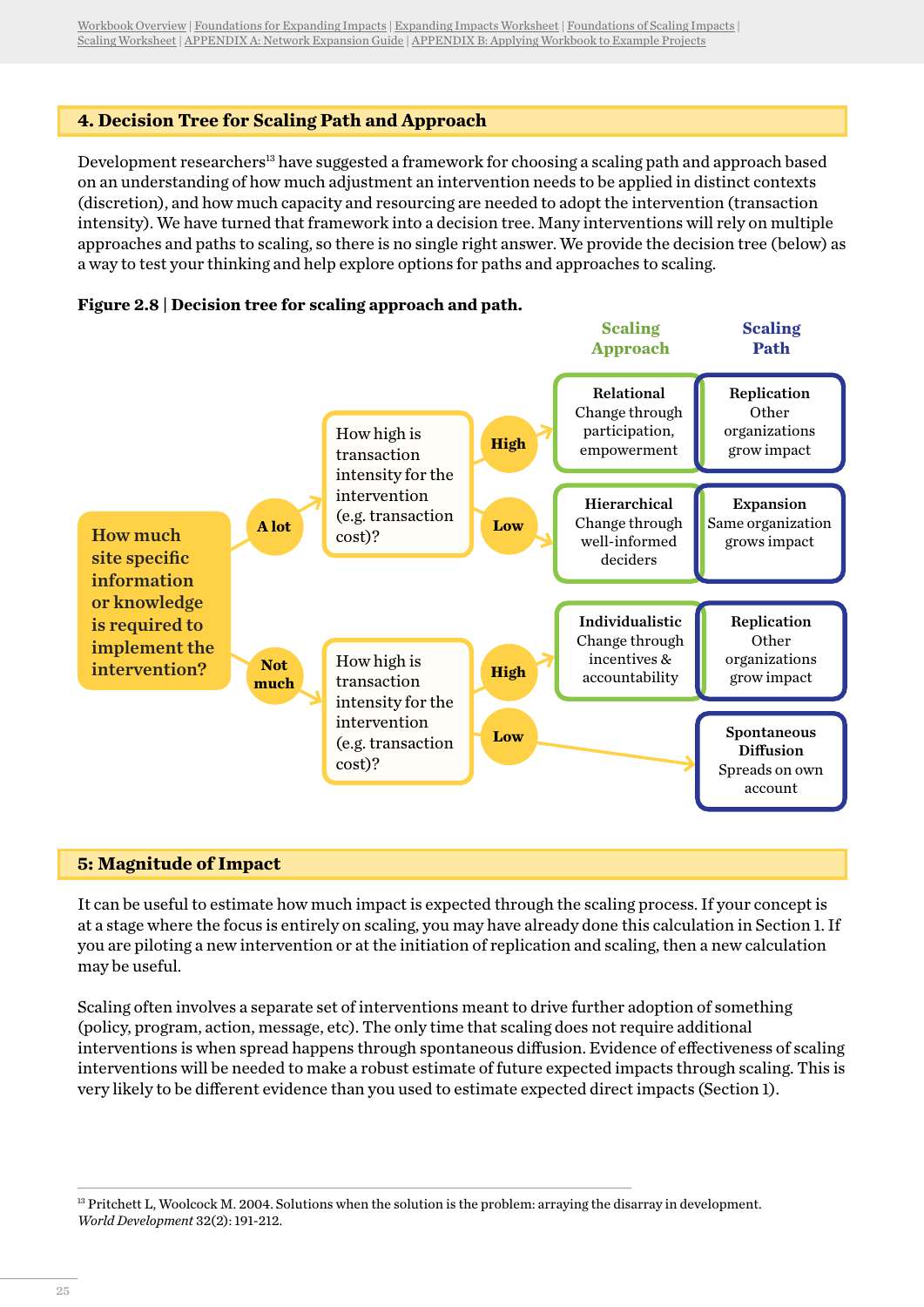For example, consider a population, health and environment (PHE) concept that aims to increase access to family planning and safe water supplies, and reduce deforestation rates through improved sustainable agriculture practices. A team aims to scale the adoption of this concept by using an information campaign with national health ministry leaders, in hopes that the government will replicate the model in other parts of the country. This is an example of scaling through replication using a hierarchical approach. To estimate potential impact of the concept after five years of scaling (replication by the government), you would use evidence of how successful past information campaigns in the country have been, and what rate of spread occurs once the target ministry adopts an approach. This is clearly different evidence than you would use to determine the effectiveness of the PHE interventions themselves.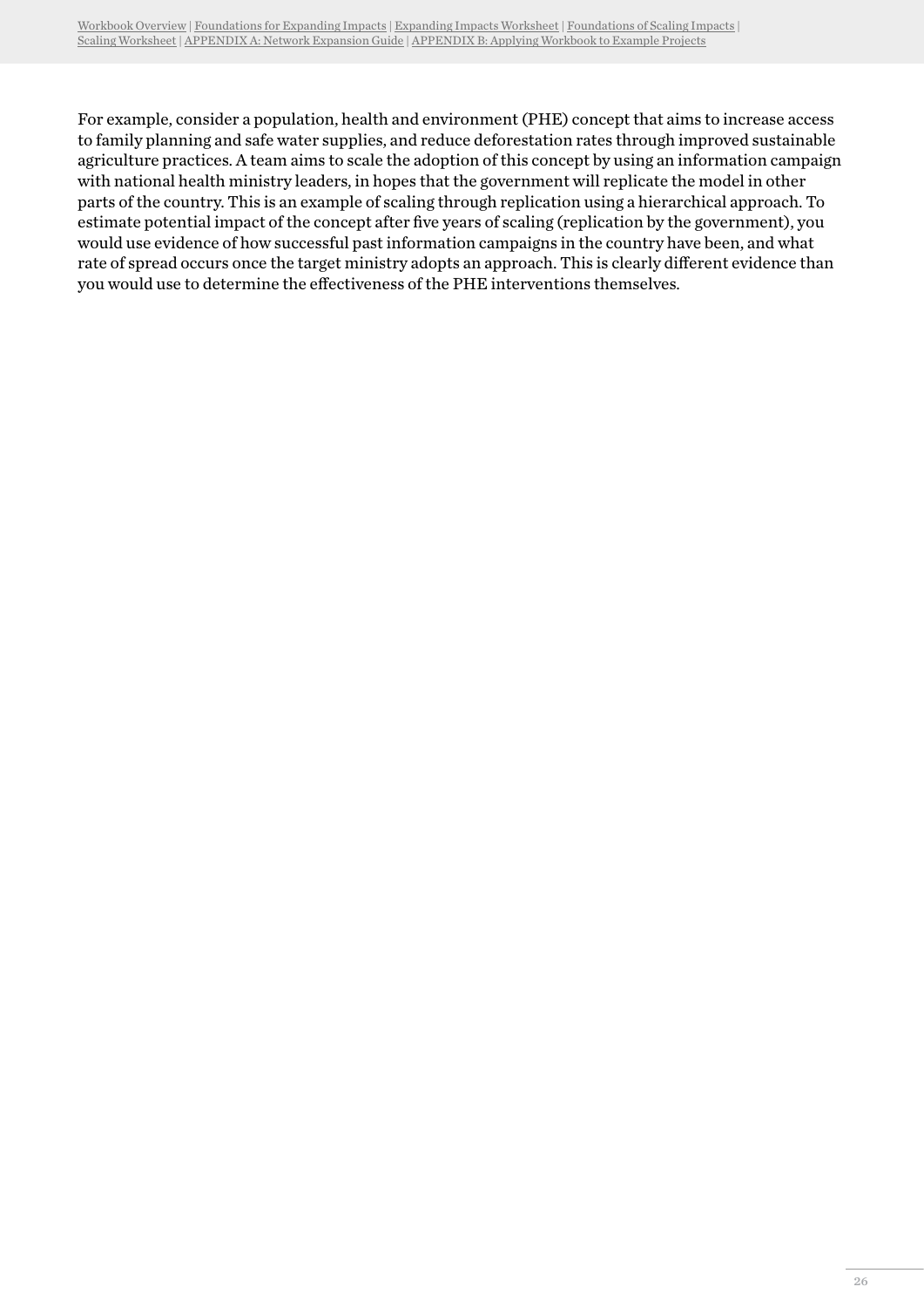### <span id="page-29-2"></span><span id="page-29-0"></span>Scaling Worksheet

<span id="page-29-1"></span>**1. Dimensions of Scaling:** *What* **specific changes do you expect to affect to drive scaling?**

Answer these questions to help determine the dimensions of scaling (Quantitative, Political, Functional, and Organizational) most applicable to your concept. As you answer these questions, keep in mind that this section is not about what the intervention itself will change (you answered that in Section 1), but rather what will change to enable scaling of the intervention over time.

1.1 What dimension(s) of scaling do you think are critical for your proposed intervention to achieve impact at scale? Have you accounted for each of these dimensions in your scaling vision in some way? *It is not important to use the terms introduced in Section 2 but it is valuable to clearly articulate the kinds of change you expect.*

1.2 Would adding additional dimension(s) of change help drive scaling of your idea faster? If so, what changes would you need to make in your current plan to incorporate additional dimension(s)?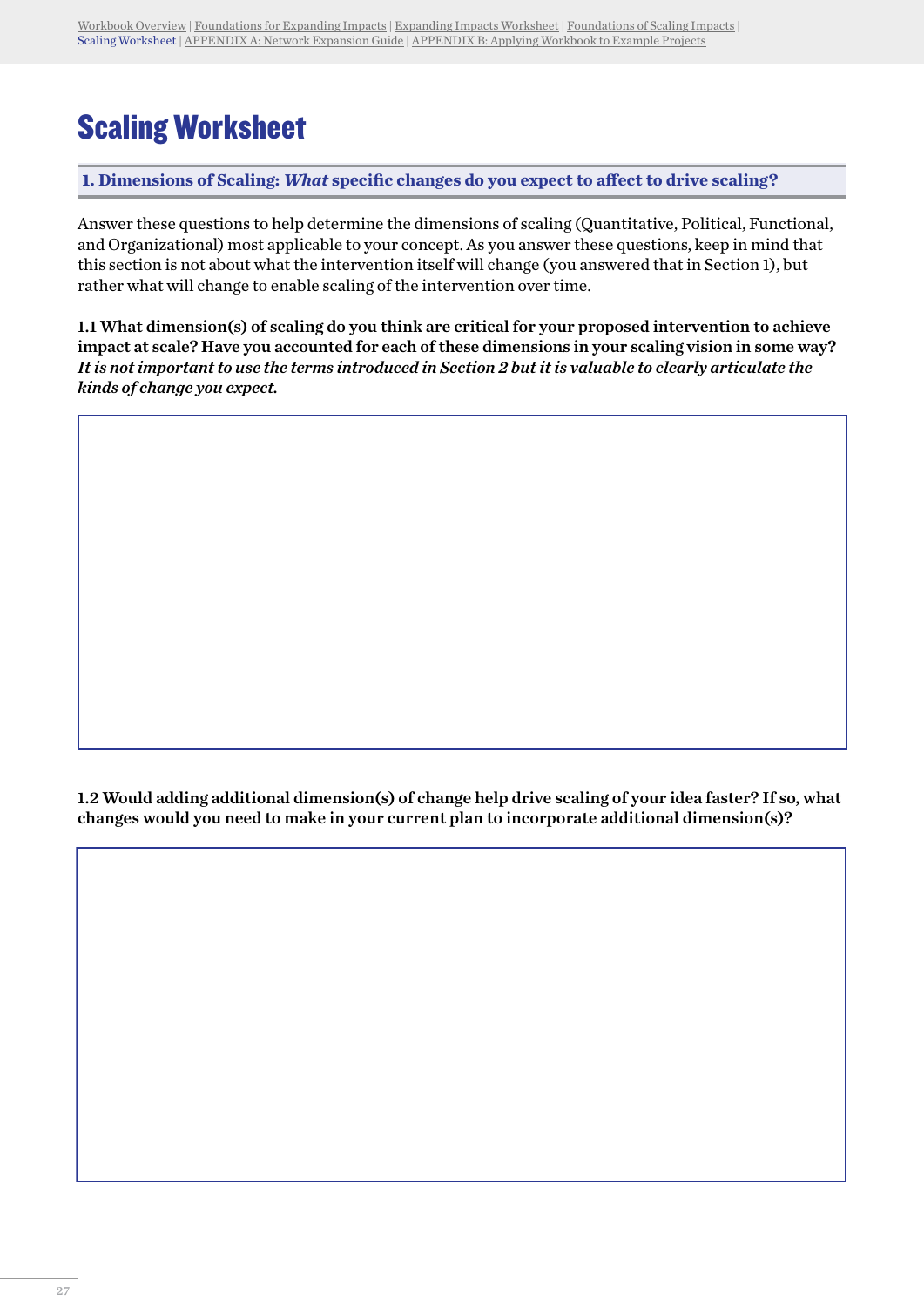#### 1.3 Are there dimensions of scaling you have included that are not essential? How might your idea be simplified and still drive as much change?

<span id="page-30-0"></span>**2. Scaling Path:** *Who* **will drive later adoption of the intervention?**

Answer the following questions. If you are challenged to do so, Ask an Expert the same questions:

2.1 Who would likely do the 1000th implementation of your intervention(s)? *We know there needs to be early adopters, but people tend to do a better job of thinking about them, and a worse job of thinking about who comes after the early adopters. This question is meant to make sure you have thought through more than just the early spread of an idea. Once you have answered this question, check your answer against what you get if you follow the Scaling Approach and Path Decision Tree (see Fig 2.8). If the decision tree suggests a different path for scaling, can you justify why your proposed path is more likely to succeed?*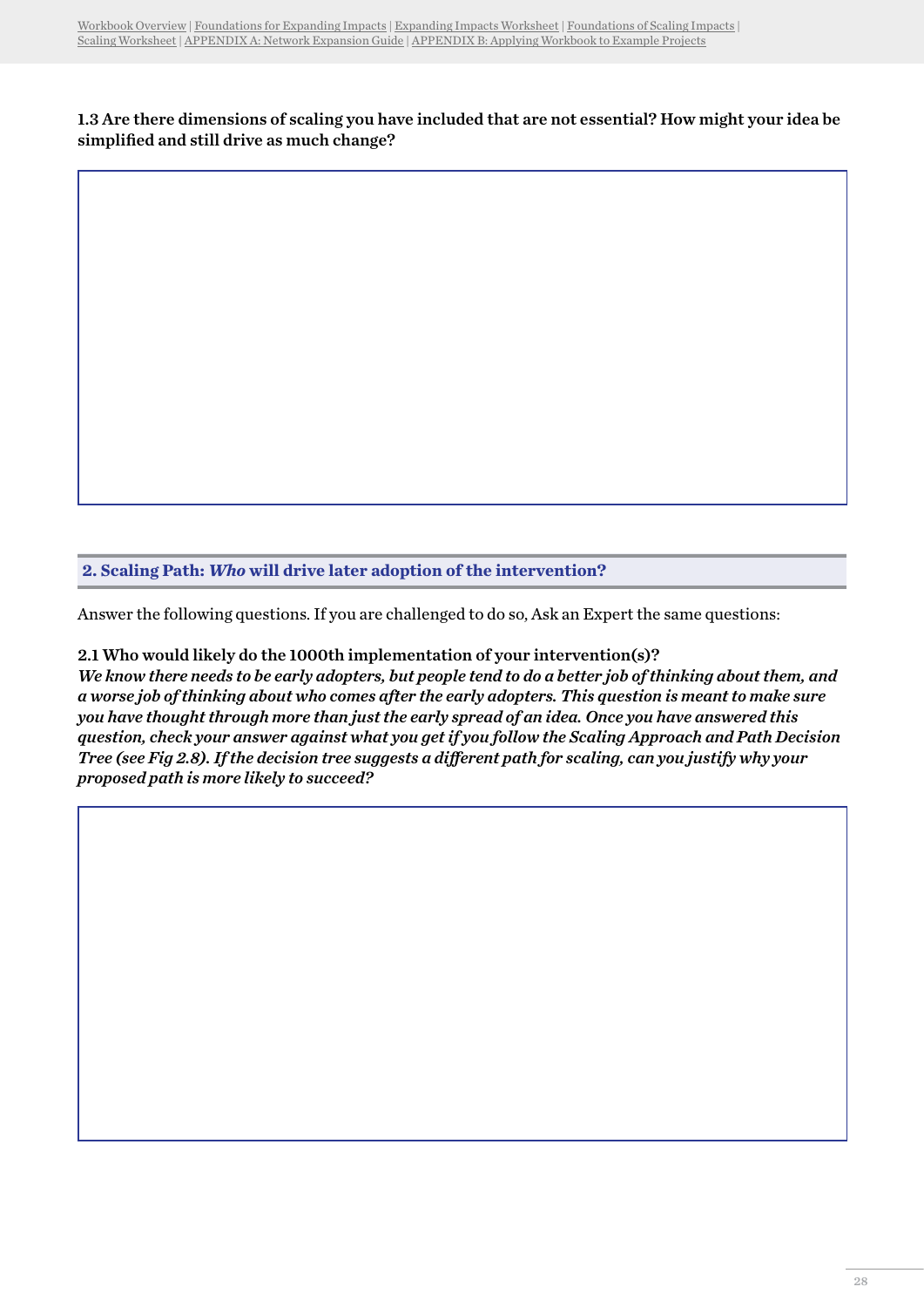#### 2.2 Why would these later implementers be invested in driving adoption? What would motivate them?

2.3 Are there changes you could make to your current intervention to increase interest, investment from, or enabling conditions for the later adopters now?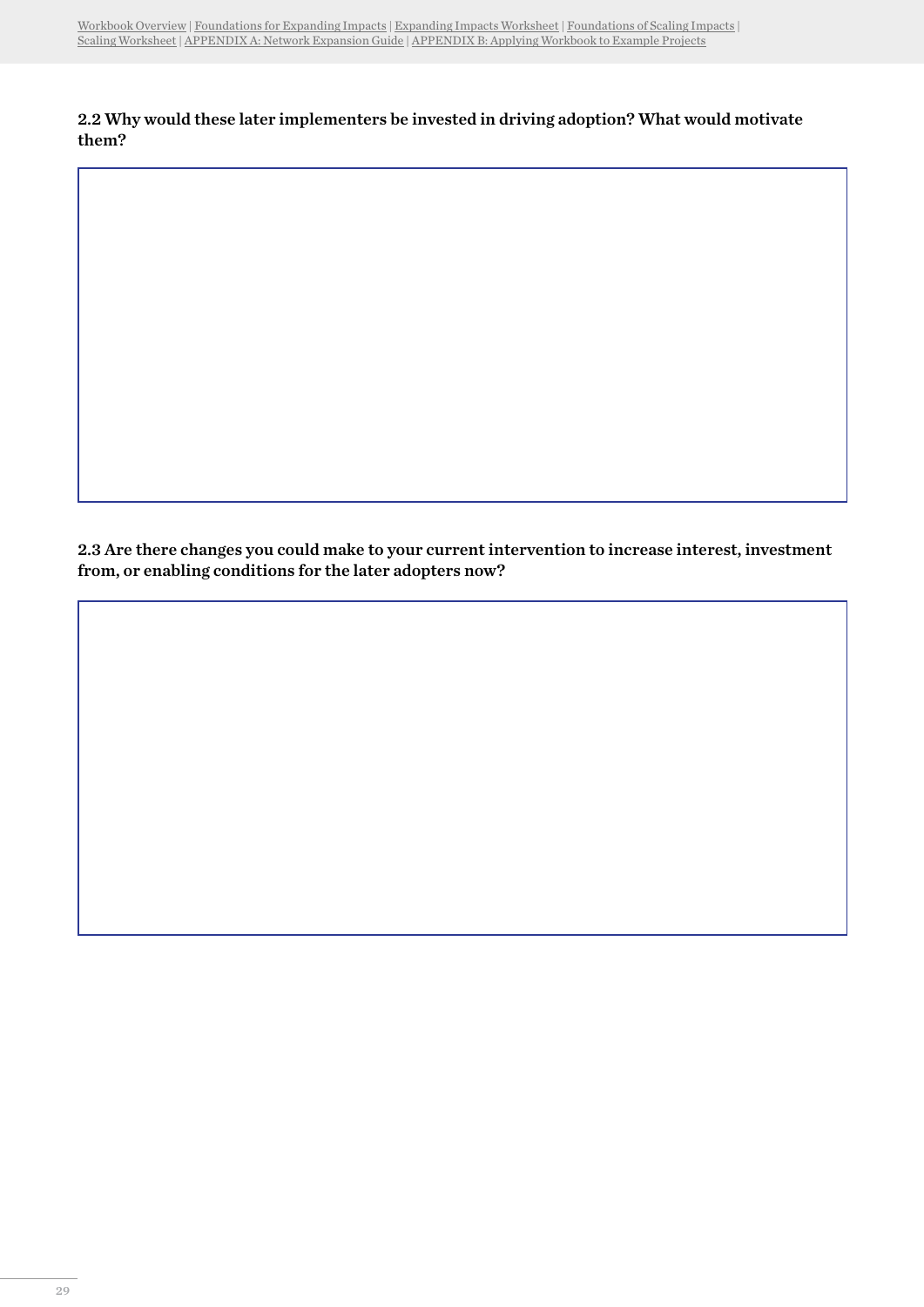<span id="page-32-0"></span>**3. Scaling Approach:** *How* **do you think later adoption of the intervention will be driven?**

Answer the following questions. If you are challenged to do so, Ask an Expert the same questions.

3.1 What do you expect will drive the 1000th adoption of your intervention? What will make later adopters want to drive the use of your intervention? Check Strengthening Scaling section 3 if you need ideas.

- Have you designed your project to maximize motivation of later adopters?
- How are these later adopters different from the early adopters?

3.2 Will getting to later adoption of your intervention require a lot of adjustment of the intervention to new contexts?

- If so, does your approach to scaling allow for these adjustments?
- If so, are there changes you can make to your intervention that will allow testing or feedback from more contexts up front?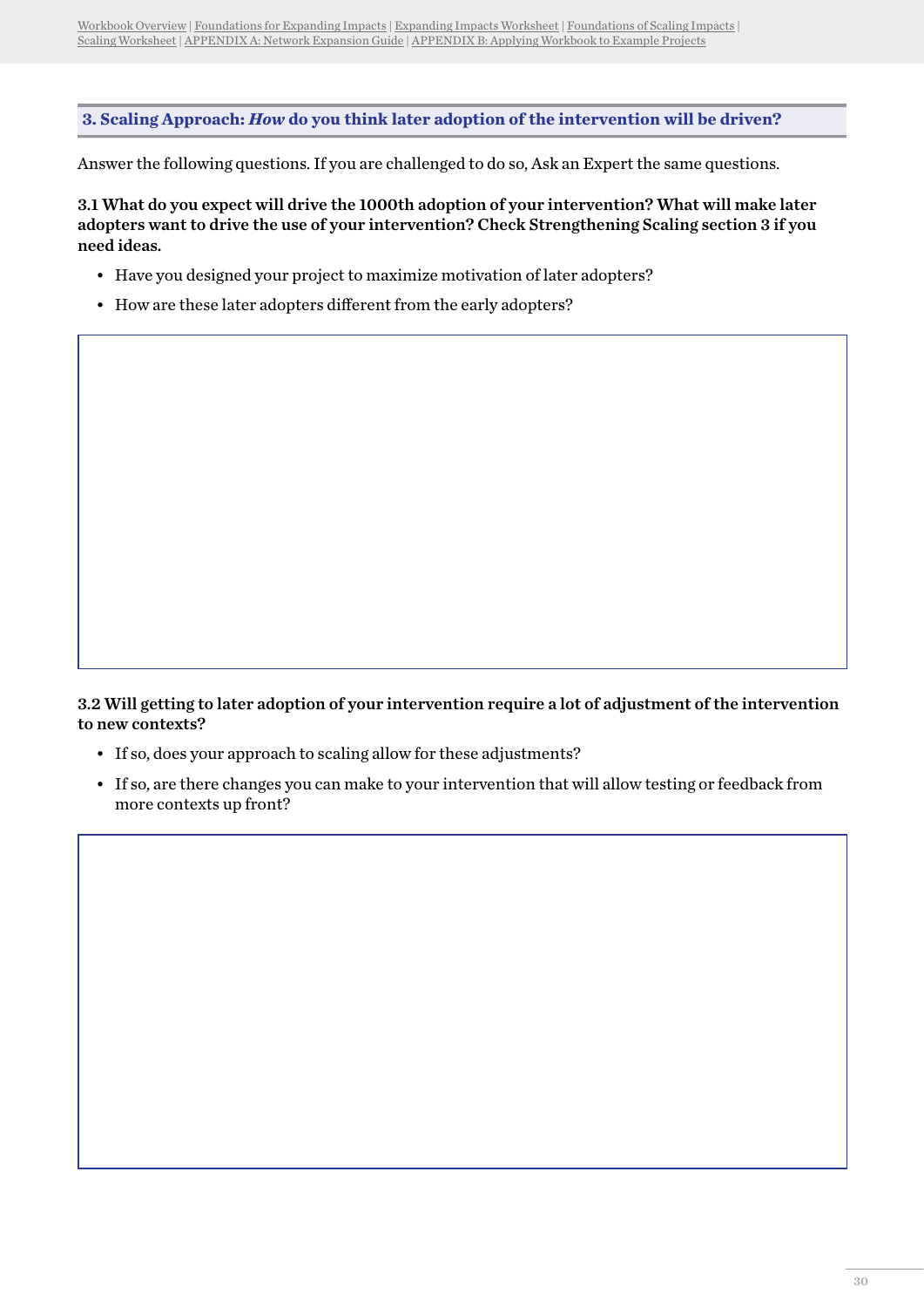3.3 Does your intervention have a high transaction intensity, meaning it has some type of high transaction cost (e.g. need for large upfront capital investment; need for large existing infrastructure or creation of new large infrastructure; high cost of implementing; need for creation of new governance or adjustment of existing policies or norms, etc.)?

• If so, does your approach to scaling account for this high transaction intensity?

3.4 Would a different scaling approach than the one you are planning help the intervention scale more quickly or more widely?

Once you have answered these questions, check your planned scaling approach against what you find if you follow the Scaling Approach and Path Decision Tree (Fig. 2.9). If the decision tree suggests a different approach for scaling, can you justify why your proposed path is more likely to succeed?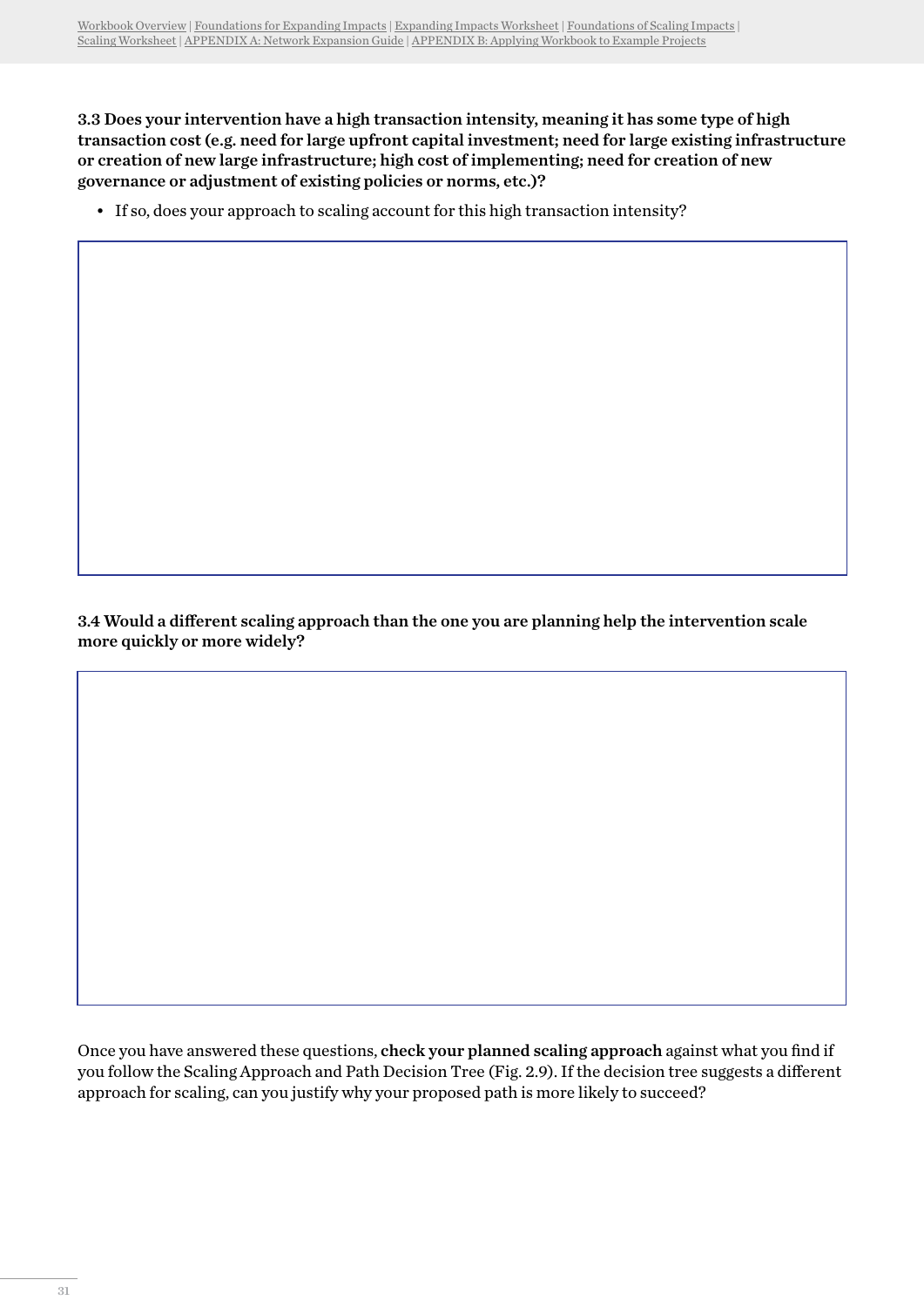<span id="page-34-0"></span>**4. Magnitude:** *How much* **impact do you estimate your intervention will have in the next [time horizon appropriate for your project] years?**

4.1 Different contexts and interventions have different time horizons for reaching impact at scale. What is the time horizon appropriate for your project?

As you answer the following questions, remember to think about all of your expected impacts, from Section 1. Use this time horizon from 4.1 in place of 'X' to answer the remaining questions:

4.2 What does existing evidence say about the likely effectiveness of your proposed approach and/or path to scaling?

#### 4.3 How far down the scaling path do you expect your idea to be in [X] years?

- For example, if you expect other organizations to drive adoption, how many organizations of what influence will have adopted in [X] years?
- If you expect adoption based on decisions of key decision-makers, how many will have acted in support of your idea in [X] years?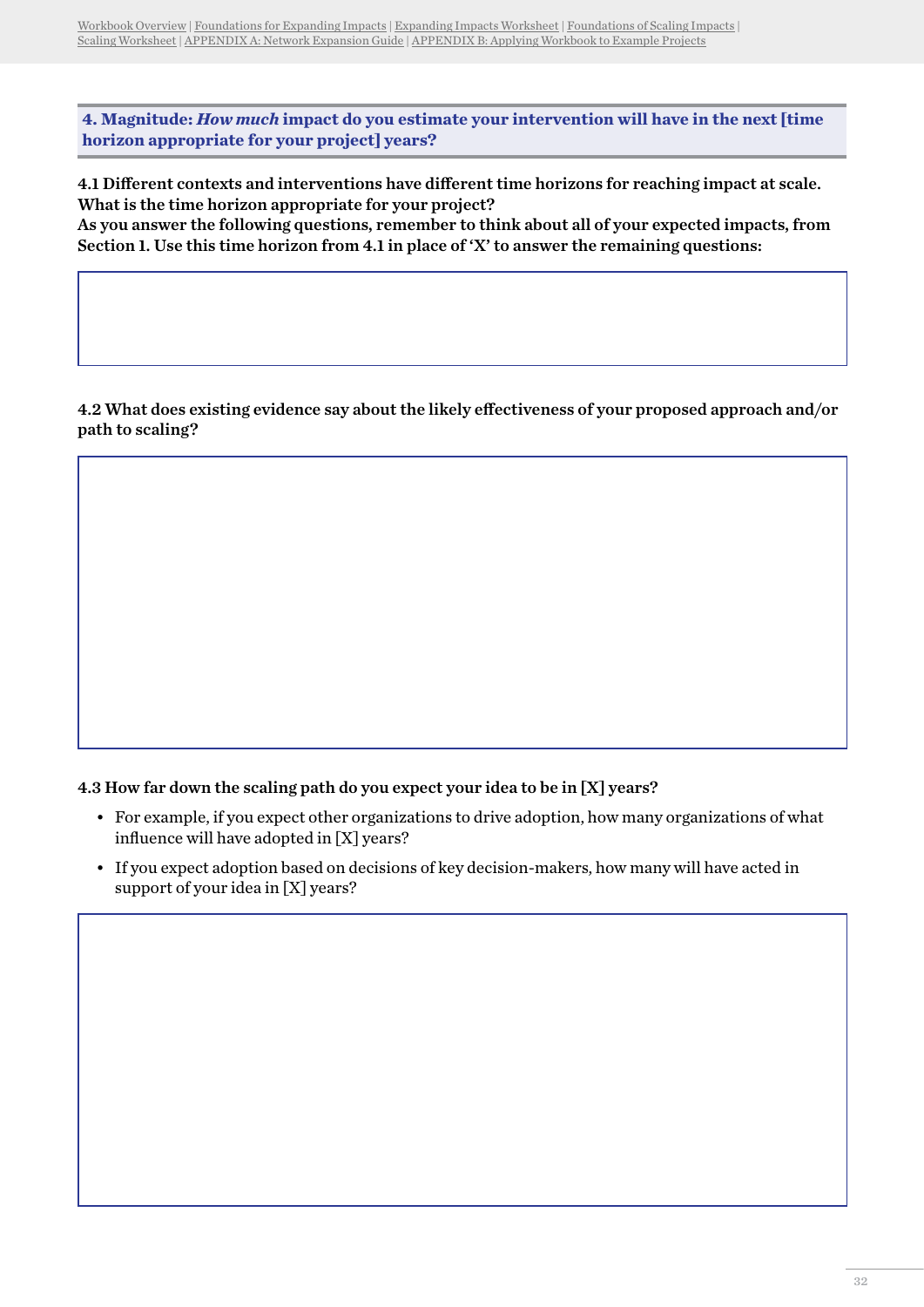4.4 How much of each impact do you expect your scaling approach and path to create in [X] years? *Your answers to questions 4.2 and 4.3 should help you answer this.*

#### 4.5 Are there important political or institutional barriers to overcome before wider adoption of your idea will be possible?

• Have you accounted for the time needed to overcome these barriers in your estimation of impact in [X] years?

#### 4.6 How does your intervention compare to the current best alternative?

- Will your answer likely change over the next [X] years (in other words, will your intervention become more competitive for some reason)? You may compare interventions based on cost effectiveness (return on investment), cultural acceptability, need for context-specific adjustment, feasibility, or other factors.
- Does your answer here change your expectations about how fast your intervention may be adopted?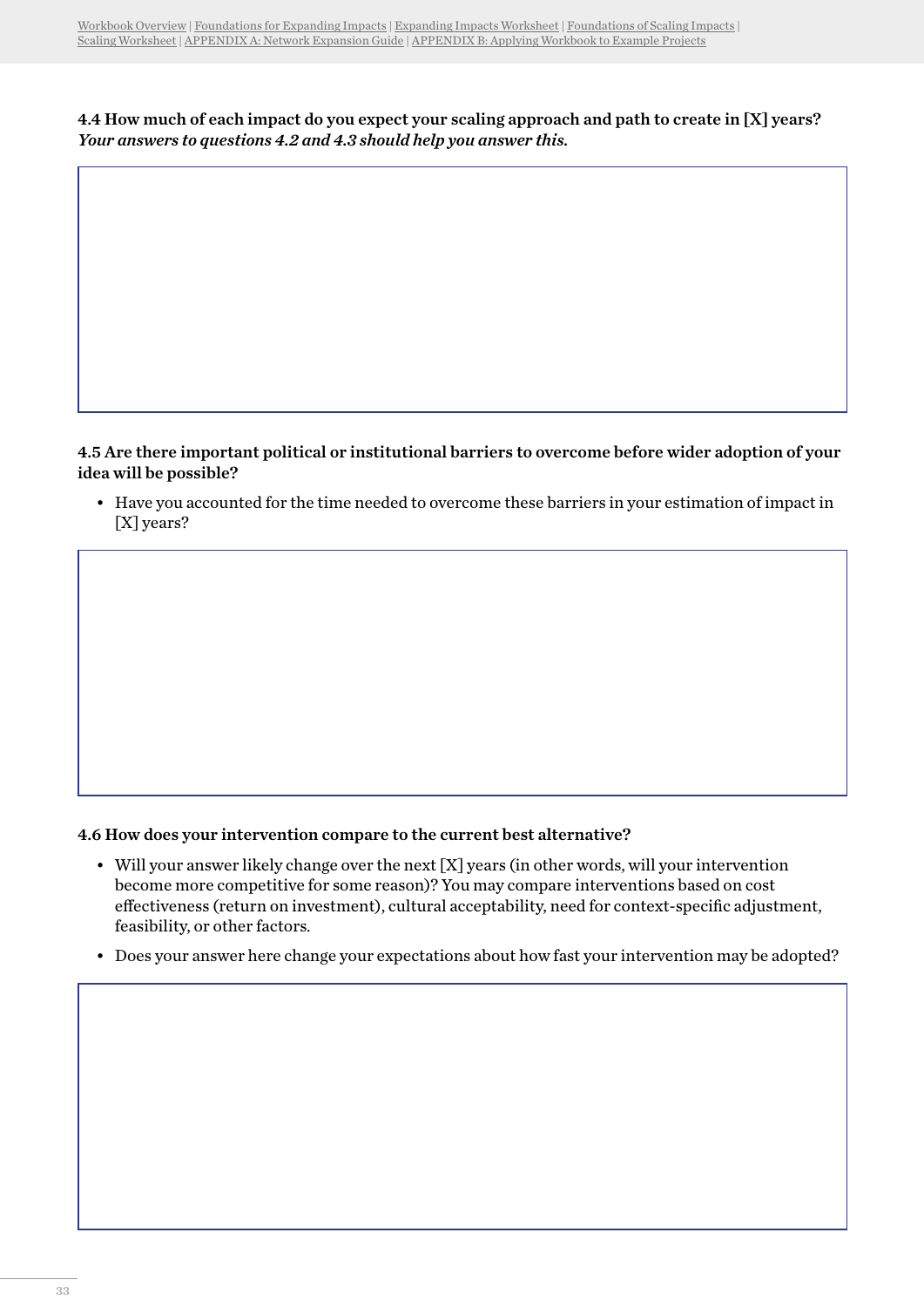4.7 If you had to achieve the same expected impacts 10 times faster, how could you do it? *Thinking through this challenge may cause you to revisit your ideas about paths and approaches to scaling.*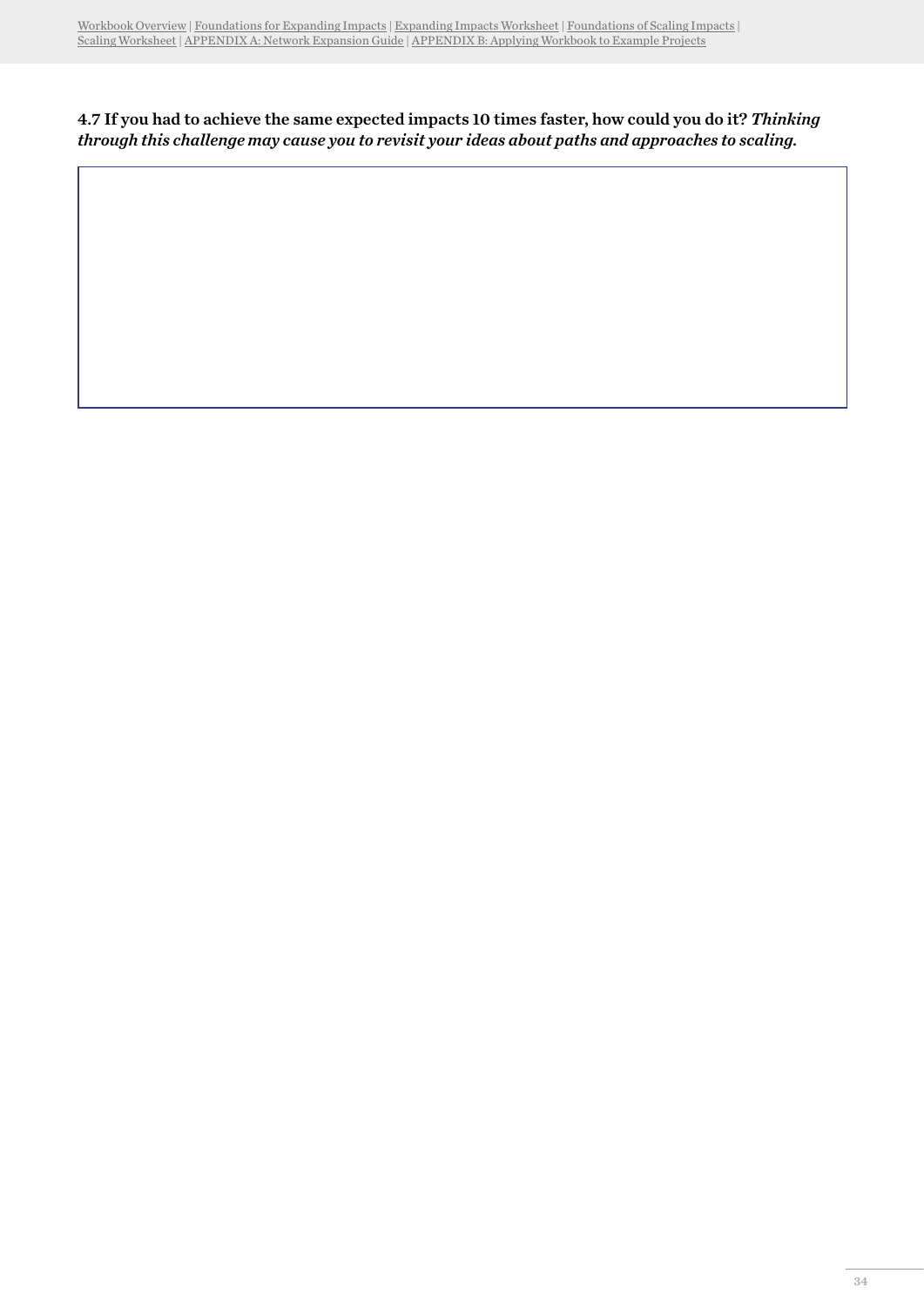## <span id="page-37-1"></span><span id="page-37-0"></span>Appendix A: Network Expansion Guide

**Purpose:** This guide provides recommendations to assist teams in searching for and identifying new experts to reach out to, particularly in relation to answering 'Ask an Expert' questions that you identified through using this Workbook. These tips may be particularly helpful in contexts where you are expanding your network beyond the fields and sectors that your team knows well, which is often the case with integrated, cross-sector projects.

**1. If you are looking for someone to help answer questions about evidence, causal pathways, rates of adoption, or estimates of impact:**

You may be well served by someone who has done some research on the intervention and/or impact you need advice on.

If you know someone in a relevant field or area of expertise, don't be shy, start with them. This can be a very exploratory conversation to let them know the kind of input you are seeking and ask if they can direct you to any relevant people.

If you don't know anyone in a relevant field, try using peer-reviewed publications as an entry point:

- Search for publications (e.g. using [Google Scholar\)](https://scholar.google.com) on the impact and/or causal pathway you have prioritized. While published literature is just one viable source of evidence to inform your ideas, it is a widely accessible starting point. Our assumption (based on our experience working with teams) is that people who have published on a topic can likely point you to other types of evidence and/or other people with valuable knowledge and perspectives.
	- If you have a geographic focus, include the region.
	- Look for people who have published multiple times (at least 3) on the topic you are interested in.
- Take a short list of 3-5 people that have multiple publications and do a regular web search on them.
- Read their bios and look at CVs (if available), to look for some indication that they are interested in applied impact (e.g. have done applied research, worked for a practice or private sector organization, served on boards, influenced decision makers).
- Identify your short list of at least 3 people who have relevant expertise and likely interest in informing impact.
- Consider whether you may know someone in the network of a person you want to reach out to. Do you know someone else at their organization? Do you know anyone they have co-authored papers or reports with? Do you have a shared connection on LinkedIn? If so, ask that person for an introduction. If you have no known connection to the person and/or need help making a compelling ask, proceed to the section 3 for guidance on writing an email or crafting talking points for a phone call.

If you are not comfortable with reviewing publications, or just want a different approach, try looking for visible leaders in your area of interest.

- Search the internet for conferences on your topic of interest and identify keynote speakers (e.g. conference energy transformation Thailand; WASH Latin America conference; etc.).
- Search the internet for award winners on the topic of interest (e.g. award nutrition in Africa; award scaling up solar low- and middle-income countries, etc.).
- Identify your short list of at least 3 people who have relevant expertise and likely interest in informing impact.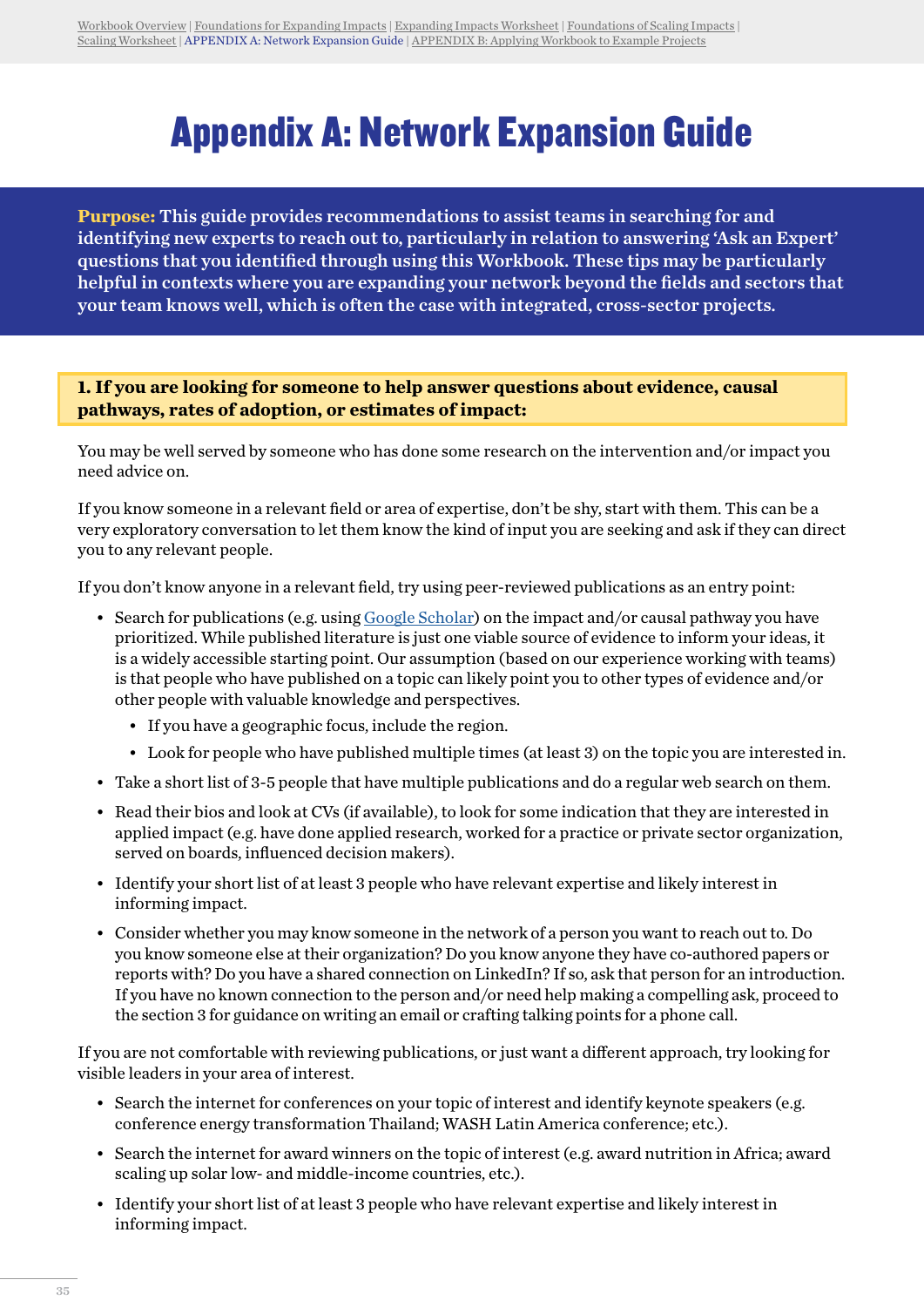- Consider whether you may know someone in the network of a person you want to reach out to. Do you know someone else at their organization? Do you know anyone they have co-authored papers or reports with? Do you have a shared connection on LinkedIn? If so, ask that person for an introduction.
- If you have no known connection to the person and/or need help making a compelling ask, proceed to section 3 for guidance on creating an email or crafting talking points for a phone call.

#### **2. If you are looking for someone to help answer questions about scaling, adoption, or a possible new implementing partner:**

You may be well served by someone who is based in an implementing organization.

- Determine if you are looking for someone in a government entity (and what scale, e.g. local, sub-national, national), a non-profit organization, or a company (private sector).
- Search the internet for your impact of interest, the type of organization, and, if relevant, geography (e.g. energy access non-profit Uganda; nutrition non-profit rural United States; WASH infrastructure company Ecuador). There are some aggregator websites that may be useful for finding relevant organizations. For example: for sanitation and wastewater—[Sustainable Sanitation Alliance](https://www.susana.org/en/community/partners/list?test=)
- Identify your short list of at least 3 people who have relevant expertise and are likely interested in informing impact.
- Consider whether you may know someone in the network of a person you want to reach out to. Do you know someone else at their organization? Do you know anyone they have co-authored papers or reports with? Do you have a shared connection on LinkedIn? If so, ask that person for an introduction.
- If you have no known connection to the person and/or need help making a compelling ask, proceed to the next section for guidance on creating an email or crafting talking points for a phone call.

#### **3. Craft your outreach to get a response**

#### **Email, Phone, WhatsApp, WeChat?**

Different places have different norms around communication channels, so find out more about the typical modes of communication in the home country of your contact. For example, in some countries, email is rarely responded to, whereas WeChat (commonly used in China) or WhatsApp (commonly used in some African, Asian and Latin American countries) are frequently used in professional settings.

Consider the below best practices for reaching out to someone you are contacting for the first time:

- Know when an interview can be pursued directly through email. For example, if you have a single, straightforward question or request for more information, ask for this via email.
- Any outreach should be very brief and to the point—most people you are reaching out to are busy. Any email that requires scrolling to see what you are asking for is likely too long!
- Consider four elements for an email or talking points to initiate a phone conversation with a new person.

**?**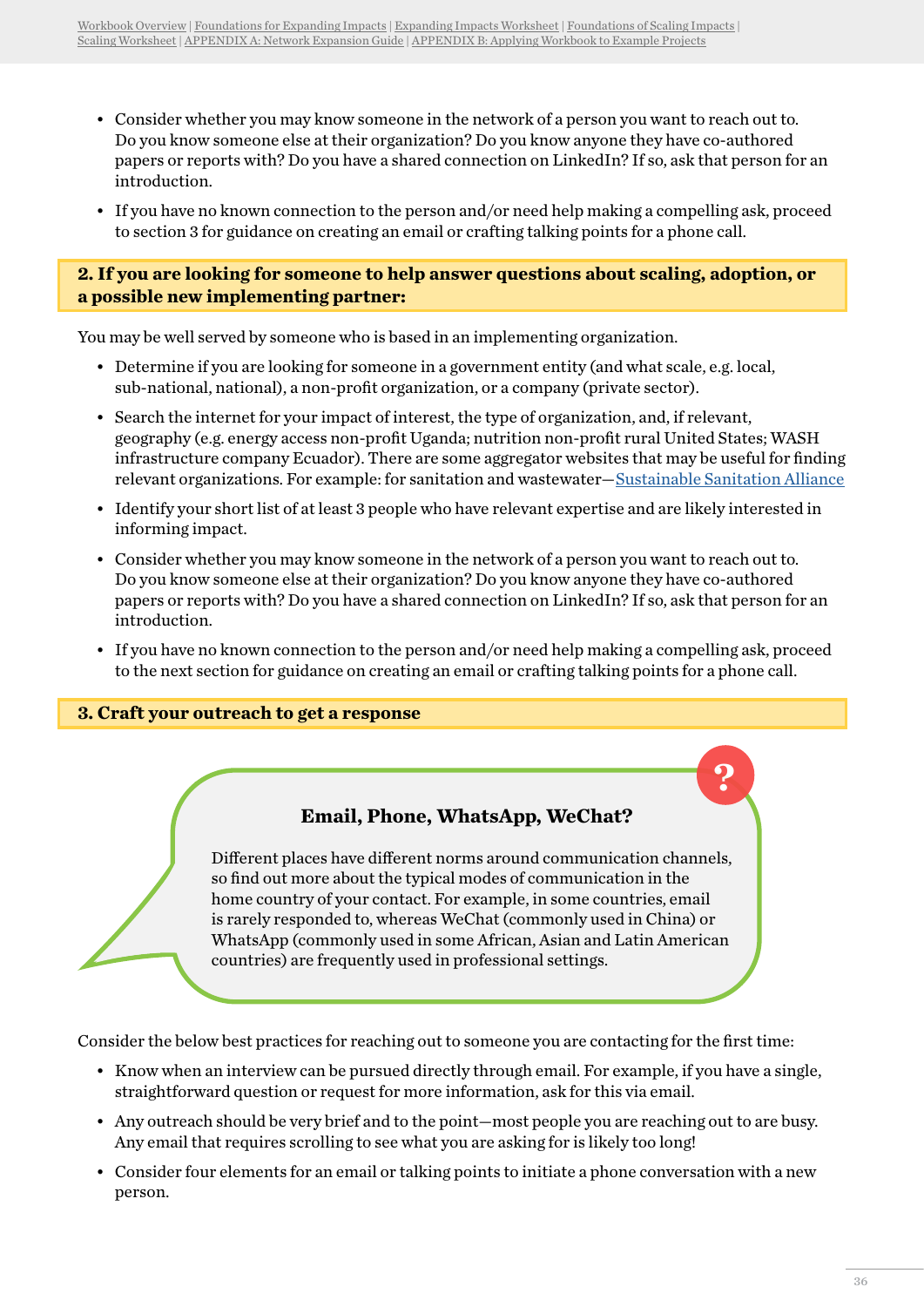- (1) Open with how or why you found them. This can include some honest flattery. For example, you might:
	- Refer to a paper or blog of theirs that inspired you or is directly relevant to your request.
	- Recognize they are a known leader on the thing you would like advice about.
	- Make clear in some way that you know they are an expert on the thing, and that you respect their work.
- (2) State how their input will help with something they likely care about.
	- Make it very clear what you are doing, why you want their input, and how their input may have impact.
- (3) State your request very clearly (you don't want your would-be expert to be unclear about what you are asking for)
- (4) Give them an easy out that still helps you.
	- For some people, saying no is hard, so if they feel that is their answer, they may just not respond.
	- To avoid this, and give you some forward progress, recognize that the person may not have time or interest to help you, but may respond to an easier ask that is also helpful (e.g. like sending you any resources they have or recommending another person that might help you).

See below for two real (anonymized) examples that follow these recommendations, and which were met with a positive response:

**Example 1: Requesting a consultation**—Sample email from a project where a conservation team in California, USA, wanted to consult experts on how agricultural practices affect human health through air pollution or groundwater pollution pathways.

Dear Dr. XXX,

I am writing upon finding your paper from 2013 on air pollution effects on birth defects in the San Joaquin Valley.

I work for XXXX, and our California team is developing a program that may have the ability to help with these effects. The passage of groundwater regulation in the state is likely to lead to the retirement of a large amount of agricultural land. Our organization is interested in directing this retirement to lands that will help the environment AND human health the most. We see an opportunity to help reduce agriculturally related air pollution in places where people are most vulnerable to these health impacts, and we are seeking connections to experts who can help us think about this part of the possible program.

Would you be willing to have a brief phone call in the next 1-2 weeks with our team to discuss some questions we have?

I recognize your time is limited, so if you are not able to talk, can you direct me to any resources that might be helpful, or suggest other experts I might reach out to? Thank you in advance for your time.

Best regards, XXXX

*How you found them*

*How their input will help with something they likely care about*

*Clear request*

*Easy out that still helps you*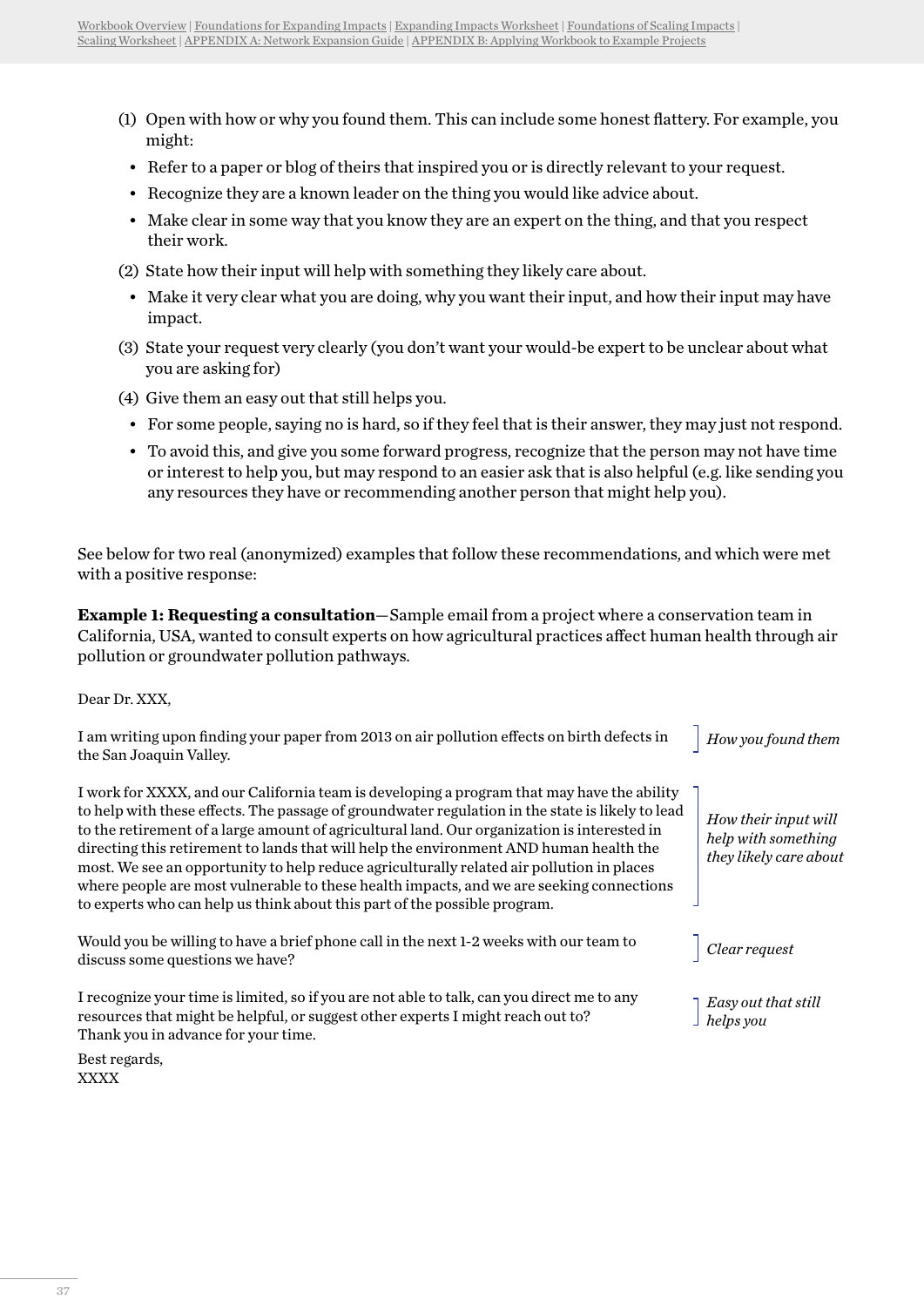#### **Example 2: Requesting a Consultation**—Example where a colleague provided a recommendation for who to contact.

Dear Dr. XXX,

I am writing on the recommendation of XXX, who noted your expertise on air pollution and related health impacts. I admit that on further looking into your work, you appear to be the dream expert we are looking for, so I do hope you will consider our invitation here! We are looking for experts in this area that are willing to have a 30 minute phone consultation with us about a project we are developing.

I work for XXXX, and our California team is developing a program that may have the ability to help with these effects. The passage of groundwater regulation in the state is likely to lead to the retirement of a large amount of agricultural land. Our organization is interested in directing this retirement to lands that will help the environment AND human health the most. We see an opportunity to help reduce agriculturally related air pollution in places where people are most vulnerable to these health impacts, and we are seeking connections to experts who can help us think about this part of the possible program.

I recognize your time is limited, so if you are not able to talk, can you direct me to any resources that might be helpful, or suggest other experts I might reach out to? Thank you in advance for your time.

Best regards, XXXX

#### **4. Conduct the interview to solicit valuable input**

Tips for conducting your interview:

- List your questions in advance—you should have generated one or more questions from the Expan[ding Impact](#page-15-1) and/or [Scaling](#page-29-2) worksheets.
- In your initial outreach, you will have crafted a compelling ask that connects this person's work with your project topic. Remind them of this—what you are working on, and how you believe the person can add value.
- You may only speak with this person once, so be sure to create space for them to do most of the talking.
- Walk through your questions, starting with the highest priority ones. After the person responds, it may be helpful to ask open-ended follow-up questions to draw out more information, such as "Can you tell me more about…?" or "Can you explain why that is the case?"
- Ask for any additional resources or recommended experts to speak with next.
- Thank them for their time!
- If relevant, ask them if they would like to continue to be involved in some specific way, or if they would like to be kept informed about the project. Only include this if you have bandwidth to do the follow up, but even a short outreach like this can plant seeds for later collaborations.

*How you found them, with honest flattery*

*Clear request*

*How their input will help with something they likely care about*

*Easy out that still helps you*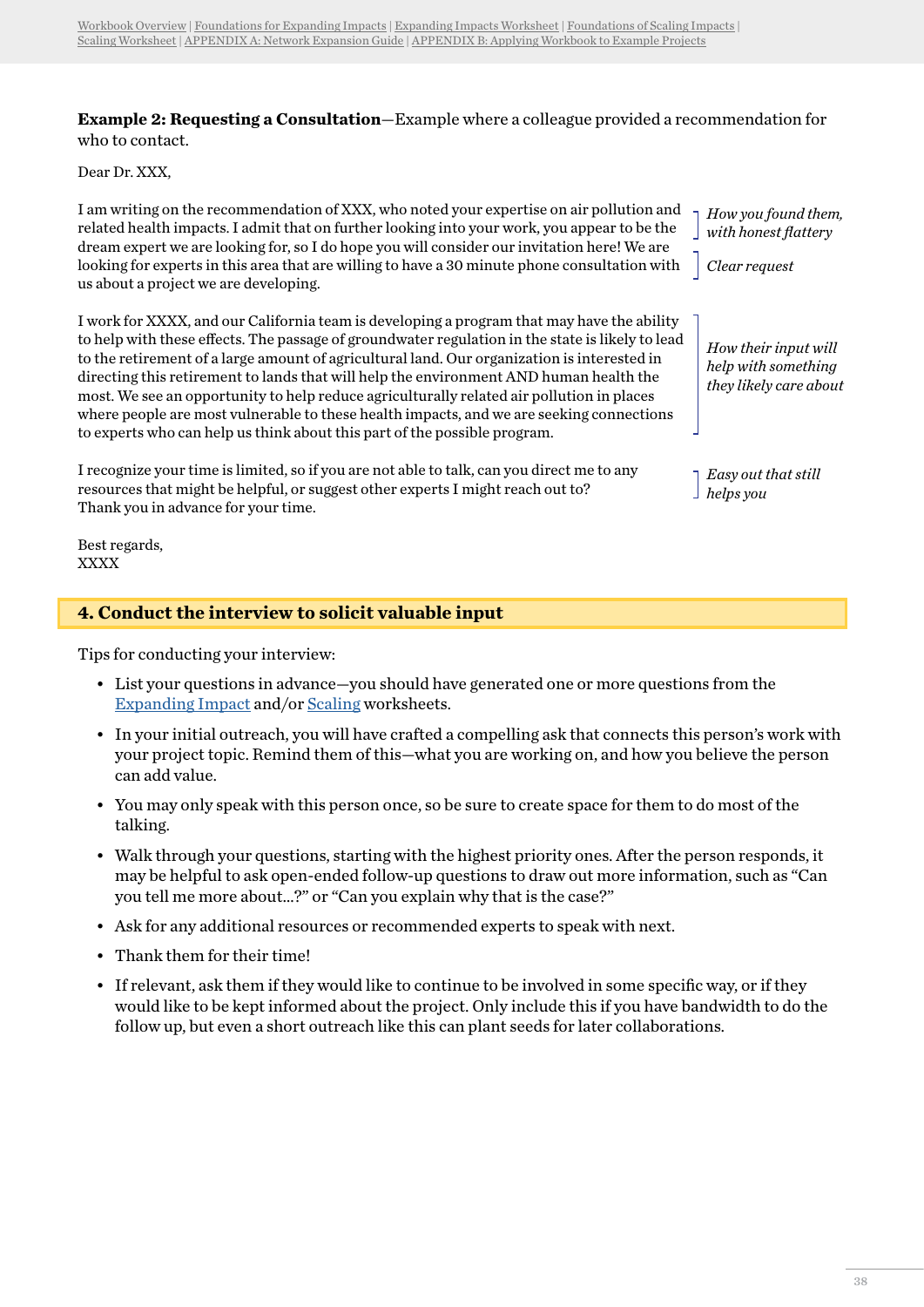## <span id="page-41-0"></span>Appendix B: Applying the Workbook to Example Projects

**Purpose:** In this appendix we provide descriptions of two hypothetical example projects and show how their project teams might apply the guidance from this workbook. These examples are for illustrative purposes only.

**Example 1:** Healthy Energy. Project Description: HealthyEnergy is a program that provides solar subsidies to minority homeowners, and interfaces with local energy providers for grid connection. Our objective is to increase equity in renewable energy access while decreasing carbon emissions and related air pollution. We have piloted in Austin, Texas and are now expanding to Los Angeles, California.

**Example 2:** Food Systems Decision-Making Online Hub. Project Description: We want to establish a web-based global food-system information hub that makes relevant information easily accessible to policymakers and other stakeholders for the purpose of informing the design of sustainable food systems.

#### **Example 1: Healthy Energy**

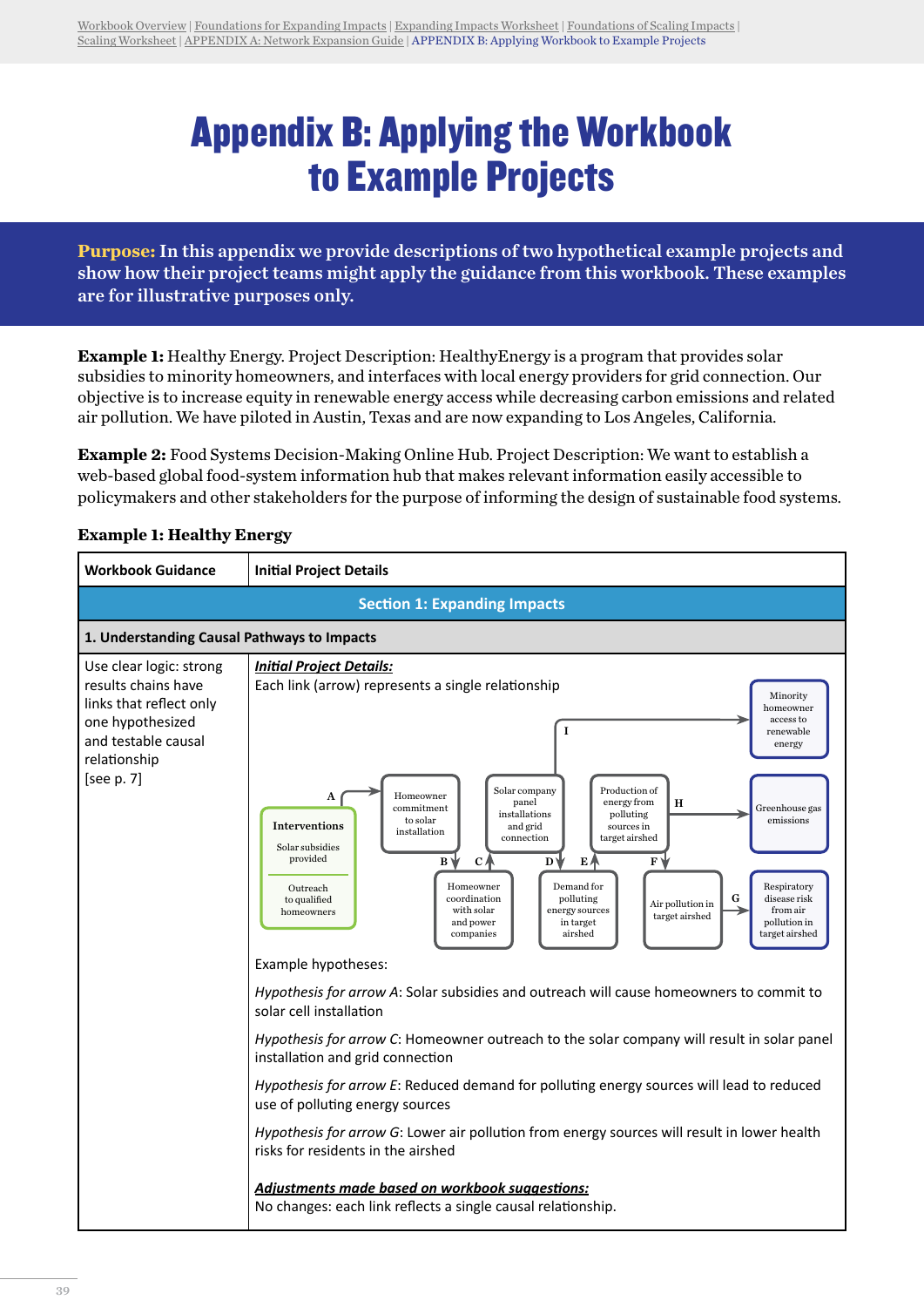| Make impacts specific:                                                 | <b>Initial Project Details:</b>                                                                                                                                                                                                                                                                                        |  |  |
|------------------------------------------------------------------------|------------------------------------------------------------------------------------------------------------------------------------------------------------------------------------------------------------------------------------------------------------------------------------------------------------------------|--|--|
| strong results chains                                                  | Impacts Identified:                                                                                                                                                                                                                                                                                                    |  |  |
| include impacts                                                        | Respiratory disease risk from air pollution                                                                                                                                                                                                                                                                            |  |  |
| that are specific and                                                  | Greenhouse gas emissions from energy use in the target neighborhood                                                                                                                                                                                                                                                    |  |  |
| measureable                                                            | Amount of energy produced (MwH) from the installed solar panels                                                                                                                                                                                                                                                        |  |  |
| [see $p. 6$ ]                                                          | Minority homeowner access to renewable energy                                                                                                                                                                                                                                                                          |  |  |
|                                                                        | Adjustments made based on workbook suggestions:<br>No changes: current list of impacts is specific and each is measurable.                                                                                                                                                                                             |  |  |
| Articulate assumptions:<br>articulating assumptions                    | <b>Initial Project Details:</b><br>Example assumptions for results chain above:                                                                                                                                                                                                                                        |  |  |
| can help clarify your<br>thinking and create<br>a useful structure for | Assumption for arrow A: The subsidy being provided is large enough and culturally appropriate<br>to attract targeted homeowners to the program                                                                                                                                                                         |  |  |
| evaluating evidence<br>[see p. 7]                                      | Assumption for arrow C: The solar company has capacity to meet demand created by the<br>program                                                                                                                                                                                                                        |  |  |
|                                                                        | Assumptions for arrow E: New installed solar capacity will be large enough for producers to                                                                                                                                                                                                                            |  |  |
|                                                                        | decrease energy production from polluting sources; AND The energy producer will choose<br>to reduce polluting sources in the same airshed where solar production is increased (rather<br>than in other airsheds connected through the grid)                                                                            |  |  |
|                                                                        |                                                                                                                                                                                                                                                                                                                        |  |  |
|                                                                        | Assumption for arrow G: The decrease in air pollution in participating homeowners' airshed<br>will be big enough to meaningfully reduce human health risk                                                                                                                                                              |  |  |
|                                                                        | Adjustments made based on workbook suggestions:<br>No changes.                                                                                                                                                                                                                                                         |  |  |
| Identify relevant cross                                                | <b>Initial Project Details:</b>                                                                                                                                                                                                                                                                                        |  |  |
| sector impacts: Existing                                               | Comparing figure 1.4 to our impacts list, we realize<br>For a clean energy                                                                                                                                                                                                                                             |  |  |
| resources can help                                                     | transition project, have you<br>we have not yet thought about how Healthy Energy                                                                                                                                                                                                                                       |  |  |
| determine which cross-                                                 | considered impacts like<br>installations might affect rivers, lands and oceans.                                                                                                                                                                                                                                        |  |  |
| sector impacts are most                                                | changes in                                                                                                                                                                                                                                                                                                             |  |  |
| relevant to your program                                               | Adjustments made based on workbook suggestions:                                                                                                                                                                                                                                                                        |  |  |
| or policy                                                              | Since all household solar we support is being installed<br>• Greenhouse gas emissions                                                                                                                                                                                                                                  |  |  |
| [see p. 9]                                                             | on rooftops, there is a potential positive benefit of this<br>• Renewable energy access                                                                                                                                                                                                                                |  |  |
|                                                                        | program in avoiding land-based impacts of renewable<br>• Health risks from air pollution                                                                                                                                                                                                                               |  |  |
|                                                                        | energy infrastructure. We added this pathway (links J<br>• Energy infrastructure risks for                                                                                                                                                                                                                             |  |  |
|                                                                        | and K) to our results chain and now include this impact<br>rivers, lands and oceans                                                                                                                                                                                                                                    |  |  |
|                                                                        | in our impact list.                                                                                                                                                                                                                                                                                                    |  |  |
|                                                                        | Undeveloped<br>Development<br>natural habitat<br>of solar fields in<br>in the project<br>$\bf K$<br>J<br>project area<br>area                                                                                                                                                                                          |  |  |
|                                                                        |                                                                                                                                                                                                                                                                                                                        |  |  |
|                                                                        | Minority<br>homeowner<br>access to<br>I<br>renewable<br>energy                                                                                                                                                                                                                                                         |  |  |
|                                                                        | Solar company<br>Production of<br>Homeowner                                                                                                                                                                                                                                                                            |  |  |
|                                                                        | A<br>energy from<br>panel<br>н<br>commitment<br>Greenhouse gas<br>installations<br>polluting<br>to solar<br>emissions<br>Interventions<br>and grid<br>sources in<br>installation<br>connection<br>target airshed<br>Solar subsidies<br>provided<br>$B \setminus$<br>$\mathbf{D}$<br>$\mathbf{F}$<br>$C$ $\wedge$<br>ЕĄ |  |  |
|                                                                        | Demand for<br>Respiratory<br>Homeowner<br>Outreach<br>${\bf G}$<br>coordination<br>polluting<br>disease risk<br>to qualified<br>Air pollution in<br>with solar<br>energy sources<br>⋟<br>from air<br>homeowners<br>target airshed<br>in target<br>pollution in<br>and power                                            |  |  |
|                                                                        | airshed<br>companies<br>target airshed                                                                                                                                                                                                                                                                                 |  |  |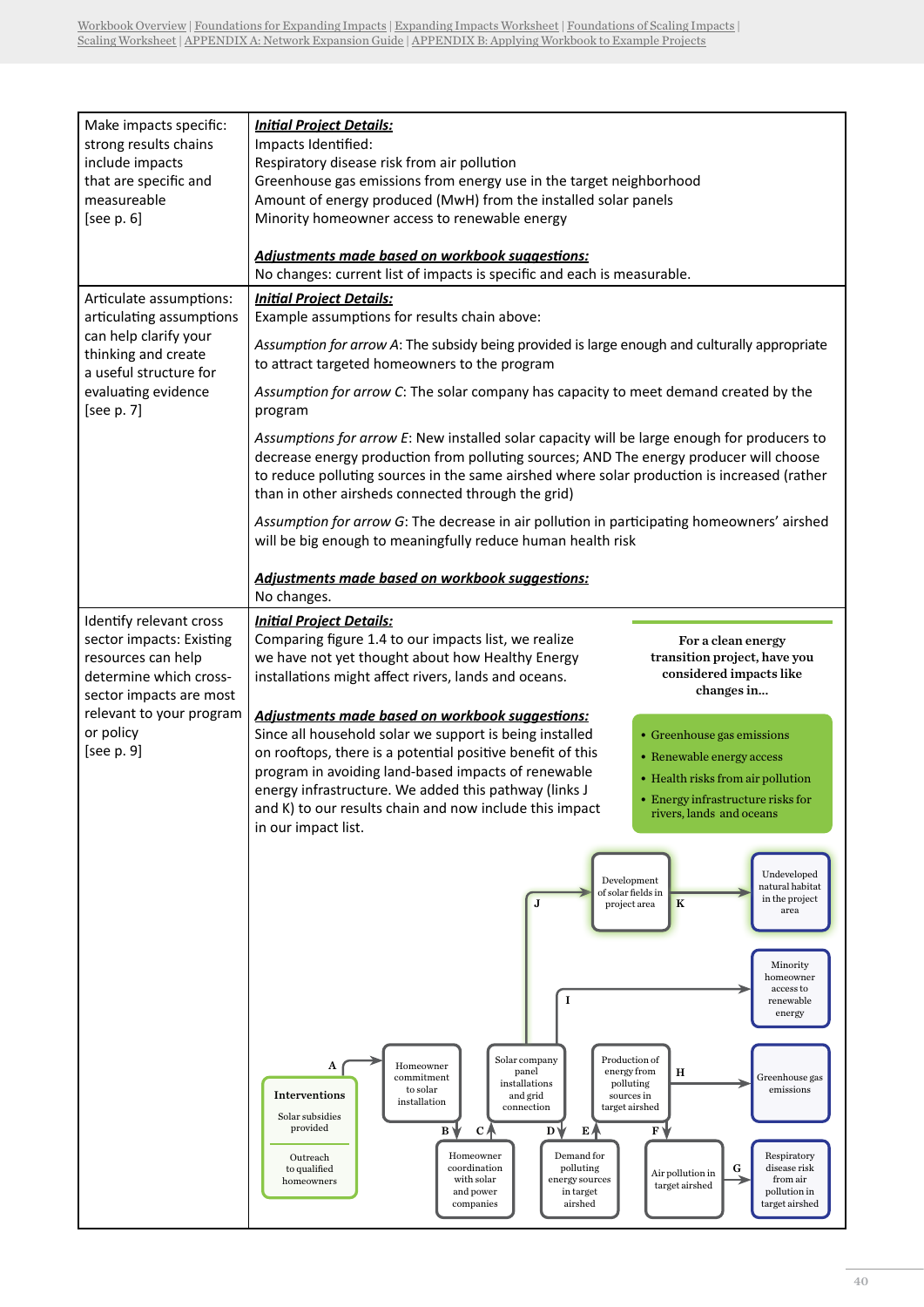| 2. Understanding Evidence for all impacts                                                     |                                                                                                                                                                                                                                                                                                                                                                                                                                                                                                                                                                                                                                                                                                                                                                                                                                                                                                                                                                                              |  |
|-----------------------------------------------------------------------------------------------|----------------------------------------------------------------------------------------------------------------------------------------------------------------------------------------------------------------------------------------------------------------------------------------------------------------------------------------------------------------------------------------------------------------------------------------------------------------------------------------------------------------------------------------------------------------------------------------------------------------------------------------------------------------------------------------------------------------------------------------------------------------------------------------------------------------------------------------------------------------------------------------------------------------------------------------------------------------------------------------------|--|
| Check your major<br>hypotheses and<br>assumptions against<br>existing evidence<br>[see p. 10] | <b>Initial Project Details:</b><br>Assumption for arrow A: The incentive being provided is large enough and culturally<br>appropriate to attract minority homeowners to the program.<br>Evidence for arrow A: We have no evidence that this is true for the target community. In the<br>pilot community of Austin, Texas, the same incentive design resulted in recruitment of 200<br>minority-owned households in one year.                                                                                                                                                                                                                                                                                                                                                                                                                                                                                                                                                                 |  |
|                                                                                               | Assumption for arrow C: The solar company has capacity to meet demand created by the<br>program.<br>Evidence for arrow C: We have a verbal commitment from the CEO of our partner company<br>that they have the capacity to meet generated demand. Based on our past partnership with<br>the same company in the pilot location, we are confident in this commitment. In addition,<br>the company has shown 5% growth in the last fiscal year.                                                                                                                                                                                                                                                                                                                                                                                                                                                                                                                                               |  |
|                                                                                               | Assumption for arrow E: New installed solar capacity will decrease the use of polluting<br>energy sources in the participating homeowners' airshed<br>Evidence for arrow E: Newly installed solar did displace fossil fuel demand in the pilot<br>location. This was confirmed by market analysis and an impact evaluation of the pilot. The<br>energy system in Los Angeles is different and has a higher proportion of energy generated<br>by fossil fuels. We have moderate confidence that newly installed solar will generate enough<br>energy to displace fossil fuel generation in the target community.                                                                                                                                                                                                                                                                                                                                                                              |  |
|                                                                                               | Assumption for arrow G: The decrease in air pollution in participating homeowners' airshed<br>will be big enough to reduce human health risk from energy-related air pollution.<br>Evidence for arrow G: We have low confidence in this assumption because several modeling<br>studies show conflicting estimates of how much fossil fuel energy generation contributes<br>to air pollution in the target homeowner airshed (40-80% of particulate air pollution). In<br>addition, the target population (2,500 households) makes up a much smaller proportion of<br>the energy demand in the Los Angeles region than the target population did in the pilot, so<br>shifting the primary energy source for the target population may not be sufficient to drive<br>airshed-level changes in pollution. It is possible that first-year implementation will not be<br>significant enough to produce sufficiently large reductions in particulate air pollution and<br>associated health risks. |  |
|                                                                                               | Adjustments made based on workbook suggestions:<br>Given limited evidence for arrow A, we will conduct a pre-enrollment phase offering the<br>program in the community to test receptivity. If response rate is less than 25%, we will use<br>focus groups to gather information on how the incentive could be adjusted to make it more<br>attractive.                                                                                                                                                                                                                                                                                                                                                                                                                                                                                                                                                                                                                                       |  |
|                                                                                               | Given moderate confidence in assumptions for arrow E, we will closely monitor energy<br>sourcing with our partner provider and run a communications campaign to encourage<br>reduced use of fossil fuels in the airshed.                                                                                                                                                                                                                                                                                                                                                                                                                                                                                                                                                                                                                                                                                                                                                                     |  |
|                                                                                               | Given low confidence in assumptions for arrow G, we will emphasize monitoring of<br>particulate air pollution and respiratory health risks. We will also focus business growth in<br>this area to ensure the highest possible participation rates in the target population.                                                                                                                                                                                                                                                                                                                                                                                                                                                                                                                                                                                                                                                                                                                  |  |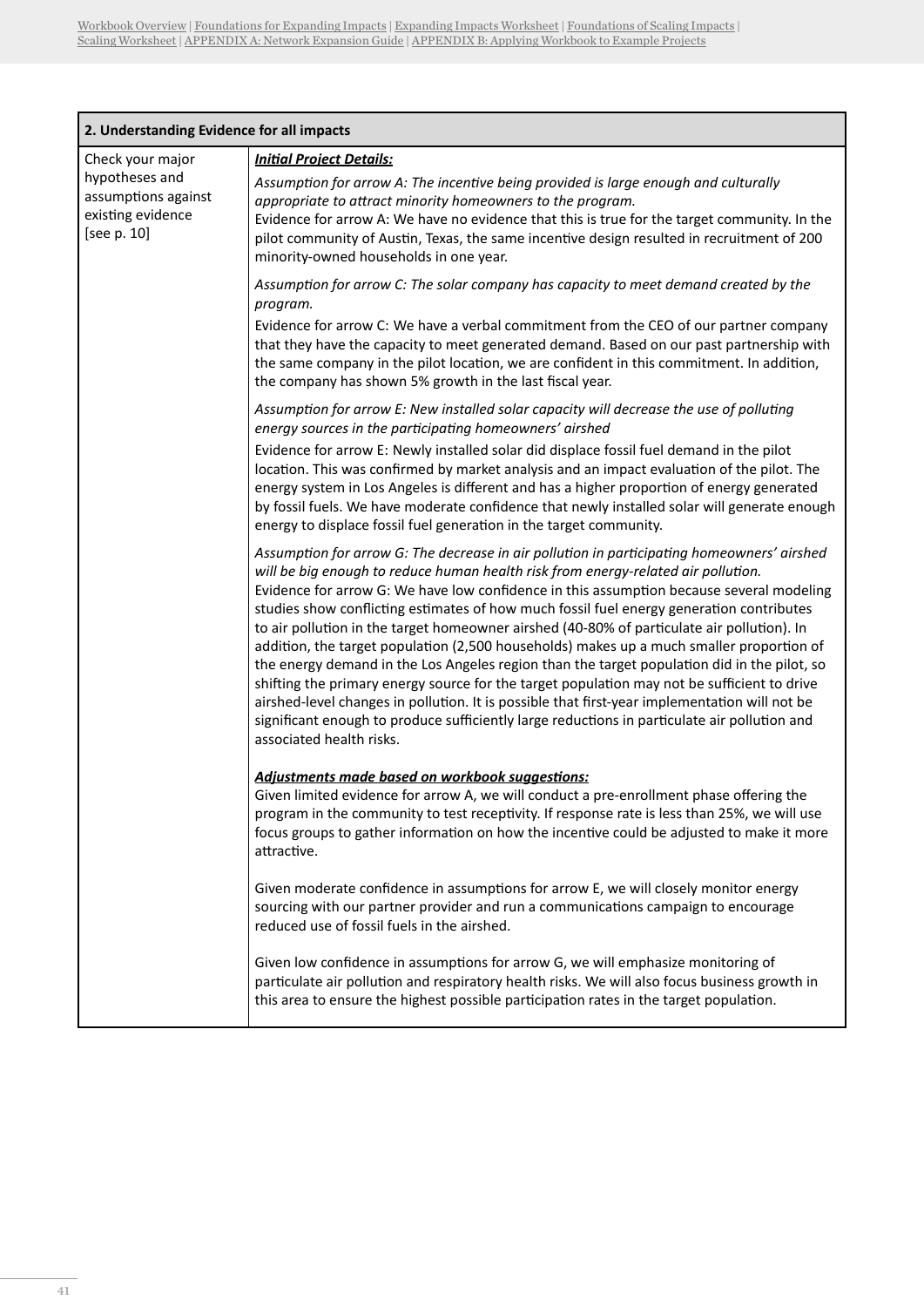| Ensure that all impacts                               | <b>Initial Project Details:</b>                                                                                                          |
|-------------------------------------------------------|------------------------------------------------------------------------------------------------------------------------------------------|
| can be estimated                                      | Example project impacts with quantitative estimates:                                                                                     |
| quantitatively                                        | Impact: Increase energy access in Los Angeles                                                                                            |
| [see p. 11]                                           | Estimate: We expect to create renewable energy access in 200 Los Angeles minority                                                        |
|                                                       | households (0.5% overall increase in renewable access, and 50% increase for minority                                                     |
|                                                       | access) by December 2021. This estimate is based on: Results of experimental pilot in                                                    |
|                                                       | another region (Texas) where the same intervention led to adoption of solar energy by 200                                                |
|                                                       | households in one year (Healthy Energy 2015).                                                                                            |
|                                                       | Impact: Reduce respiratory disease risk from air pollution                                                                               |
|                                                       | Estimate: We expect no impact on health risks from air pollution during our 1-year project.                                              |
|                                                       | This estimate is based on: The amount that fossil fuel energy production contributes to air                                              |
|                                                       | pollution health risks in Los Angeles is not clear. Modeling and energy sector studies provide                                           |
|                                                       | highly varying estimates (40-80% contribution; Shelling et al. 2011; Gosling et al. 2015;                                                |
|                                                       | Margaruite and Lemming 2016), so we have low confidence in how much displacement of                                                      |
|                                                       | fossil fuel use will improve air quality in the near term.                                                                               |
|                                                       | Adjustments made based on workbook suggestions:                                                                                          |
|                                                       | No change.                                                                                                                               |
|                                                       |                                                                                                                                          |
| 4. Team Capacity to Deliver on All Impacts            |                                                                                                                                          |
| Anticipating risks, and                               | <b>Initial Project Details:</b>                                                                                                          |
| how your team would                                   | Our team members have expertise spanning:                                                                                                |
| respond to them, can                                  | • Environmental justice                                                                                                                  |
| strengthen proposals                                  | • Engaging minority communities                                                                                                          |
| and ensure the team has<br>capacity to deliver on all | • Residential solar sales<br>• Public-private partnership building                                                                       |
| impacts.                                              | • Solar energy (in the Los Angeles region)                                                                                               |
| [see p. 12]                                           | • Solar installation (sub-awardee)                                                                                                       |
|                                                       |                                                                                                                                          |
|                                                       | Our new program is targeting solar installations in a particular LA neighborhood. The                                                    |
|                                                       | team does not have a relationship with this community, and we have concerns about the                                                    |
|                                                       | effectiveness of the incentive with the target population.                                                                               |
|                                                       | Adjustments made based on workbook suggestions:                                                                                          |
|                                                       | We will add a community leader to our team to provide direct feedback on the incentive                                                   |
|                                                       | design and to facilitate community meetings and focus groups.                                                                            |
|                                                       |                                                                                                                                          |
|                                                       | <b>Section 2: Scaling</b>                                                                                                                |
| Scaling path: this refers                             | <b>Initial Project Details:</b>                                                                                                          |
| to who will enable                                    | We originally thought that our project will scale through expansion (the same organization                                               |
| scaling by driving                                    | will grow impact)—our existing corporate partner will offer the package to new service areas                                             |
| future adoption of the<br>intervention                | where they already operate.                                                                                                              |
| [see p. 20]                                           | We considered the other scaling paths in the workbook and think that there may be an<br>opportunity to scale faster through replication. |
|                                                       |                                                                                                                                          |
|                                                       | Adjustments made based on workbook suggestions:                                                                                          |
|                                                       | We are initiating conversations with additional corporate partners to see if there is interest                                           |
|                                                       | in adopting this approach in other regions in the near term.                                                                             |
| Scaling approach:                                     | <b>Initial Project Details:</b>                                                                                                          |
| this refers to how                                    | We think that our project will scale through a hierarchical approach (change will occur                                                  |
| later adoption of the                                 | through well-informed decision makers)—we will build political support for city government                                               |
| intervention will be                                  | budget allocation to solar subsidies                                                                                                     |
| driven                                                |                                                                                                                                          |
| [see p. 23]                                           | Adjustments made based on workbook suggestions:                                                                                          |
|                                                       | No change.                                                                                                                               |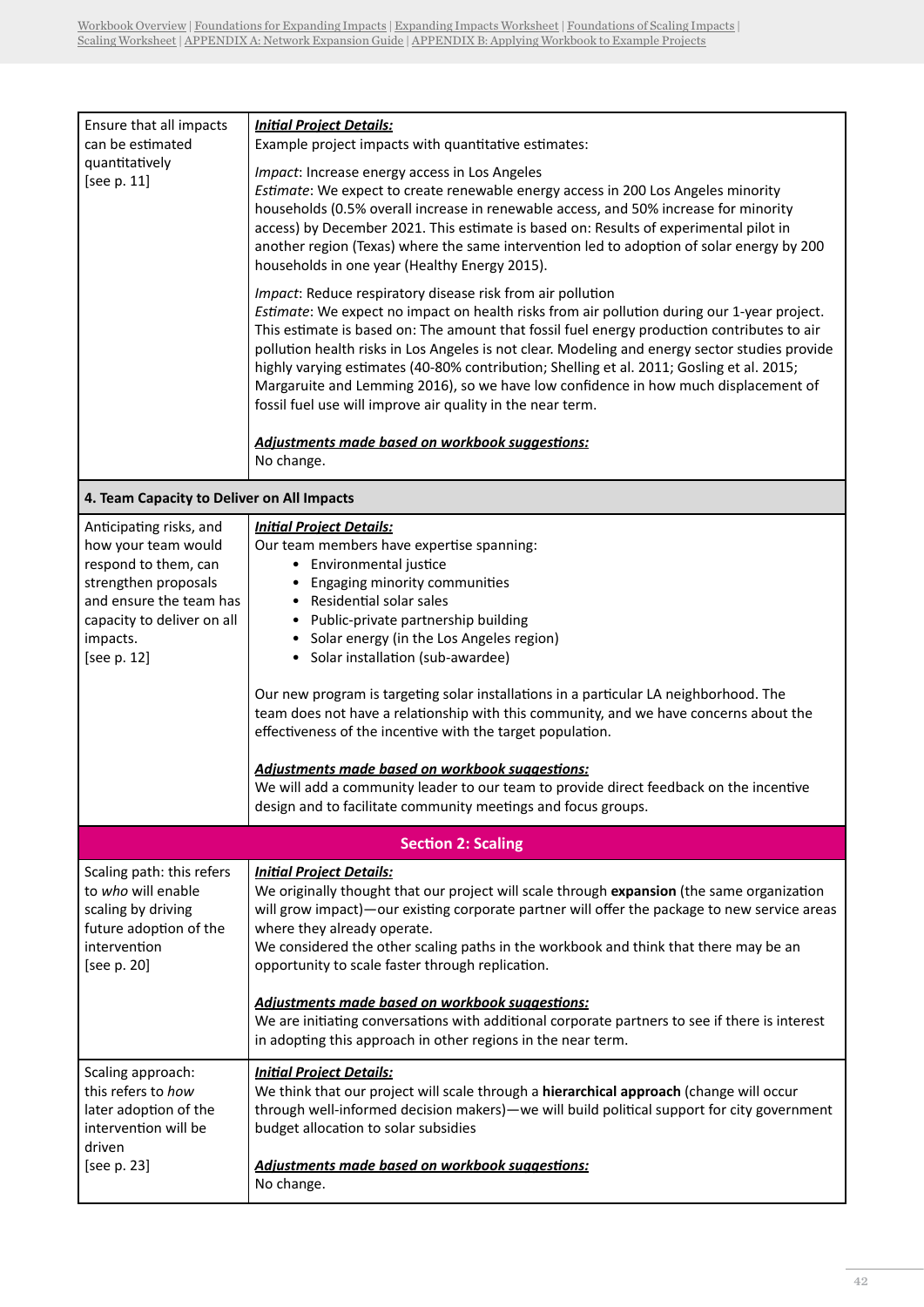| Magnitude of scaled<br>impact: ensure that<br>evidence for the scaling<br>vision has been used to<br>develop estimates of im-<br>pact, not just evidence<br>for the intervention itself<br>[see p. 25] | <b>Initial Project Details:</b><br>Example estimates for scaled impact:                                                                                                                                                                                                                                                                                                                                                                                                                                                                                                                                                                                                                                                                         |
|--------------------------------------------------------------------------------------------------------------------------------------------------------------------------------------------------------|-------------------------------------------------------------------------------------------------------------------------------------------------------------------------------------------------------------------------------------------------------------------------------------------------------------------------------------------------------------------------------------------------------------------------------------------------------------------------------------------------------------------------------------------------------------------------------------------------------------------------------------------------------------------------------------------------------------------------------------------------|
|                                                                                                                                                                                                        | Estimated impact 1: Within 5 years 250,000 minority-owned households will gain renewable<br>energy access.<br>Evidence: This estimate is based on our program's rate of growth in Austin and conversations<br>with community-based solar programs on the east coast and their rate of growth over the<br>same length of time.                                                                                                                                                                                                                                                                                                                                                                                                                   |
|                                                                                                                                                                                                        | Estimated impact 2: Over 5 years, this project will have helped avoid 1.4-2.8 metric tons of<br>CO <sub>2</sub> emissions.<br>Evidence: This estimated impact was calculated using, 1) the number of households we<br>expect to join this program each year, 2) the estimated emissions of those 250,000 total<br>households over length of time they would have been enrolled in our program, based on the<br>type of energy those households currently use.                                                                                                                                                                                                                                                                                   |
|                                                                                                                                                                                                        | Estimated impact 3: Over five years the program will reduce particulate air pollution in the<br>target airsheds by 5%.<br>Evidence: While several modeling studies show conflicting estimates of how much fossil fuel<br>energy generation contributes to air pollution in the target homeowner airshed (40-80% of<br>particulate air pollution), we anticipate that after five years the number of households en-<br>rolled in our target airshed will be enough to impact air quality. However, we are still unsure<br>whether a 5% air quality improvement will result in associated health benefits-other stud-<br>ies have shown that even a 20% improvement in air quality had limited impacts on health<br>outcomes (Zheng et al. 2017). |
|                                                                                                                                                                                                        | Adjustments made based on workbook suggestions:<br>Since we added consideration of habitat impacts, we have added this scaling estimate:                                                                                                                                                                                                                                                                                                                                                                                                                                                                                                                                                                                                        |
|                                                                                                                                                                                                        | Estimated impact 4: After 5 years 27,300 hectares/year of avoided habitat conversion for<br>energy infrastructure.<br>Evidence: This estimated impact was calculated using 1) the total population size of the tar-<br>get neighborhoods, 2) projected solar energy demand over the next five years in California,<br>and 3) the amount of land required by solar fields to produce the amount of projected solar<br>demand. If you apply the California solar demands to our target neighborhoods, and offset<br>the amount of energy provided by our roof panels, you can estimate the avoided amount of<br>land that would have been converted to solar fields.                                                                              |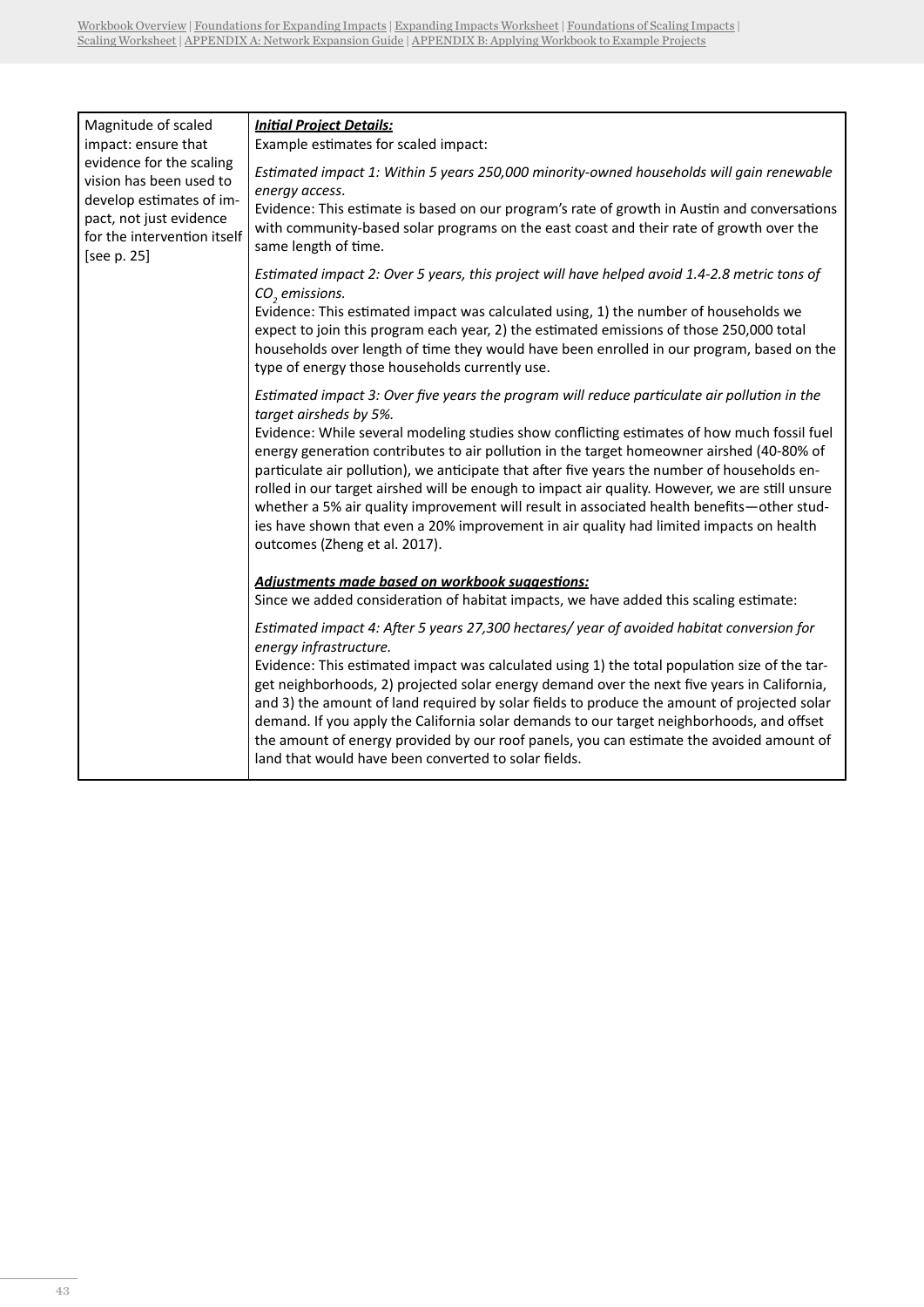#### **Workbook Guidance Initial Project Details Section 1: Expanding Impacts 1. Understanding Causal Pathways to Impacts** Use clear logic: strong results chains have links that reflect only one hypothesized and testable causal relationship [see p. 7] *Initial Project Details: Adjustments made based on workbook suggestions:* We realized that our original results chain was too high level when we found we had multiple hypotheses incorporated into each arrow. We needed to add detail and break down the different pathways through which food systems might change based on application of our online portal. Below is an example of one specific type of policy that might be adopted in response to use of the portal: a change in school lunch programs. Example hypotheses: *Hypothesis for arrow A*: the hub will be used by workshop participants *Hypothesis for arrow H*: After policy-makers are made aware of food systems issues, they will apply this knowledge to develop policies addressing the sustainability and health of food served in public schools *Hypothesis for arrow K*: Schools will change the food they serve Make impacts specific: strong results chains include impacts that are specific and measureable [see p. 6] *Initial Project Details:* Impacts Identified: • Natural habitat conversion to agriculture • Carbon footprint of school food • Rate of obesity among schoolchildren *Adjustments made based on workbook suggestions:* No changes: current list of impacts is specific and each is measurable. Interventions Online hub created Workshops with stakeholders to introduce the hub Use of the hub after workshops National policies promoting sustainable and healthy food served at schools Availability of sustainable and healthy food options for school lunches Rate of obesity among schoolchildren Policy-maker awareness of sustainable and healthy food system options Corporate supply of sustainable and healthy food options Presence of sustainable and healthy food options in school lunches A GVHA IVJA K Carbon footprint of school food Natural habitat conversion to agriculture M Community group and consumer awareness of sustainable and healthy food system options Demand for C | sustainable | D and healthy products by students and parents School district food purchasing preferences  $E$ **A** F<sup>A</sup> L N Creation of policies promoting sustainable and healthy food at a national level Demand for sustainable and healthy products Interventions Online hub created Workshops with stakeholders to introduce the hub  $Rate of$ malnutrition  $GHG$  emissions Natural habitat conversion to agriculture B

#### **Example 2: Food Systems Decision-Making Online Hub**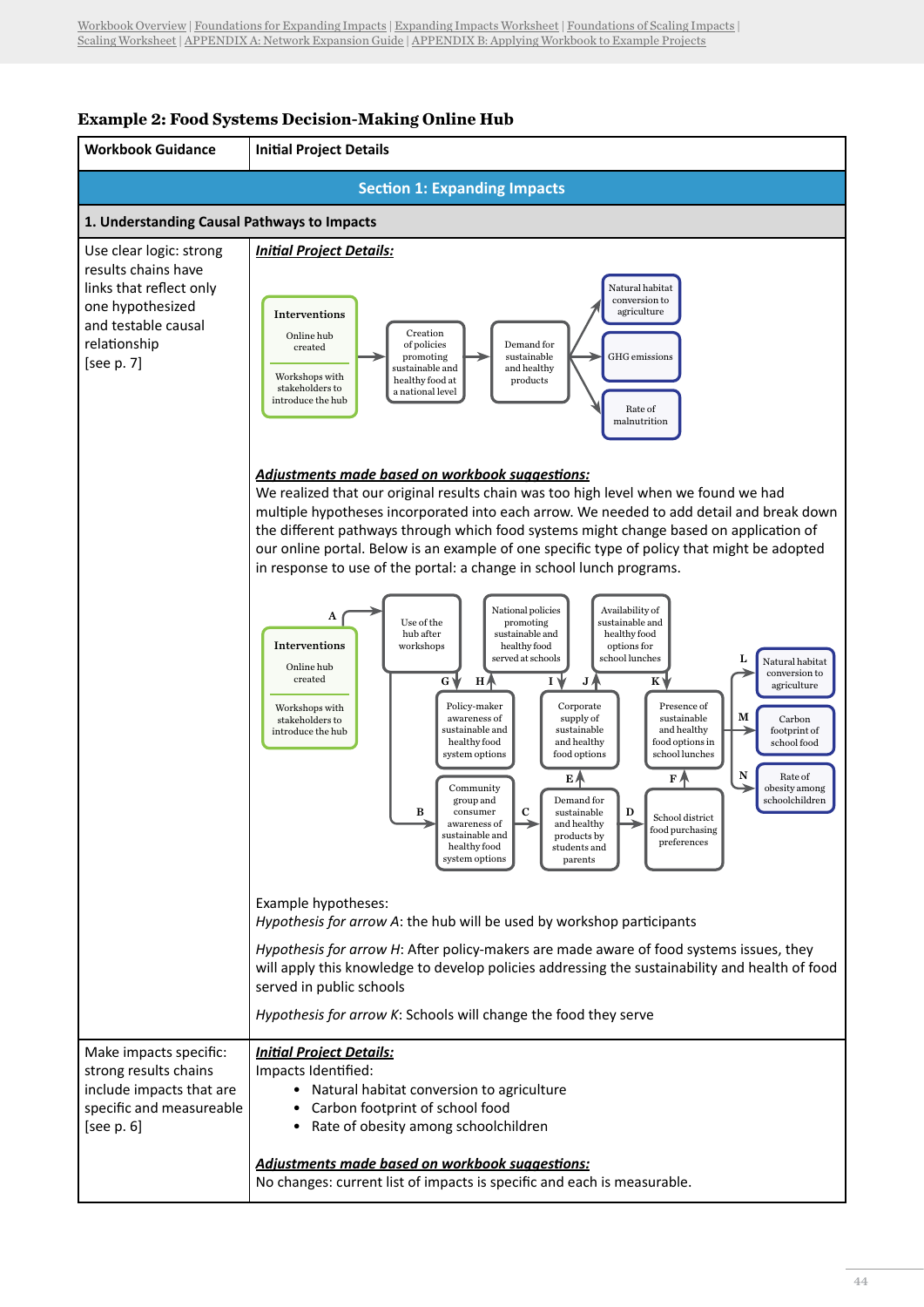| Articulate assumptions:<br>articulating assumptions                                                                                                                                     | <b>Initial Project Details:</b><br>Example assumptions for results chain above:                                                                                                                                                                                                                                                                                                                                                                                                                                                                                                                                                                                                                                                                                                                                                                                                                                                                                                                                                                                                                                                                                                                                                                                                                                                                                                                                                                                       |
|-----------------------------------------------------------------------------------------------------------------------------------------------------------------------------------------|-----------------------------------------------------------------------------------------------------------------------------------------------------------------------------------------------------------------------------------------------------------------------------------------------------------------------------------------------------------------------------------------------------------------------------------------------------------------------------------------------------------------------------------------------------------------------------------------------------------------------------------------------------------------------------------------------------------------------------------------------------------------------------------------------------------------------------------------------------------------------------------------------------------------------------------------------------------------------------------------------------------------------------------------------------------------------------------------------------------------------------------------------------------------------------------------------------------------------------------------------------------------------------------------------------------------------------------------------------------------------------------------------------------------------------------------------------------------------|
| can help clarify your<br>thinking and create<br>a useful structure for                                                                                                                  | Assumption for arrow A: the hub is user friendly and workshops effectively engage different<br>types of stakeholders so that use of the hub extends after the workshop is over                                                                                                                                                                                                                                                                                                                                                                                                                                                                                                                                                                                                                                                                                                                                                                                                                                                                                                                                                                                                                                                                                                                                                                                                                                                                                        |
| evaluating evidence<br>[see p. 7]                                                                                                                                                       | Assumption for arrow H: Information is the primary barrier to action. Informed policy makers<br>have sufficient political influence to overcome vested interests and pass legislative changes.                                                                                                                                                                                                                                                                                                                                                                                                                                                                                                                                                                                                                                                                                                                                                                                                                                                                                                                                                                                                                                                                                                                                                                                                                                                                        |
|                                                                                                                                                                                         | Assumption for arrow K: Sufficiently healthy and sustainable food is affordable for schools to<br>purchase on existing budgets.                                                                                                                                                                                                                                                                                                                                                                                                                                                                                                                                                                                                                                                                                                                                                                                                                                                                                                                                                                                                                                                                                                                                                                                                                                                                                                                                       |
|                                                                                                                                                                                         | Adjustments made based on workbook suggestions:<br>No changes.                                                                                                                                                                                                                                                                                                                                                                                                                                                                                                                                                                                                                                                                                                                                                                                                                                                                                                                                                                                                                                                                                                                                                                                                                                                                                                                                                                                                        |
| Identify relevant cross<br>sector impacts: Existing<br>resources can help<br>determine which cross-<br>sector impacts are most<br>relevant to your program<br>or policy<br>[see $p.9$ ] | <b>Initial Project Details:</b><br>After engaging with additional experts we realize we have not yet considered other<br>important health outcomes, such as rate of childhood diabetes.<br>Adjustments made based on workbook suggestions:<br>We added an impact to our results chain accordingly (link O).<br>National policies<br>Availability of<br>A<br>Use of the<br>promoting<br>sustainable and<br>hub after<br>sustainable and<br>healthy food<br><b>Interventions</b><br>workshops<br>healthy food<br>options for<br>served at schools<br>school lunches<br>L<br>Natural habitat<br>Online hub<br>conversion to<br>created<br>JЛ<br>$\mathbf{K}$<br>G₩<br>$H \wedge$<br>L<br>agriculture<br>Policy-maker<br>Corporate<br>Presence of<br>Workshops with<br>M<br>supply of<br>sustainable<br>awareness of<br>Carbon<br>stakeholders to<br>sustainable<br>sustainable and<br>and healthy<br>footprint of<br>introduce the hub<br>healthy food<br>and healthy<br>food options in<br>school food<br>school lunches<br>system options<br>food options<br>N<br>Rate of<br>F A<br>ЕĄ<br>Community<br>obesity among<br>group and<br>schoolchildren<br>Demand for<br>consumer<br>$\mathbf C$<br>B<br>sustainable<br>D<br>School district<br>awareness of<br>and healthy<br>food purchasing<br>$\mathbf 0$<br>Rate of<br>sustainable and<br>products by<br>preferences<br>diabetes among<br>healthy food<br>students and<br>schoolchildren<br>system options<br>parents |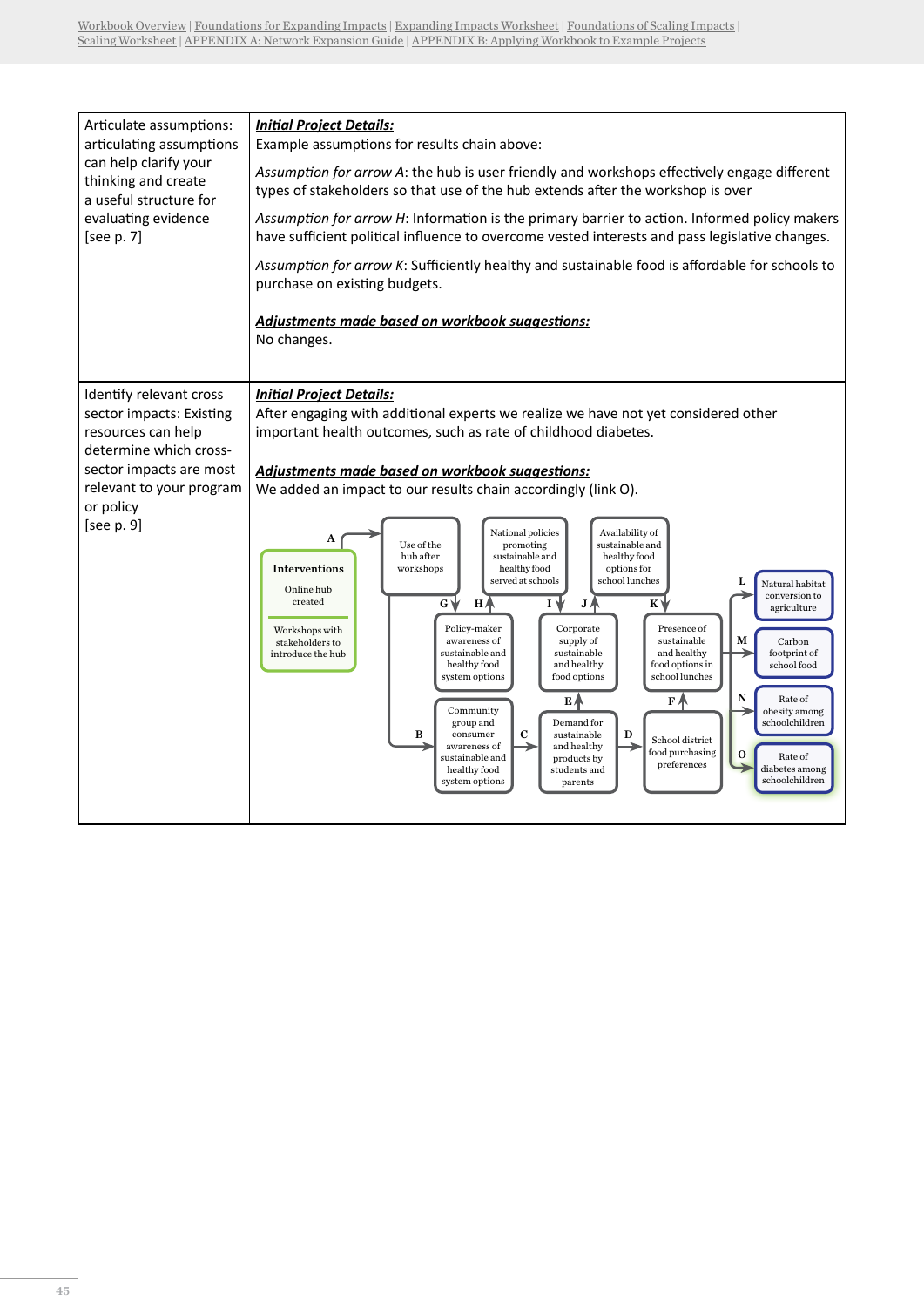Ĭ

| 2. Understanding Evidence for all impacts                                                     |                                                                                                                                                                                                                                                                                                                                                                                                                                                                                                                                                                                                                                       |  |
|-----------------------------------------------------------------------------------------------|---------------------------------------------------------------------------------------------------------------------------------------------------------------------------------------------------------------------------------------------------------------------------------------------------------------------------------------------------------------------------------------------------------------------------------------------------------------------------------------------------------------------------------------------------------------------------------------------------------------------------------------|--|
| Check your major<br>hypotheses and<br>assumptions against<br>existing evidence<br>[see p. 10] | <b>Initial Project Details:</b><br>Assumption for arrow A: The hub is user friendly and workshops effectively engage different<br>types of stakeholders so that use of the hub extends after the workshop is over.<br>Evidence for arrow A: We have no direct evidence that this is true for the target audience.<br>However, literature review shows that an easy to use web platform and interactive<br>engagement based on real-world use are key for uptake. Additionally, the literature has<br>pointed us to the importance of co-creation, or making a product with users rather than for<br>them (Sanders and Stappers 2008). |  |
|                                                                                               | Assumption for arrow H: Information is the primary barrier to action. Informed policy makers<br>have sufficient political influence to overcome vested interests and pass legislative changes.                                                                                                                                                                                                                                                                                                                                                                                                                                        |  |
|                                                                                               | Evidence for arrow H: We do not currently have evidence that political will is strong at the<br>national level to update school food policies, but we have talked to state-level policy makers<br>who are actively working on these issues. We found that for U.S. federal school nutrition<br>programs, food purchasers must follow both federal and state procurement standards, and<br>if those differ they must follow the stricter one (Public health law center). This indicates that<br>working at the state level would be sufficient to initiate change in food procurement.                                                 |  |
|                                                                                               | Assumption for arrow K: Sufficiently healthy and sustainable food is affordable for schools to<br>purchase on existing budgets.                                                                                                                                                                                                                                                                                                                                                                                                                                                                                                       |  |
|                                                                                               | Evidence for arrow K: We do not currently have data on affordability of healthy school foods.                                                                                                                                                                                                                                                                                                                                                                                                                                                                                                                                         |  |
|                                                                                               | Adjustments made based on workbook suggestions:<br>Assumption A: We will work with a trained facilitator in order to run design workshops with<br>state policy makers positioned to change school food policies. We will also co-design test<br>cases for several individual states that directly demonstrate how specific policy makers could<br>use the information in the database to design new school food policies.                                                                                                                                                                                                             |  |
|                                                                                               | Assumption H: We can adjust our pilot to focus on one or more of these interested states,<br>with the idea that we could scale up to national level policy-maker conversations if and<br>when it seems appropriate.                                                                                                                                                                                                                                                                                                                                                                                                                   |  |
|                                                                                               | Assumption K: Given our lack of information on this assumption, we need to enter<br>into a round of conversations with policy makers, public health departments, and food<br>procurement groups in our target states to understand current pricing of healthy and<br>sustainable foods and how costs of these foods might fit into their budgets.                                                                                                                                                                                                                                                                                     |  |

ī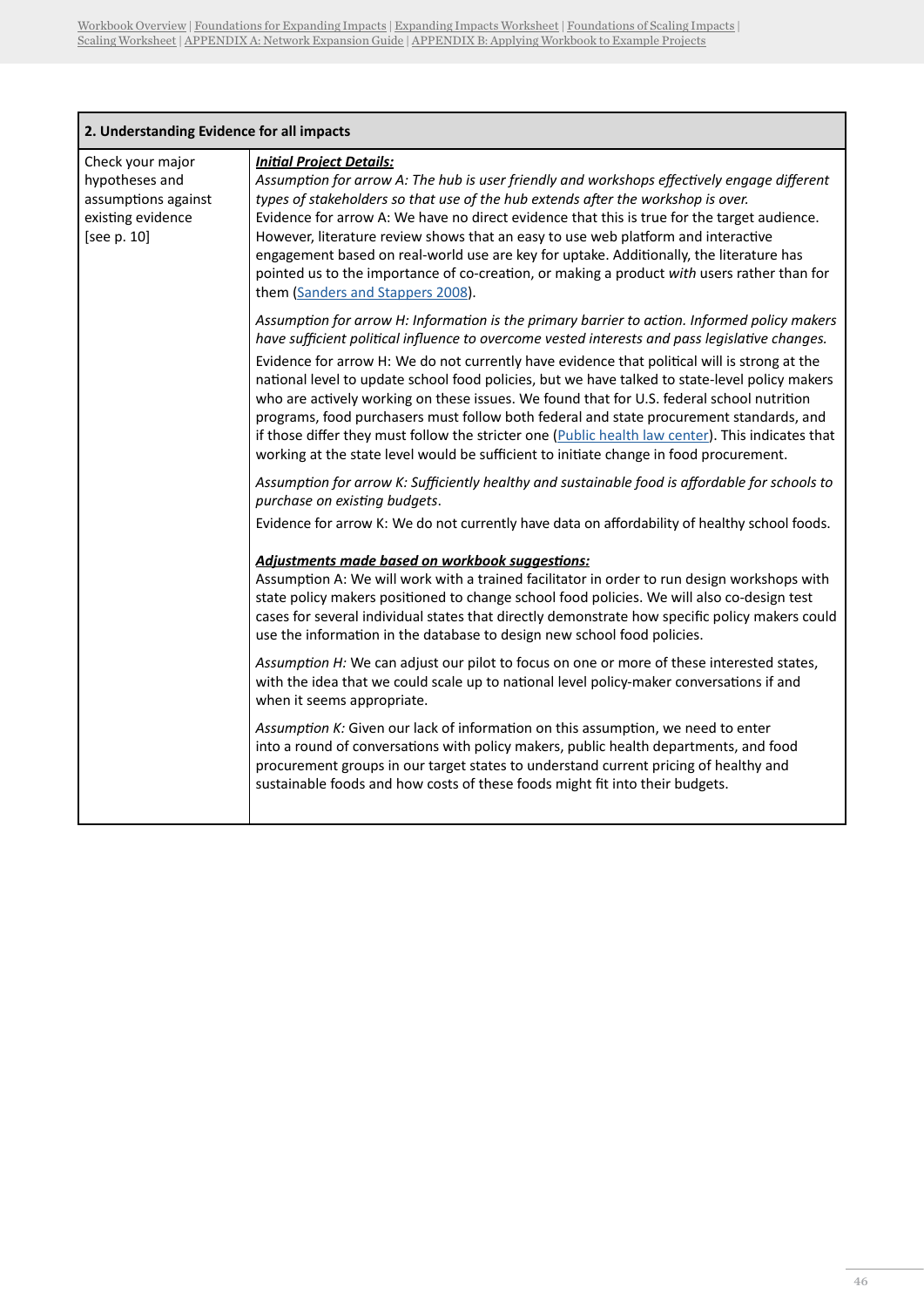| Ensure that all impacts<br>can be estimated<br>quantitatively<br>[see p. 11]                                                                                                       | <b>Initial Project Details:</b><br>Our initial project proposal did not include quantitative estimates of our expected impacts<br>because we had used vague ideas of a wide range of possible policy changes.<br>Adjustments made based on workbook suggestions:<br>To provide some quantitative estimate of possible impacts, we used the school food<br>policy change example as one possible type of policy change the hub might inspire. We<br>might do this kind of estimate for a few different types of policies to give us and funders a                                                                |  |
|------------------------------------------------------------------------------------------------------------------------------------------------------------------------------------|-----------------------------------------------------------------------------------------------------------------------------------------------------------------------------------------------------------------------------------------------------------------------------------------------------------------------------------------------------------------------------------------------------------------------------------------------------------------------------------------------------------------------------------------------------------------------------------------------------------------|--|
|                                                                                                                                                                                    | broader sense of the range of impacts the hub could help create. For example, passage of a<br>corporate 'sugar tax' or similar disincentive for production of unhealthy and unsustainable<br>foods would have different types and magnitudes of impact not captured here.                                                                                                                                                                                                                                                                                                                                       |  |
|                                                                                                                                                                                    | Impact: Reduce carbon footprint of school food<br>Estimate: We expect to help reduce the carbon footprint of school food in 3 states by at<br>least 20% in five years. A two year project assessing carbon impacts of school foods in the<br>Oakland Unified School District found that just reducing its meat procurement by 30%<br>decreased the district's food carbon footprint by 14% (Friends of the Earth, 2017). We<br>expect purchasing policies to target healthy and sustainable alternatives for more than just<br>meat products, and therefore expect greater than 14% carbon footprint reduction. |  |
|                                                                                                                                                                                    | Impact: Decrease rate of obesity among school children<br>Estimate: We expect obesity rates of children eating school lunches in our 3 target states to<br>fall by at least 5%. There is evidence to show that in states with strict school lunch guidelines,<br>obesity among children eating those lunches is 11 percentile units smaller than those in states<br>without the same guidelines (Taber et al. 2013). Other findings report childhood obesity<br>declines of roughly 5% (or less) associated with healthy lunches (Nestle, 2013).                                                                |  |
| 4. Team Capacity to Deliver on All Impacts                                                                                                                                         |                                                                                                                                                                                                                                                                                                                                                                                                                                                                                                                                                                                                                 |  |
| Anticipating risks, and<br>how your team would<br>respond to them, can<br>strengthen proposals<br>and ensure the team has<br>capacity to deliver on all<br>impacts.<br>[see p. 12] | <b>Initial Project Details:</b><br>Our team members have expertise spanning:<br>• Public health<br>• Pediatrics<br>• Education and public health policy<br>Adjustments made based on workbook suggestions:<br>We recognize after going through the workbook that our team is strong on the public health,<br>medical, and policy aspects of the project, but we do not have environmental expertise. We<br>need to bring in sustainability expertise, likely someone with experience of environmental<br>impacts of corporate supply chains.                                                                    |  |
|                                                                                                                                                                                    |                                                                                                                                                                                                                                                                                                                                                                                                                                                                                                                                                                                                                 |  |
| <b>Section 2: Scaling</b>                                                                                                                                                          |                                                                                                                                                                                                                                                                                                                                                                                                                                                                                                                                                                                                                 |  |
| Scaling path: this refers<br>to who will enable<br>scaling by driving<br>future adoption of the<br>intervention<br>[see p. 20]                                                     | <b>Initial Project Details:</b><br>We think that our project will scale through replication (other organizations will grow<br>impact)—once the online hub is up and running, we hope that food advocacy groups at<br>state, local, and national levels will be able to use the information to influence policy.                                                                                                                                                                                                                                                                                                 |  |
|                                                                                                                                                                                    | Adjustments made based on workbook suggestions:<br>In order for replication to happen, we will need to do outreach to target advocacy groups and<br>policy makers in additional states/ agencies/ countries where this could scale. We had not<br>originally planned for this form of outreach. We can do this through targeted engagements and<br>outreach, but also at a broader scale through events like the Sustainable Food Summit.                                                                                                                                                                       |  |
| Scaling approach:<br>this refers to how<br>later adoption of the<br>intervention will be<br>driven<br>[see p. 23]                                                                  | <b>Initial Project Details:</b><br>We think that our project will scale through a hierarchical approach (change will occur<br>through well-informed decision makers)—this is the primary purpose of the online portal, to<br>deliver science-based, applicable information on food systems to decision-makers who make<br>relevant decisions.                                                                                                                                                                                                                                                                   |  |
|                                                                                                                                                                                    | Adjustments made based on workbook suggestions:<br>No change.                                                                                                                                                                                                                                                                                                                                                                                                                                                                                                                                                   |  |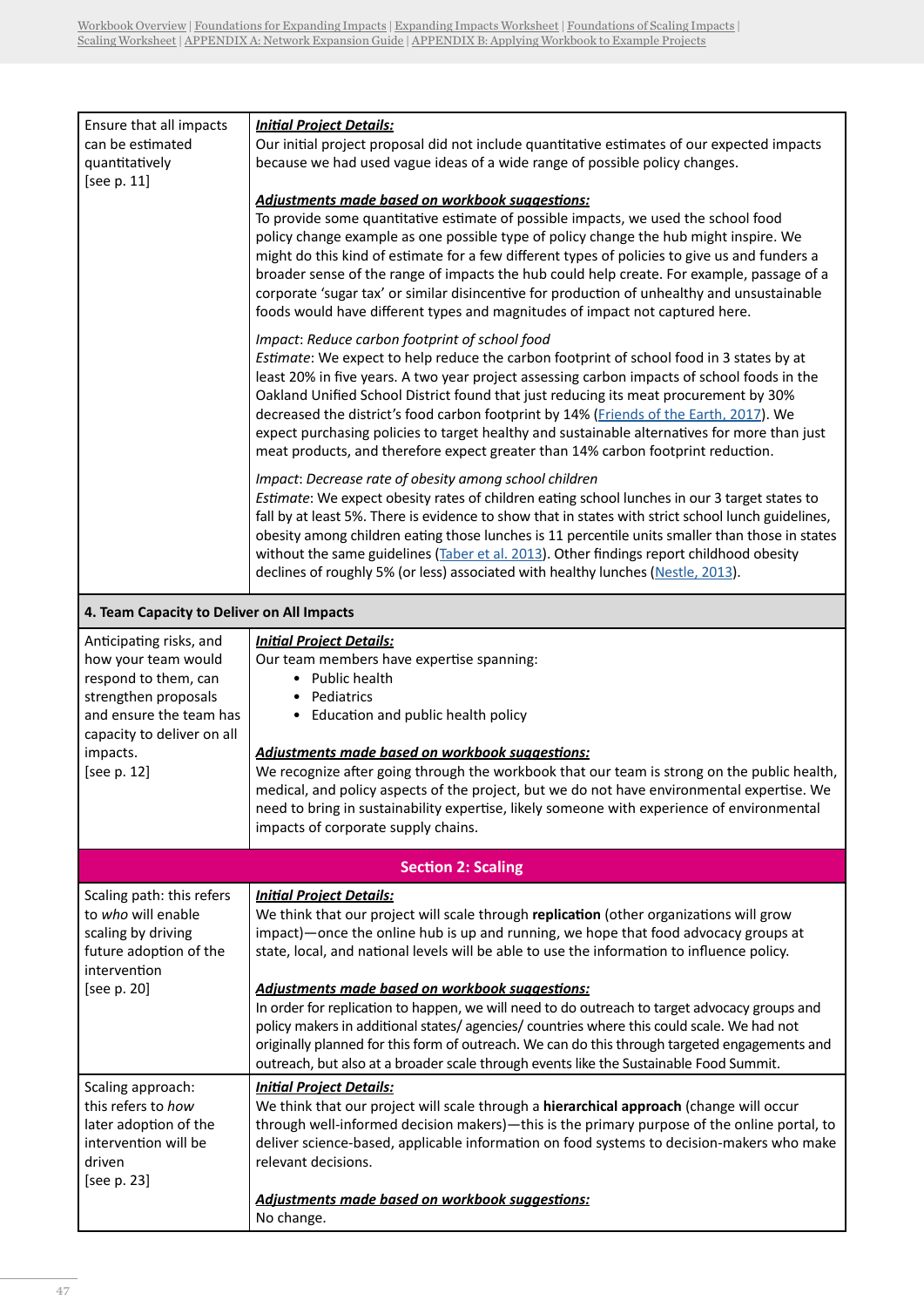| Magnitude of scaled         | <b>Initial Project Details:</b>                                                                   |
|-----------------------------|---------------------------------------------------------------------------------------------------|
|                             |                                                                                                   |
| impact: ensure that         | Our initial project proposal did not include quantitative estimates of our expected long-term     |
| evidence for the scaling    | impacts.                                                                                          |
| vision has been used to     |                                                                                                   |
| develop estimates of        | Adjustments made based on workbook suggestions:                                                   |
| impact, not just evidence   | New example estimates for scaled impact:                                                          |
| for the intervention itself |                                                                                                   |
| [see p. $25$ ]              | Estimated impact 1: Within 10 years at least 15 states will have reduced the carbon footprint     |
|                             | of their lunch programs by 20%.                                                                   |
|                             | Estimated impact 2: Over 10 years, this project will have reduced childhood obesity rates by      |
|                             | at least 5% in 15 states.                                                                         |
|                             | Evidence: We believe that once we are successful with 3 pilot states in our first five years,     |
|                             | it will be possible to promote change in at least 12 more states. Once success in our pilot       |
|                             | states is shared after our first 5 years, uptake in other states will be faster and easier due to |
|                             | documented policy success and a tested framework for creating policy change. Documented           |
|                             | success will bring in states that were hesitant at first as well as additional funding that is    |
|                             | contingent on a successful pilot. We will work to synthesize learnings from the 3 pilots so       |
|                             | that we can create additional content for the online toolkit that represents a "how to" for       |
|                             | states looking to implement these changes to their school lunch programs.                         |
|                             |                                                                                                   |